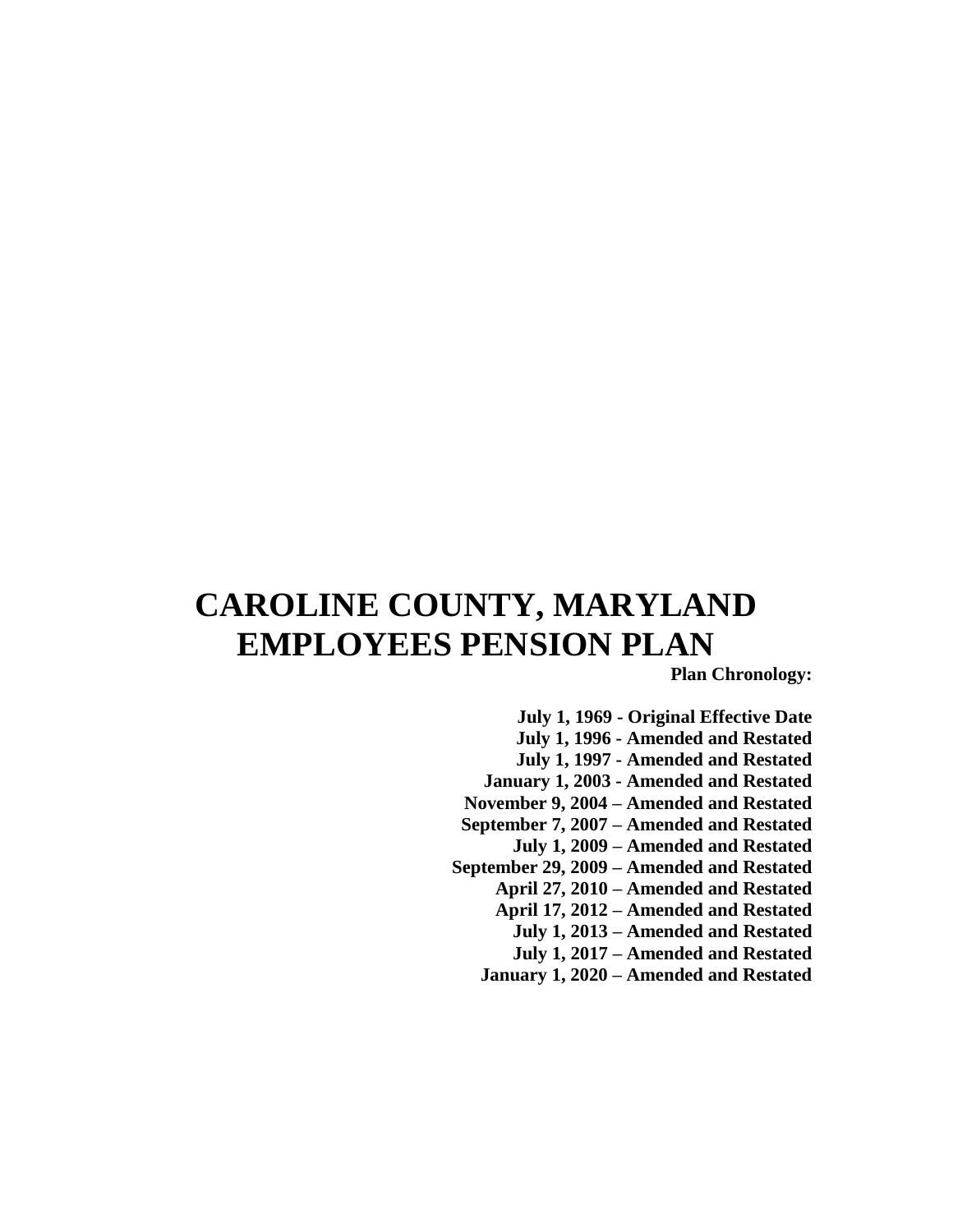## **TABLE OF CONTENTS**

## **Section Page**

## **ARTICLE I**

## **NAME, EFFECTIVE DATE AND PURPOSE**

| 1.01 | <b>Name</b>                        | 01           |
|------|------------------------------------|--------------|
| 1.02 | <b>Effective Date</b>              | $\mathbf{0}$ |
| 1.03 | <b>Purpose</b>                     | $\mathbf{0}$ |
| 1.04 | <b>Income Tax and ERISA Status</b> | $\mathbf{0}$ |

## **ARTICLE II DEFINITIONS**

| 2.01 | <b>Accrued Pension Benefit or Accrued Benefit</b> | 02             |
|------|---------------------------------------------------|----------------|
| 2.02 | <b>Actual Retirement Date</b>                     | 02             |
| 2.03 | <b>Actuarial Equivalent</b>                       | 02             |
| 2.04 | <b>Actuary</b>                                    | 03             |
| 2.05 | <b>Affiliated Employer</b>                        | 03             |
| 2.06 | Age                                               | 03             |
| 2.07 | <b>Annuity Starting Date</b>                      | 03             |
| 2.08 | <b>Appointed Officials</b>                        | 04             |
| 2.09 | <b>Beneficiary</b>                                | 04             |
| 2.10 | <b>Benefit Commencement Date</b>                  | 04             |
| 2.11 | Code                                              | 04             |
| 2.12 | <b>Commissioners</b>                              | 04             |
| 2.13 | <b>Committee</b>                                  | 04             |
| 2.14 | Compensation                                      | 0 <sub>5</sub> |
| 2.15 | <b>Continuous Service</b>                         | 0 <sub>5</sub> |
| 2.16 | <b>Credited Service</b>                           | 06             |
| 2.17 | <b>Deferred Vested Retirement Pension</b>         | 06             |
| 2.18 | <b>Differential Wage Payments</b>                 | 06             |
| 2.19 | <b>Disability Retirement Pension</b>              | 06             |
| 2.20 | <b>Early Retirement Age</b>                       | 07             |
| 2.21 | <b>Early Retirement Pension</b>                   | 08             |
| 2.22 | <b>Election Period</b>                            | 08             |
| 2.23 | Eligible individual                               | 08             |
| 2.24 | <b>Employee Contributions Benefit</b>             | 08             |
| 2.25 | <b>Employer</b>                                   | 09             |
| 2.26 | <b>Final Average Earnings</b>                     | 09             |
| 2.27 | <b>Hour or Hour of Service</b>                    | 10             |
| 2.28 | <b>Late Retirement Pension</b>                    | 10             |
| 2.29 | <b>Leave of Absence</b>                           | 10             |
| 2.30 | <b>Limitation Year</b>                            | 10             |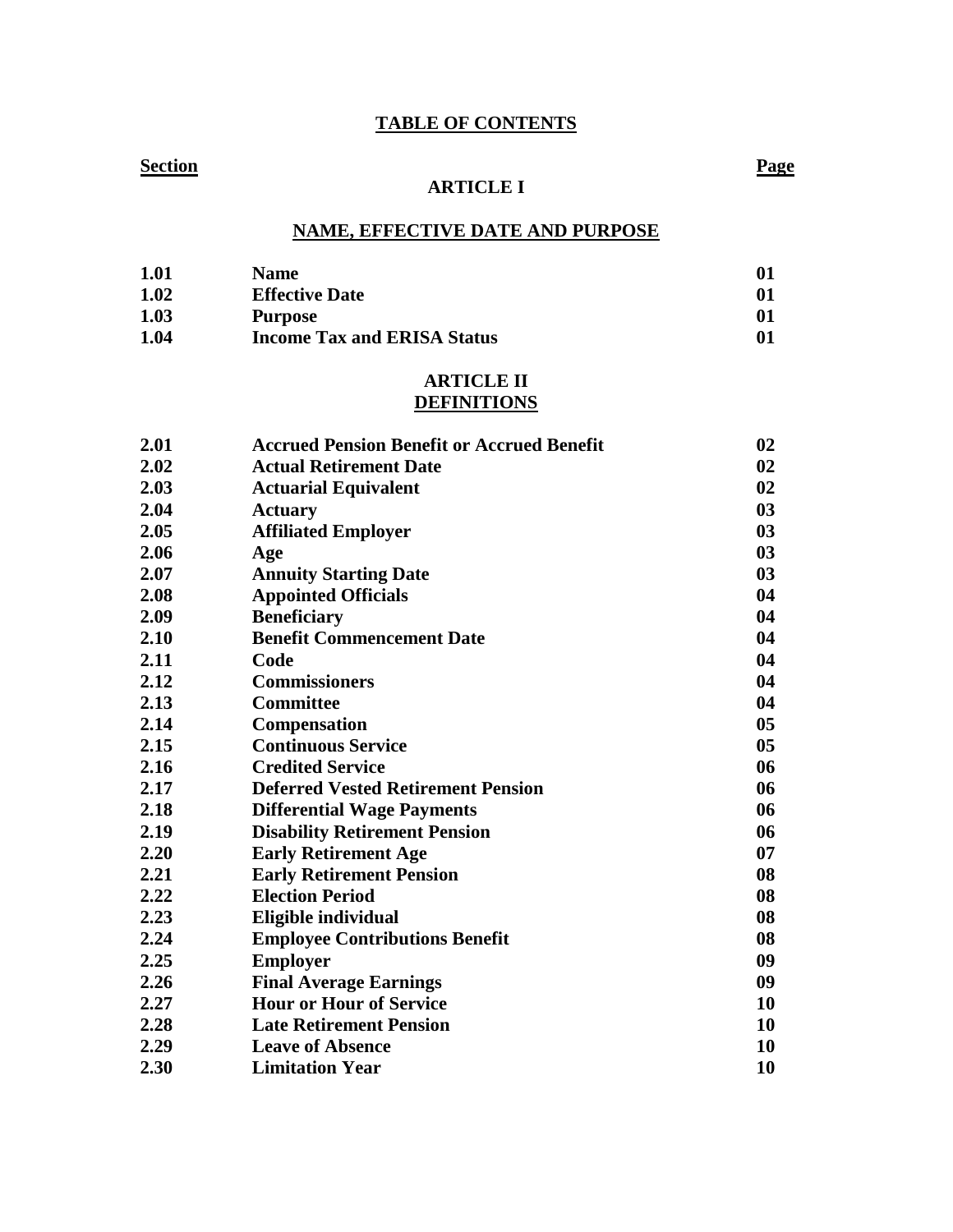| 2.31 | <b>Military Service</b>            | 10 |
|------|------------------------------------|----|
| 2.32 | <b>Normal Retirement Age</b>       | 10 |
| 2.33 | <b>Normal Retirement Date</b>      | 11 |
| 2.34 | <b>Normal Retirement Pension</b>   | 12 |
| 2.35 | <b>Orphans' Court Judge</b>        | 12 |
| 2.36 | Participant                        | 12 |
| 2.37 | <b>Per Pay Compensation</b>        | 12 |
| 2.38 | <b>Plan Administrator</b>          | 13 |
| 2.39 | <b>Plan Year</b>                   | 13 |
| 2.40 | <b>Police Employee</b>             | 13 |
| 2.41 | <b>Prior Plan</b>                  | 13 |
| 2.42 | <b>Public Safety Employee</b>      | 13 |
| 2.43 | <b>Public Works Employee</b>       | 13 |
| 2.44 | <b>Reinstated Service</b>          | 14 |
| 2.45 | <b>Survivor's Pension</b>          | 14 |
| 2.46 | <b>Trust</b>                       | 14 |
| 2.47 | <b>Trust Fund</b>                  | 14 |
| 2.48 | <b>Trustees</b>                    | 15 |
| 2.49 | <b>USERRA</b>                      | 15 |
| 2.50 | <b>Vesting Percentage</b>          | 15 |
| 2.51 | <b>Year of Eligibility Service</b> | 16 |

## **ARTICLE III**

## **PARTICIPATION IN THE PLAN**

| 3.01 | <b>Eligibility</b>                        |           |
|------|-------------------------------------------|-----------|
| 3.02 | <b>Notification – Description of Plan</b> | 17        |
| 3.03 | <b>Participant Contributions</b>          |           |
| 3.04 | <b>Participation Requirements</b>         | <b>20</b> |
| 3.05 | Reemployment                              |           |

## **ARTICLE IV**

## **NORMAL RETIREMENT PENSION**

| 4.01 | <b>Eligibility</b>       | 23 |
|------|--------------------------|----|
| 4.02 | Amount                   | 23 |
| 4.03 | <b>Period of Payment</b> | 24 |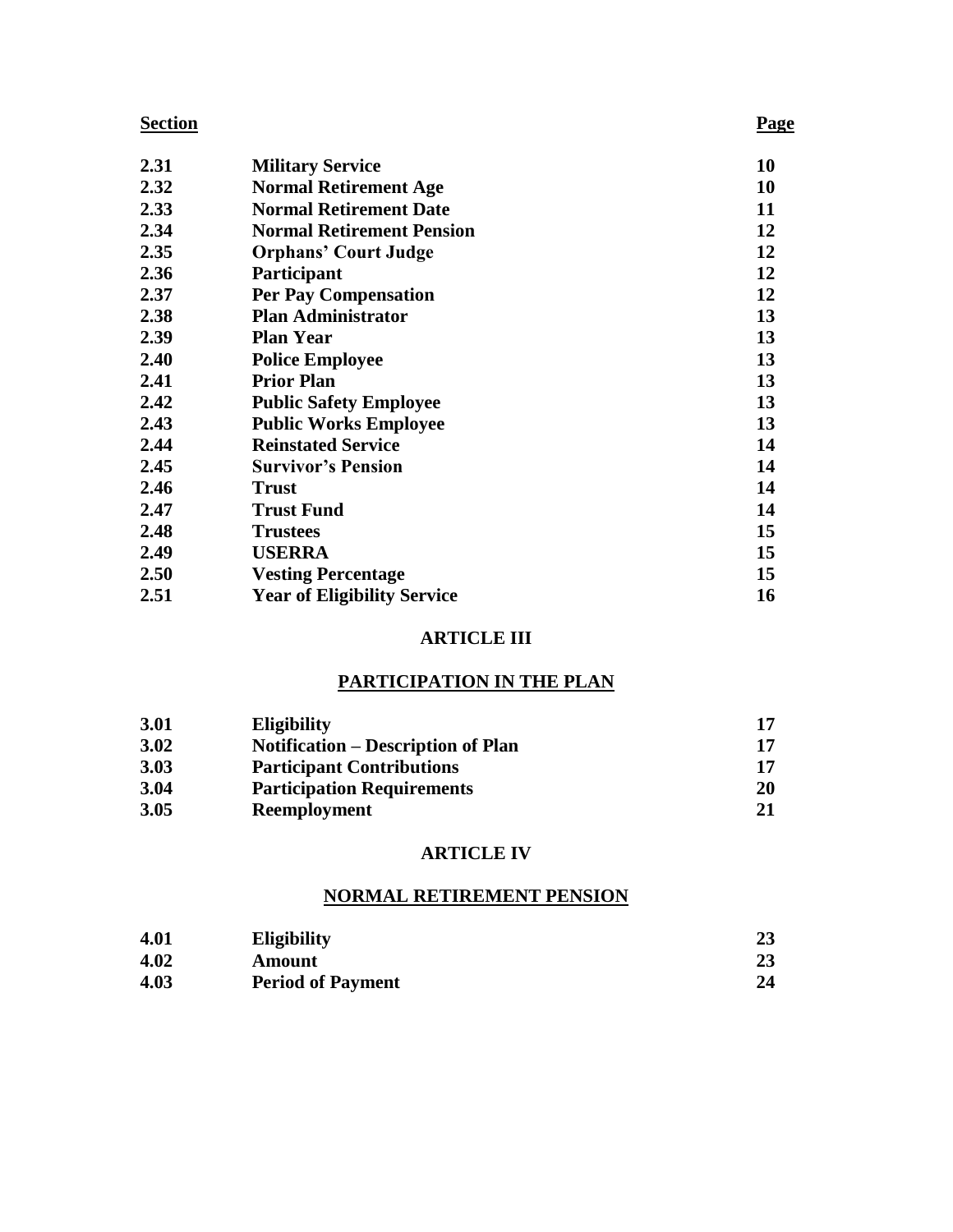## **ARTICLE V**

## **LATE RETIREMENT PENSION**

| 5.01 | <b>Eligibility</b>       | 25 |
|------|--------------------------|----|
| 5.02 | Amount                   |    |
| 5.03 | <b>Period of Payment</b> | 25 |

## **ARTICLE VI**

## **EARLY RETIREMENT PENSION**

| 6.01 | <b>Eligibility</b>       | 26 |
|------|--------------------------|----|
| 6.02 | Amount                   | 26 |
| 6.03 | <b>Period of Payment</b> | 27 |

## **ARTICLE VII**

## **DEFERRED VESTED RETIREMENT PENSION**

| 7.01 | <b>Eligibility</b>       | 28 |
|------|--------------------------|----|
| 7.02 | Amount                   | 28 |
| 7.03 | <b>Period of Payment</b> | 29 |

## **ARTICLE VIII**

## **SURVIVOR'S PENSION**

| 8.01 | <b>Eligibility</b>                          | 30 |
|------|---------------------------------------------|----|
| 8.02 | <b>Amount</b>                               | 30 |
| 8.03 | <b>Period of Payment</b>                    | 30 |
| 8.04 | <b>Spousal Waiver of Survivor's Pension</b> | 30 |

## **ARTICLE IX**

## **NORMAL AND OPTIONAL FORMS OF PENSION**

| 9.01 | <b>Normal Form of Pension</b>    | 31        |
|------|----------------------------------|-----------|
| 9.02 | <b>Optional Forms of Pension</b> | 31        |
| 9.03 | <b>Commencement of Benefits</b>  | <b>33</b> |
| 9.04 | <b>Distribution after Death</b>  | 34        |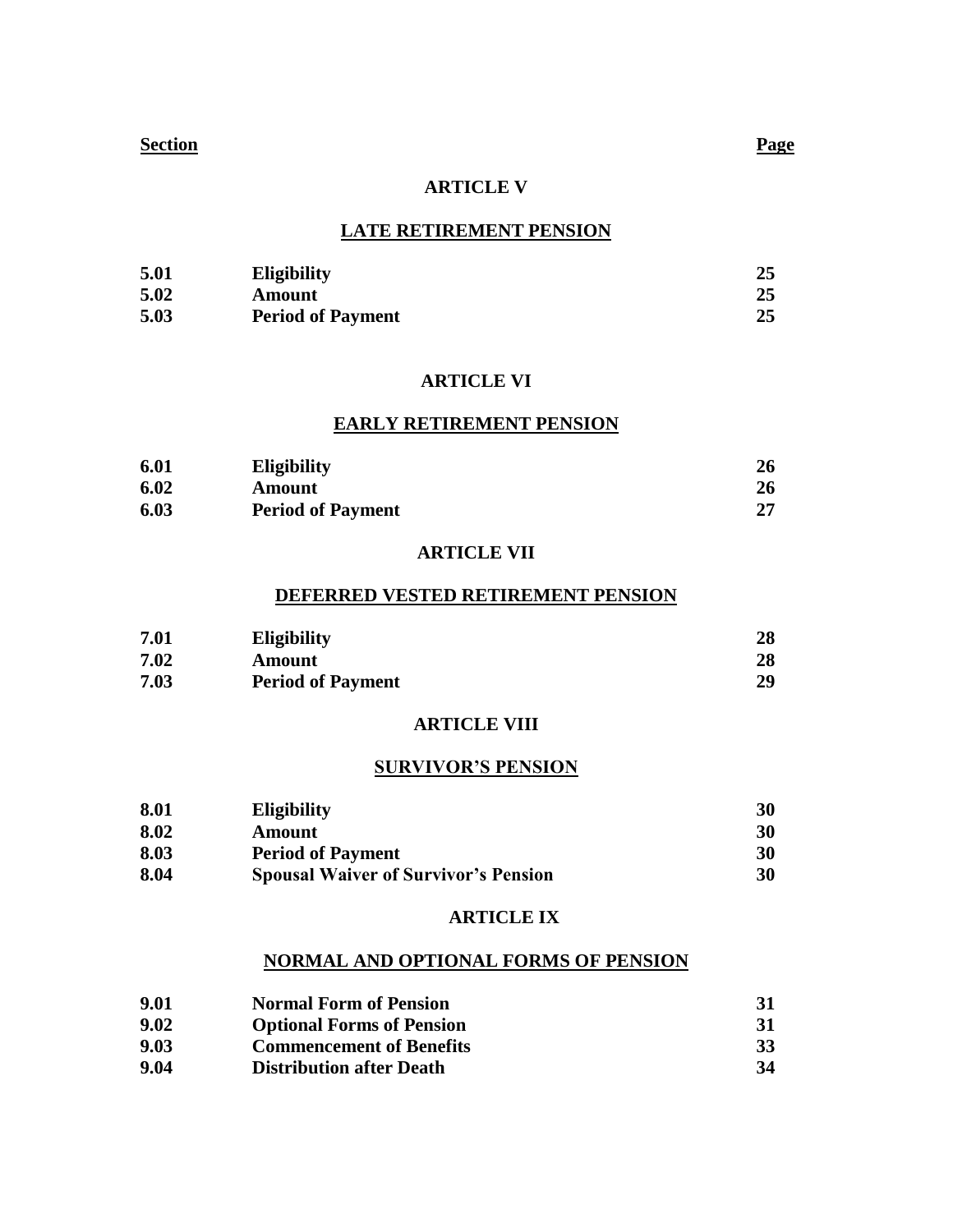## **ARTICLE X**

## **ADMINISTRATION OF THE PLAN**

| 10.01 | <b>Administrative Authority</b>         | 37 |
|-------|-----------------------------------------|----|
| 10.02 | <b>Commissioners Administration</b>     | 38 |
| 10.03 | <b>Retirement Plan Committee</b>        | 43 |
| 10.04 | <b>Uniformity of Discretionary Acts</b> | 45 |
| 10.05 | <b>Fiduciary Standards</b>              | 45 |
| 10.06 | <b>Review Procedure</b>                 | 45 |
| 10.07 | <b>Trust Fund</b>                       | 46 |

## **ARTICLE XI**

## **AMENDMENT AND TERMINATION OF PLAN**

| 11.01 | <b>Amendments of Plan</b>                        |    |
|-------|--------------------------------------------------|----|
| 11.02 | <b>Termination of Plan</b>                       | 48 |
| 11.03 | <b>Action to be Taken on Termination of Plan</b> | 48 |

## **ARTICLE XII**

## **LIMITATION ON BENEFITS**

| 12.01 | <b>Maximum Limitation of Benefits</b> | 49 |
|-------|---------------------------------------|----|
|       |                                       |    |

## **ARTICLE XI11 MISCELLANEOUS PROVISIONS**

| 13.01 | <b>Employees' Trust</b>                                  | 52 |
|-------|----------------------------------------------------------|----|
| 13.02 | <b>Additional Limitations on Liability</b>               | 52 |
| 13.03 | <b>General Undertaking of All Parties</b>                | 52 |
| 13.04 | <b>Agreement to Bind Heirs, Etc.</b>                     | 53 |
| 13.05 | <b>Spendthrift Clause</b>                                | 53 |
| 13.06 | <b>Invalidity of Certain Provisions</b>                  | 53 |
| 13.07 | <b>Right to Employment</b>                               | 53 |
| 13.08 | <b>Incapacity</b>                                        | 53 |
| 13.09 | <b>Return to Employment While In Receipt of Benefits</b> | 54 |
| 13.10 | <b>Settlement of Small Pensions</b>                      | 54 |
| 13.11 | <b>Forfeitures</b>                                       | 54 |
| 13.12 | <b>Permissible Purchase of Annuity Contracts</b>         | 54 |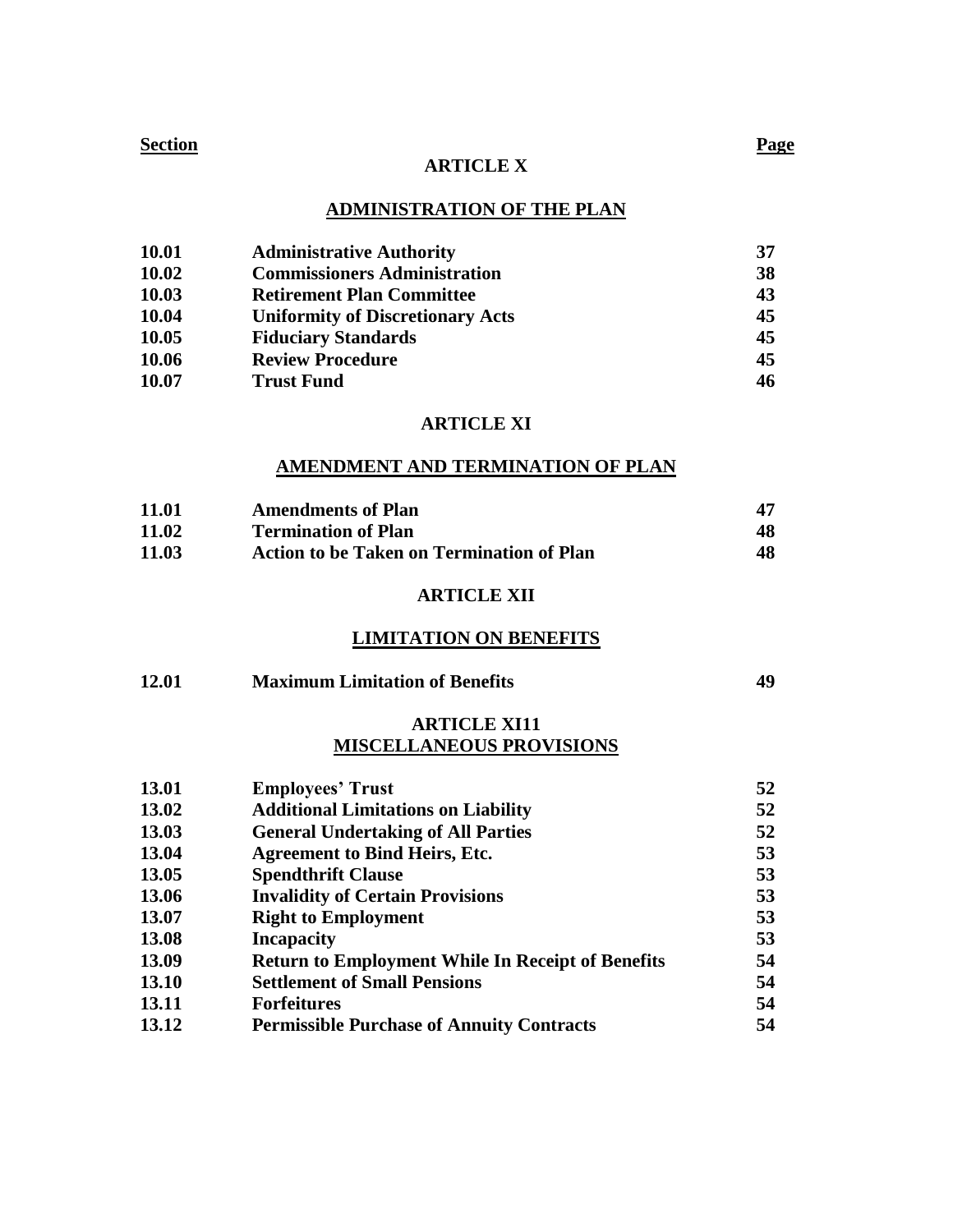| 13.13 | <b>Governing Law</b>                                | 55 |
|-------|-----------------------------------------------------|----|
| 13.14 | <b>Masculine, Feminine, Singular and Plural</b>     | 55 |
| 13.15 | <b>Withholding Taxes</b>                            | 55 |
| 13.16 | <b>Prevention of Escheat</b>                        | 55 |
| 13.17 | <b>Direct Rollovers of Eligible Distributions</b>   | 56 |
| 13.18 | <b>Distribution to Non-Spouse Beneficiaries</b>     | 58 |
| 13.19 | <b>USERRA</b>                                       | 58 |
| 13.20 | <b>Appointed Officials</b>                          | 58 |
| 13.21 | <b>Transfer to State of Maryland Pension System</b> | 59 |
| 13.22 | <b>Annual Cost-of-Living Review</b>                 | 59 |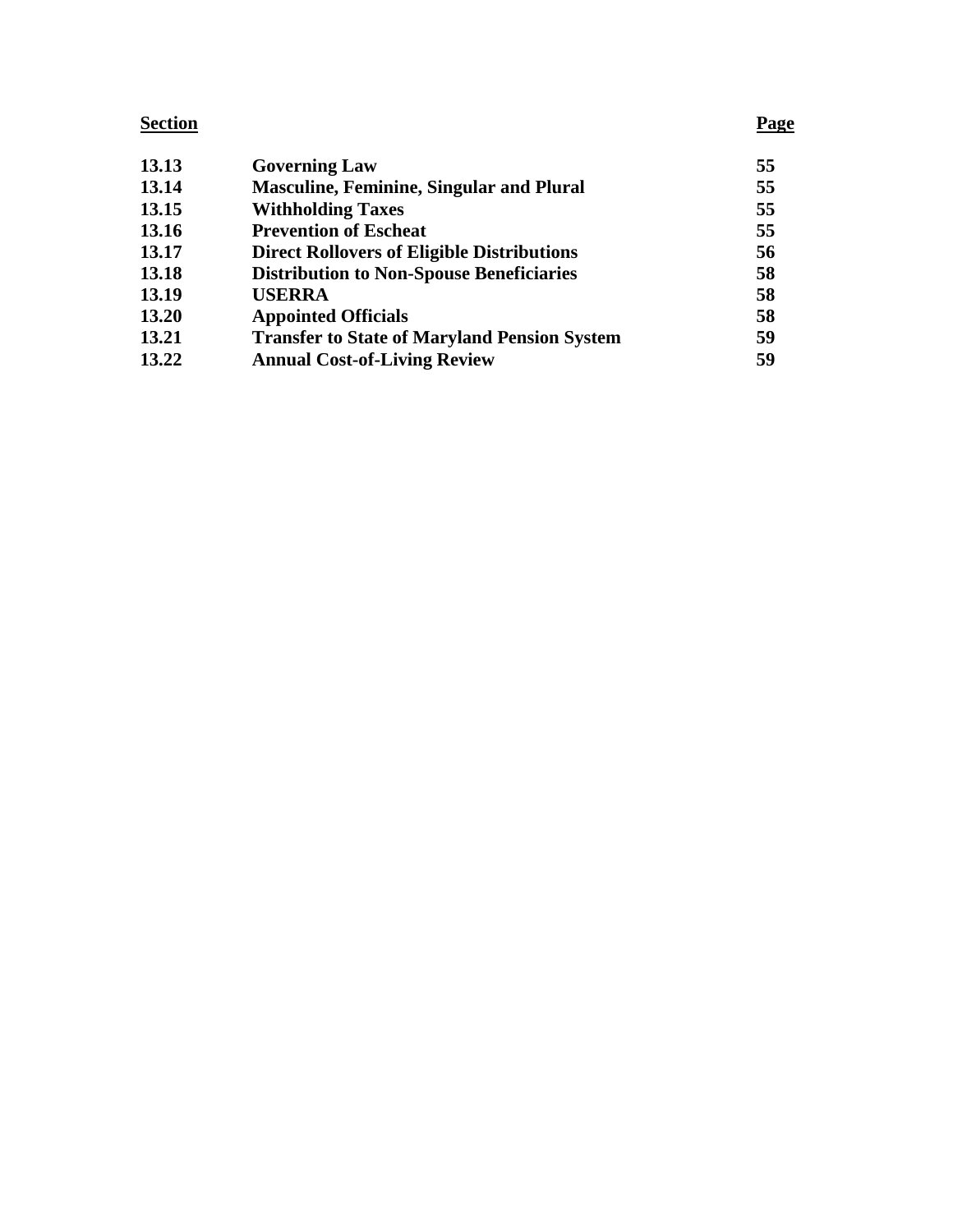The County Commissioners of Caroline County, Maryland, hereinafter called the "Commissioners," hereby amends and restates, in its entirety, the pension plan covering the Employees of the Commissioners and other Eligible Individuals who actively perform at least one Hour of Service on or after January 1, 2020. Eligible Individuals who do not actively perform an Hour of Service on or after January 1, 2020 will be covered by the provisions of the Plan prior to restatement unless clearly indicated otherwise.

## **ARTICLE I**

## **NAME, EFFECTIVE DATE AND PURPOSE**

#### **Section 1.01 - Name**

The name of the Plan is the "Caroline County, Maryland Employees Pension Plan," hereinafter called the "Plan."

#### **Section 1.02 - Effective Date**

The effective date of the Plan is July 1, 1969. The effective date of this restatement is January 1, 2020, except as otherwise indicated.

#### **Section 1.03 - Purpose**

The purpose of the Plan is to provide a systematic plan for the retirement of the Eligible Individuals and, under the conditions set forth herein, to provide a pension upon the retirement of a Eligible Individual, the amount of which takes into account the length of service and the compensation paid by the Employer to such Eligible Individual.

#### **Section 1.04 – Income Tax and ERISA Status**

This plan is intended to be a governmental plan as defined by Code section 414(d) and as such is exempt from the provisions of the Employee Retirement Income Security Act of 1974 (ERISA). It is intended that Code section  $401(a)(5)(G)$  and  $401(a)(26)(G)$  will apply to this plan.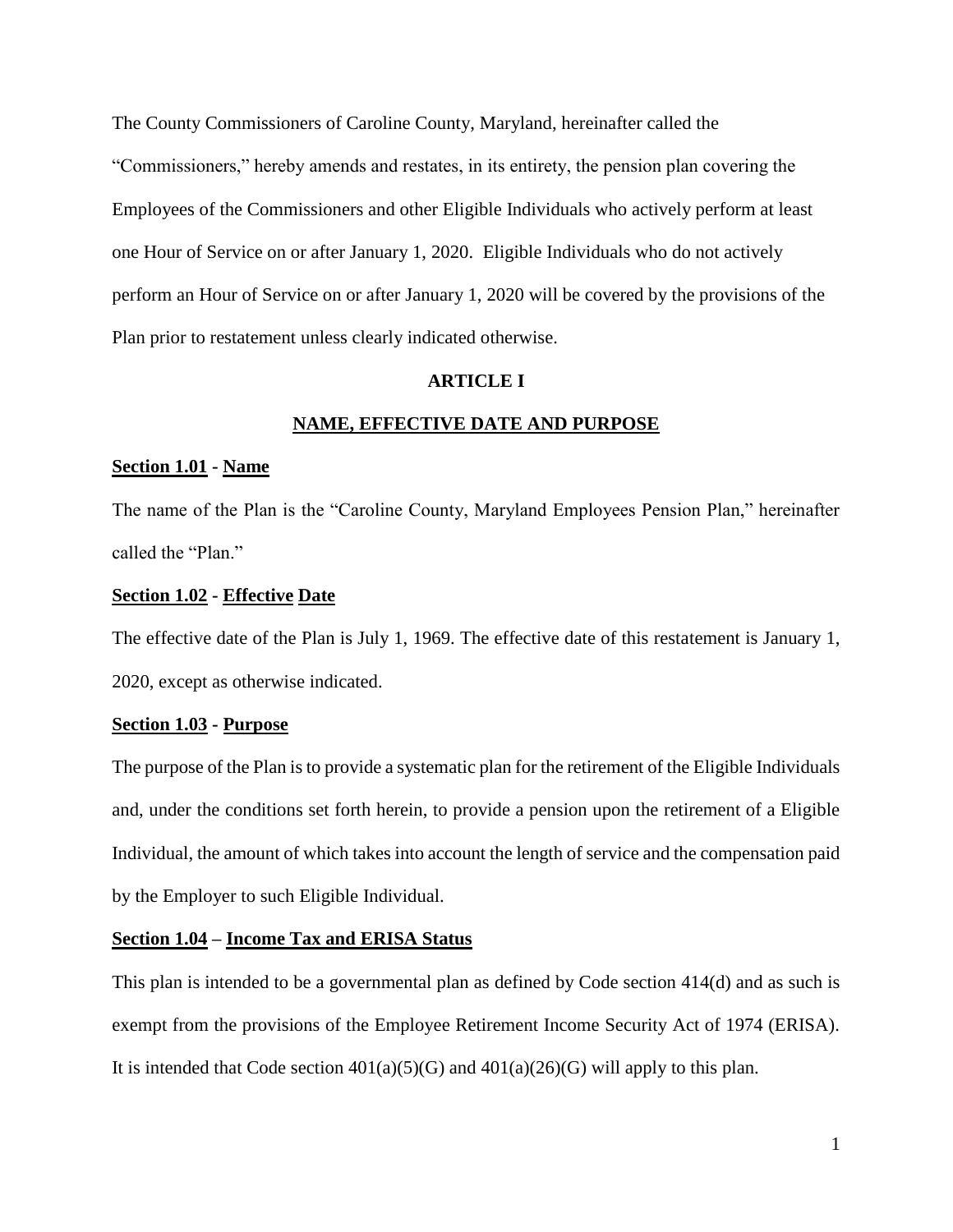## **ARTICLE II**

## **DEFINITIONS**

## **Section 2.01 – "Accrued Pension Benefit" or "Accrued Benefit"**

Shall mean a Participant's earned benefit, commencing at the Participant's Normal Retirement Date in the form of a life annuity, determined in the same manner as the Participant's Normal Retirement Pension calculated pursuant to Section 4.02, and based on the Participant's Credited Service and Final Average Earnings at the date the person ceased to be an Eligible Individual. A Participant's Accrued Benefit shall never be less than the Accrued Benefit on any prior date. For any Participant who was an Eligible Individual on June 30, 2013, the Accrued Pension Benefit shall not be less than the Accrued Pension Benefit calculated on June 30, 2013 determined under the provisions of the Prior Plan as in effect on June 30, 2013. In no event, however, shall the Accrued Benefit exceed the maximum limitation determined, as of the date of computation, pursuant to Section13.01.

#### **Section 2.02 – "Actual Retirement Date"**

Shall mean the date on which an Eligible Individual terminates employment after meeting the eligibility requirements for an Early Retirement Pension, Late Retirement Pension or Normal Retirement Pension. For an Eligible Individual who terminates after becoming eligible for a Deferred Vested Retirement Pension, Actual Retirement Date shall mean the earlier of the Eligible Individual's Benefit Commencement Date or Normal Retirement Date.

#### **Section 2.03 – "Actuarial Equivalent"**

Shall mean a benefit of equal value when computed in accordance with the actuarial tables, taking into consideration the difference in fund earnings and life expectancy when the benefit commences at a time other than the normal Benefit Commencement Date and the value of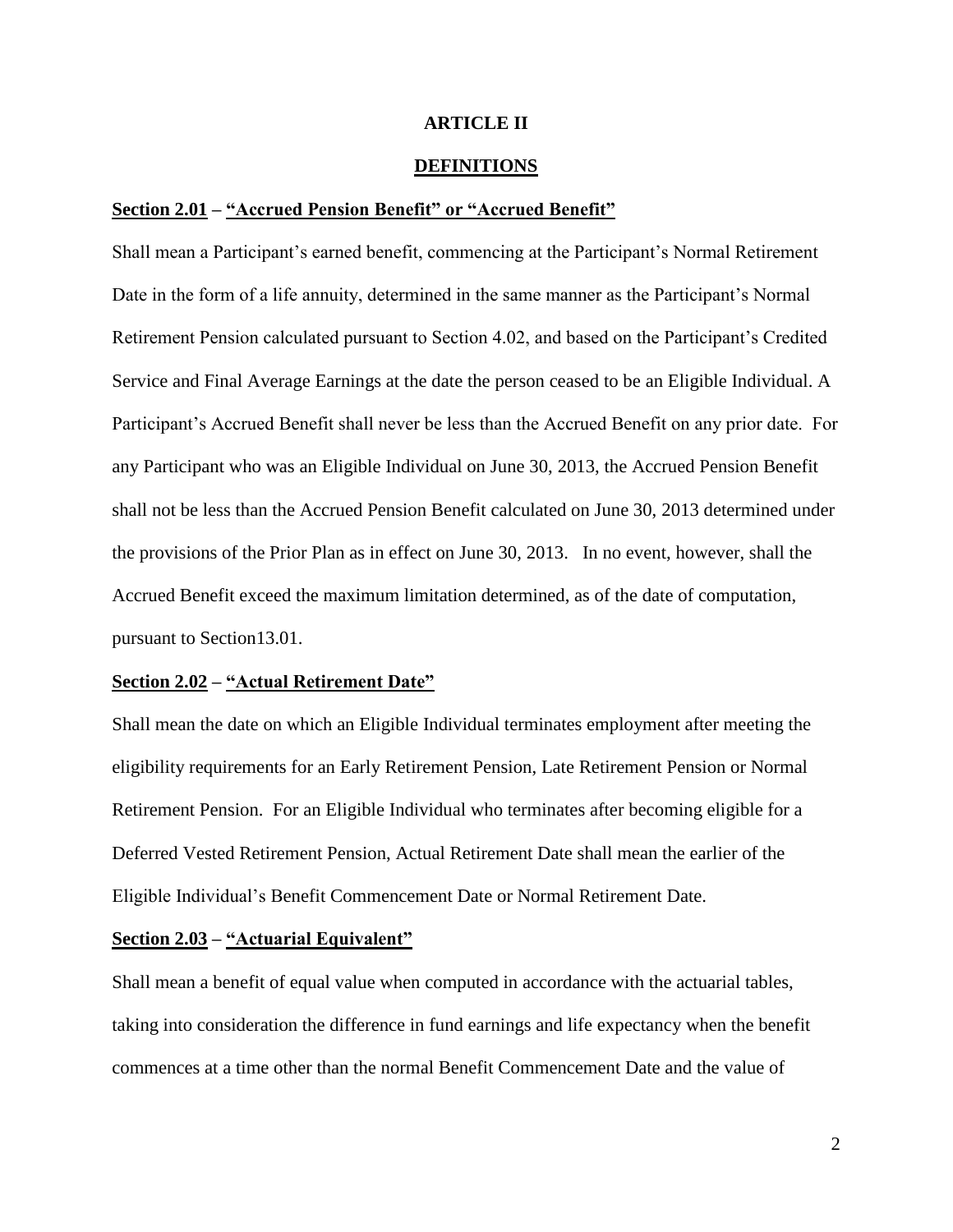additional guarantees provided under an option being utilized. Actuarial equivalence shall be determined using the 1971 Group Annuity Mortality Table (male) for Participants and Beneficiaries and assuming a rate of investment return of six percent (6%) compounded annually.

## **Section 2.04 – "Actuary"**

Shall mean a person who is enrolled with the Joint Commissioners for the Enrollment of Actuaries as provided for in Section 7701(a)(35) of the Code.

## **Section 2.05 – "Affiliated Employer"**

Shall mean any corporation which is a member of a controlled group of corporations (as defined in Section 414(b) of the Code) which includes the Employer; any trade or business (whether or not incorporated) which is under common control (as defined in Section 414(c) of the Code) with the Employer; any organization (whether or not incorporated) which is a member of an affiliated service group (as defined in Section 414(m) of the Code) and which includes the Employer; and any other entity required to be aggregated with the Employer pursuant to regulations under Section 414(o) of the Code.

## **Section 2.06 – "Age"**

Shall mean age at last birthday.

## **Section 2.07 – "Annuity Starting Date"**

Shall mean the first day of the first period for which an amount is payable as an annuity or, in the case of a benefit not payable in the form of an annuity, the first day on which all events have occurred which entitle the Participant to such benefit.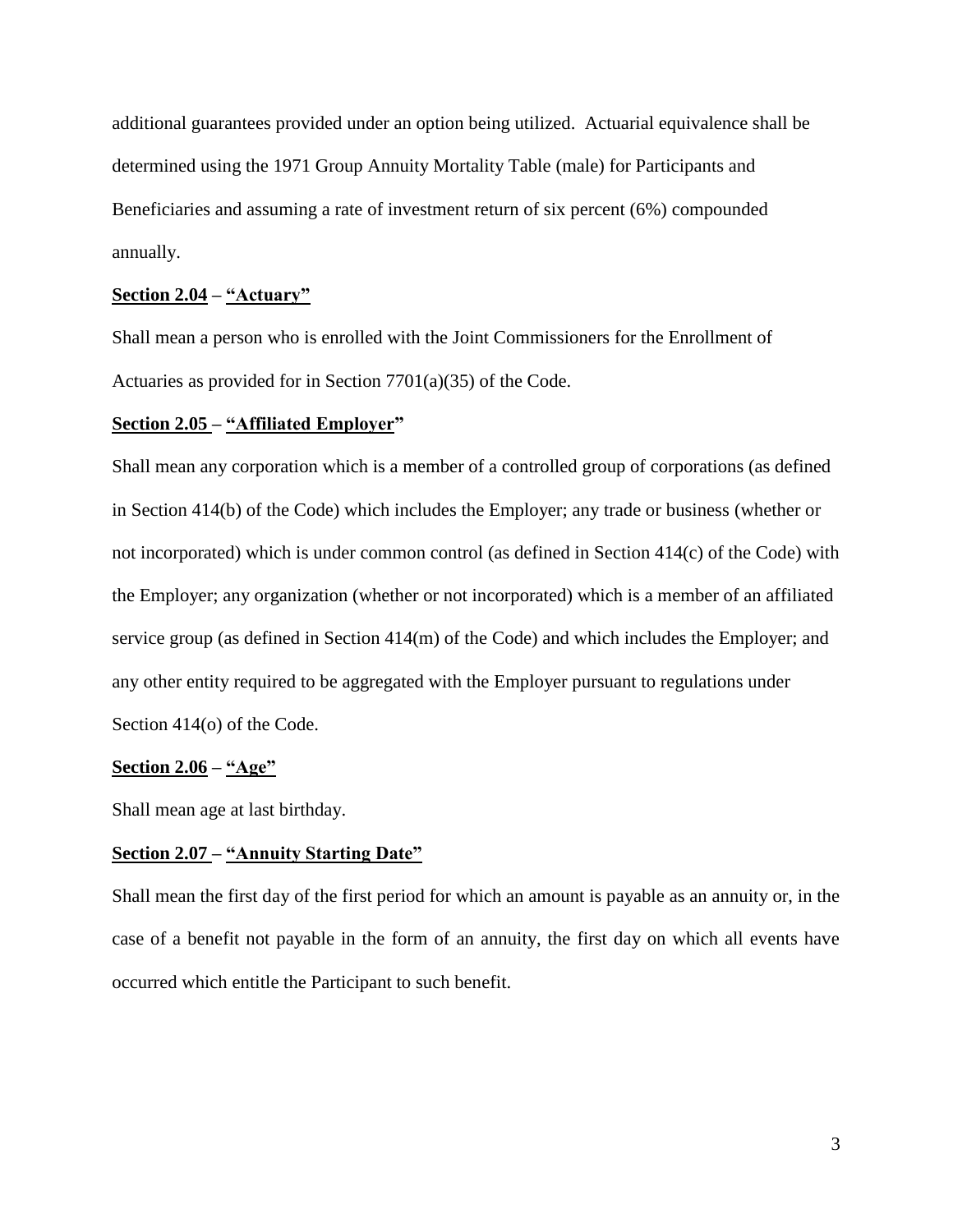## **Section 2.08 – "Appointed Officials"**

Shall mean the Eligible Individuals designated by the Commissioners, from time to time, as Appointed Officials.

## **Section 2.09 – "Beneficiary"**

Shall mean the individual or individuals designated by a Participant to receive benefits under Article VIII of the Plan upon the death of the Participant. If a Beneficiary is not designated, or not living at the time of a Participant's death, the Participant's beneficiary shall be the Participant's beneficiary under the Employer's group term life insurance plan. If no Beneficiary is named in that instance, the Participant's beneficiary shall be the surviving children of the Participant (in equal shares) and if no surviving children, the Participant's estate. Notwithstanding any other provision of this Section 2.09, the spouse of the Participant shall automatically be the Beneficiary unless waived pursuant to Section 8.04.

## **Section 2.10 – "Benefit Commencement Date"**

Shall mean the effective date of the commencement of benefit payments.

## **Section 2.11 – "Code"**

Shall mean the Internal Revenue Code of 1986, as amended from time to time. A reference to a particular section of the Code shall include a reference to any regulations issued under the Section.

## **Section 2.12 – "Commissioners"**

Shall mean the County Commissioners of Caroline County, Maryland.

## **Section 2.13 – "Committee**"

Shall mean the Retirement Plan Committee designated in accordance with the provisions of Section 10.03 to administer and operate the Plan.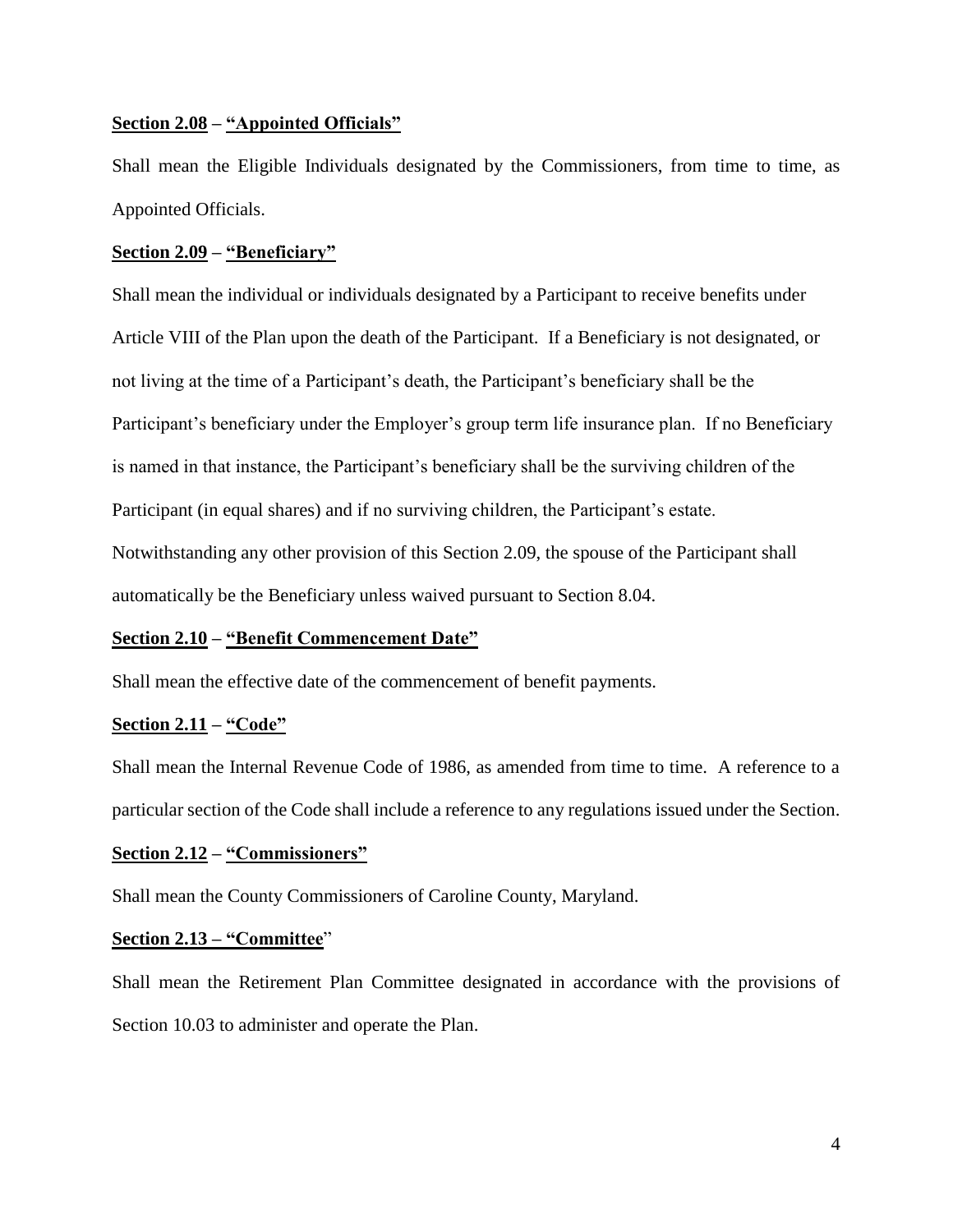#### **Section 2.14 – "Compensation"**

Shall mean the monthly equivalent of the Participant's base annual salary rate or wages in effect on the first day of the month (adjusted as necessary for part-time employment). Compensation is determined without regard to:

- (a) Overtime, bonuses, shift differentials, additional holiday pay, allowances and other extra remuneration;
- (b) Amounts in excess of 1/12th of the applicable dollar limit in effect as of the first day of the Plan Year under Section 401(a)(17) of the Code and regulations promulgated thereunder, as adjusted by the Commissioner of the Internal Revenue Service for increases in the cost of living in accordance with Section  $401(a)(17)(b)$  of the Code.
- (c) Contributions, credits or benefits under this Plan or under any other retirement, deferred compensation, fringe benefit or employee welfare benefit plan; or
- (d) Direct reimbursement for expenses; provided, however, that Compensation shall include any amount that would have qualified as Compensation but for the fact that it constitutes salary reduction under any plan described in Section 414(h)(2) or 125 of the Code.

## **Section 2.15 – "Continuous Service"**

Shall mean the uninterrupted period of service as a Eligible Individual commencing with the Participant's most recent date of employment. However, a Eligible Individual, other than an Orphans' Court Judge, shall not be credited with service in any calendar year during which the Eligible Individual served as a part-time employee scheduled to work less than thirty-two hours per week. Partial years of service shall be measured in months rounded to the next higher month.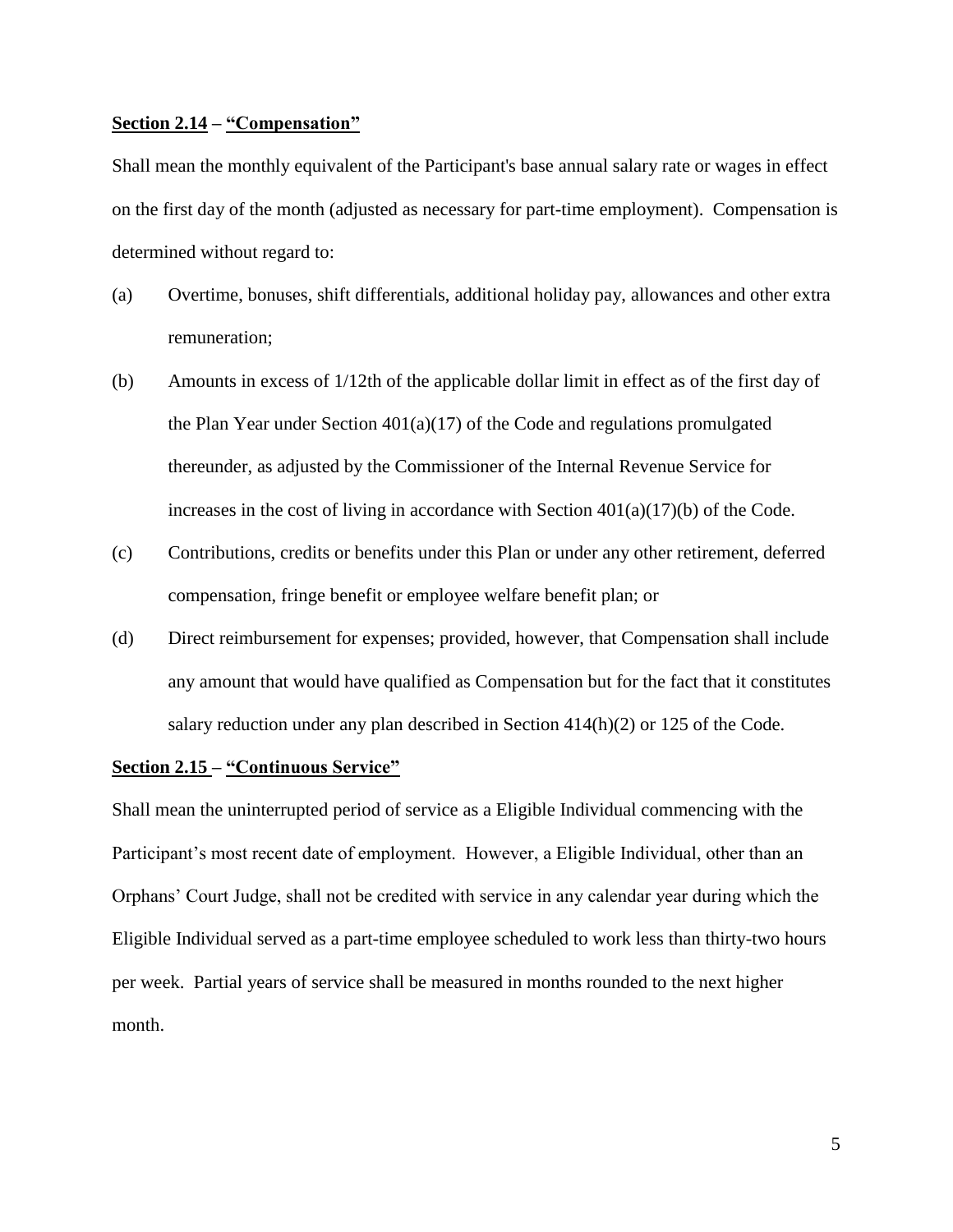## **Section 2.16 – "Credited Service"**

Shall mean the number of years and months of Continuous Service and Reinstated Service, plus the number of years and months of pre-employment Military Service up to a maximum of three (3) years such Military Service.

- (a) Solely for purposes of determining the amount of the Participant's Normal Retirement Pension, Late Retirement Pension or Early Retirement Pension, a Participant shall receive Credited Service for unused sick leave. Such unused sick leave shall be credited in the same manner that unused sick leave is credited for members of the Law Enforcement Officers' Pension System under Sections 26-308(a) and 20-206 of the State Personnel and Pensions Article of the Maryland Code.
- (b) Unused sick leave shall not be used to determine Years of Eligibility Service as defined in Section 2.46 or Final Average Earnings as defined in Section 2.33.
- (c) Credited Service for unused sick leave will be included in the calculation of a Participant's Deferred Vested Retirement Pension if the Participant's termination of employment was a voluntary termination as determined by the Committee.

## **Section 2.17 – "Deferred Vested Retirement Pension"**

Shall mean a pension as provided in Article VII.

## **Section 2.18 – "Differential Wage Payments** "

Shall mean differential wage payments as defined in Section 3401(h) of the Code. The Commissioners do not currently make Differential Wage Payments.

## **Section 2.19 – "Disability Retirement Pension"**

There is no Disability Retirement Pension under the Plan. A Participant who terminates employment by reason of disability shall become eligible for a Deferred Vested Retirement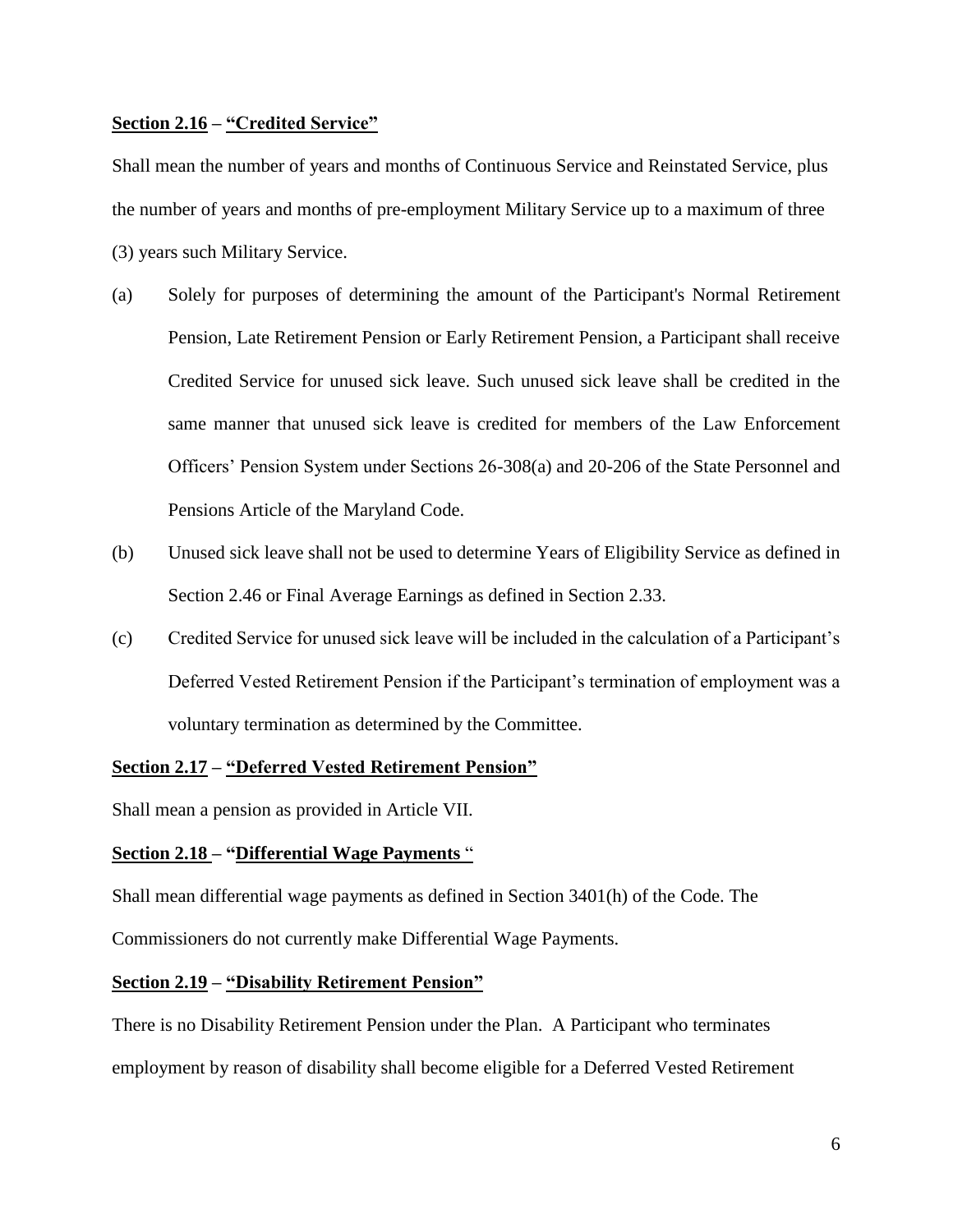Pension as described in Article VII when the Participant meets the requirements of Section 7.01; provided, however that, a Participant whose Vesting Percentage is less than 100% at the time of his or her termination of employment will become one hundred percent (100%) vested in the Participant's Accrued Pension Benefit if the Committee determines the Participant is unable to perform his/her duties by reason of disability. The Deferred Vested Retirement Benefit shall commence on the first day of the month coinciding with or next following his or her sixty-fifth (65th) birthday or Earlier Benefit Commencement Date elected by the Participant in accordance with Section 7.02 and shall continue in equal monthly installments as provided in Article IX.

## **Section 2.20 – "Early Retirement Age"**

- (a) With respect to Participants hired before July 1, 2013 "early retirement age" shall mean the date determined as follows:
	- (i) For a Police Employee, Public Safety Employee or Public Works Employee, the later of the Participant's fiftieth  $(50<sup>th</sup>)$  birthday and completion of twenty (20) Years of Eligibility Service.
	- (ii) For other Eligible Individuals, the earlier of:
		- (1) the Participant's sixtieth  $(60<sup>th</sup>)$  birthday and completion of ten (10) Years of Eligibility Service, or
		- (2) the Participant's fifty-fifth  $(55<sup>th</sup>)$  birthday and completion of twenty (20) Years of Eligibility Service.
- (b) With respect to Participants hired on or after July 1, 2013 "early retirement age" shall mean the earlier of the date determined under subsection (a) or
	- (i) For a Police Employee, Public Safety Employee or Public Works Employee, the date the Participant completes twenty-five (25) Years of Eligibility Service.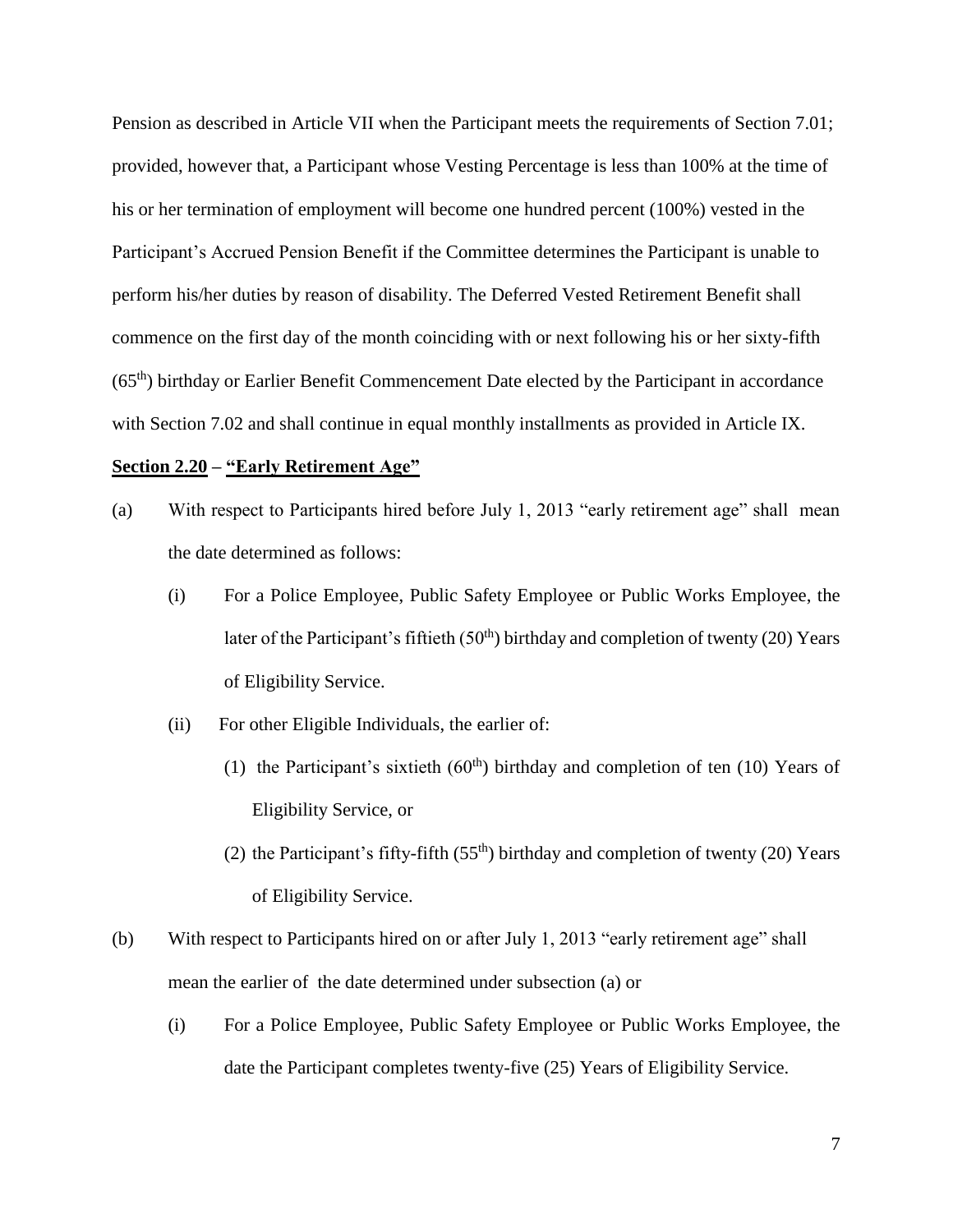(ii) For other Eligible Individuals, the date the Participant completes thirty (30) Years of Eligibility Service.

## **Section 2.21 – "Early Retirement Pension"**

Shall mean a pension as provided in Article VI.

## **Section 2.22 – "Election Period"**

Shall mean a reasonable period of time ending on the Annuity Starting Date.

## **Section 2.23 – "Eligible Individual"**

Shall mean:

- (a) Each Participant in the Prior Plan
- (b) Each permanent employee of the Commissioners scheduled to work at least thirty-two (32) hours per week
- (c) Each permanent employee in a State-authorized exempt position scheduled to work at least thirty-two (32) hours per week for such a position;
- (d) Each employee of the Sheriff's Office scheduled to work at least thirty-two (32) hours per week who is not a participant in the Law Enforcement Officers Pension System

Notwithstanding any other provision of this Plan, effective July 1, 2017, individuals serving as

County Commissioners will not be Eligible Individuals.

## **Section 2.24 – "Employee Contributions Benefit"**

Shall mean the sum of the following amounts (net of any previous distributions):

- (a) The contributions made by the Participant through salary reduction and "picked up" by the Commissioners, as described in Section3.03; plus
- (b) Interest on the amounts described in (a) above computed on June 30 of each year as follows and compounded annually: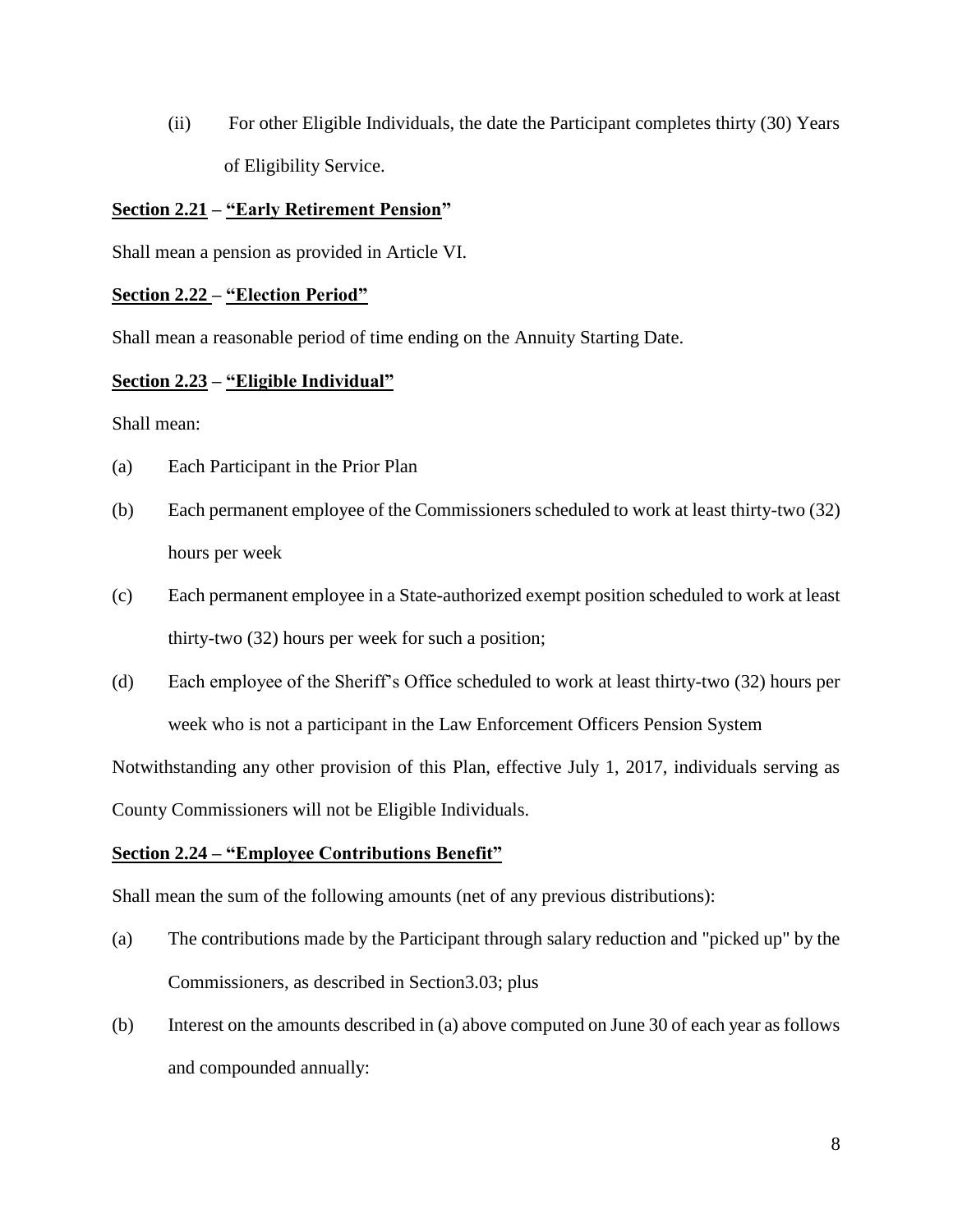- (i) 2.5% of the amount contributed during the current Plan Year.
- (ii) 5.0% of any amount contributed or transferred prior to the current Plan Year.

#### **Section 2.25 – "Employer"**

Shall mean the County Commissioners of Caroline County, Maryland, the common law employer of any Eligible Participant who is not an employee of the Commissioners and any successor or successors which shall adopt this Plan.

#### **Section 2.26 – "Final Average Earnings"**

Effective for Benefit Commencement Dates before July 1, 2015, "Final Average Earnings shall mean the Participant's Compensation received during the thirty-six (36) consecutive calendar months prior to or including Participant's termination of employment which produces the highest average when divided by three (3), or if the Participant has fewer than thirty-six (36) complete calendar months of employment with the Employer, the average of Participant's Compensation received from the Employer during all complete calendar months prior to the Participant's termination of employment. Effective July 1, 2015, Final Average Earnings shall mean the Participant's Compensation received during the sixty (60) consecutive calendar months of Credited Service which produces the highest average when divided by five (5), or if the Participant has fewer than sixty (60) complete calendar months of employment with the Employer, the average of Participant's Compensation received from the Employer during all complete calendar months prior to the Participant's termination of employment.

Notwithstanding the foregoing, "final average earnings" shall be determined by increasing Compensation to the 100% level with respect to any period included in the calculation which period included pay subject to the 1% reduction for fiscal year 2010.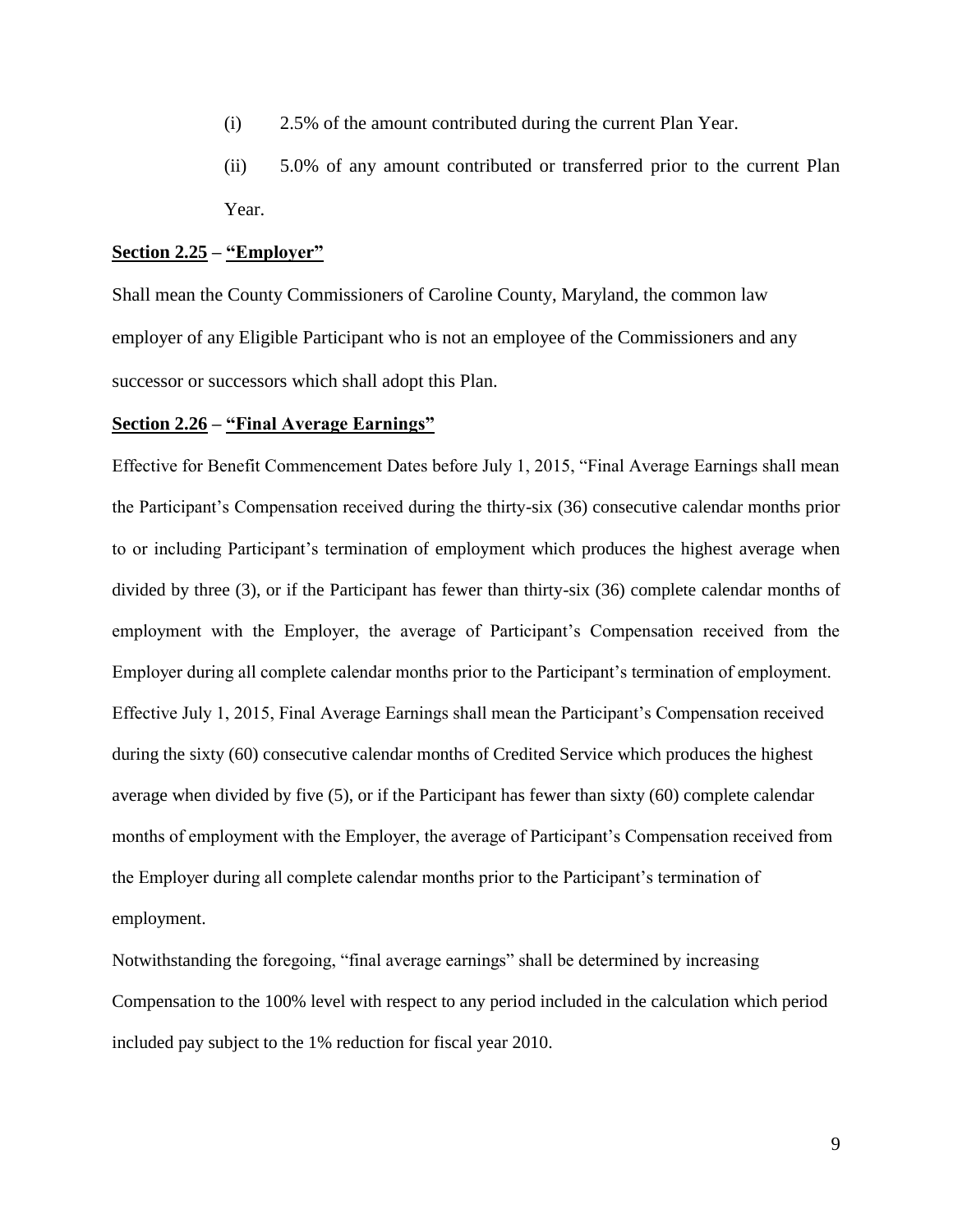## **Section 2.27 – "Hour or Hour of Service"**

Shall mean each Hour for which an Eligible Individual is directly or indirectly paid, or entitled to payment, by the Employer for the performance of duties.

## **Section 2.28 – "Late Retirement Pension"**

Shall mean a pension as provided in Article V.

## **Section. 2.29 – "Leave of Absence"**

Shall mean the period of time in which an Eligible Individual remains absent from service without pay for any reason other than quit, discharge, retirement or death; including, but not limited to, approved leave of absence, layoff, maternity leave and military leave consistent with the Personnel Rules and Regulations of the Employer.

## **Section 2.30– "Limitation Year"**

Shall mean the Plan Year

## **Section 2.31 – "Military Service"**

Shall mean active military duty in the armed forces of the United States, including initial training and call-ups to active federal duty with the National Guard or Military Reserve.

## **Section 2.32 – "Normal Retirement Age"**

- (a) With respect to Participants hired on or after July 1, 2013 "normal retirement age" shall mean:
	- (i) For Police Employee, Public Safety Employee or Public Works Employee, the earlier of:
		- a. the Participant's sixty-second  $(62<sup>nd</sup>)$  birthday and completion of five (5) Years of Eligibility Service, or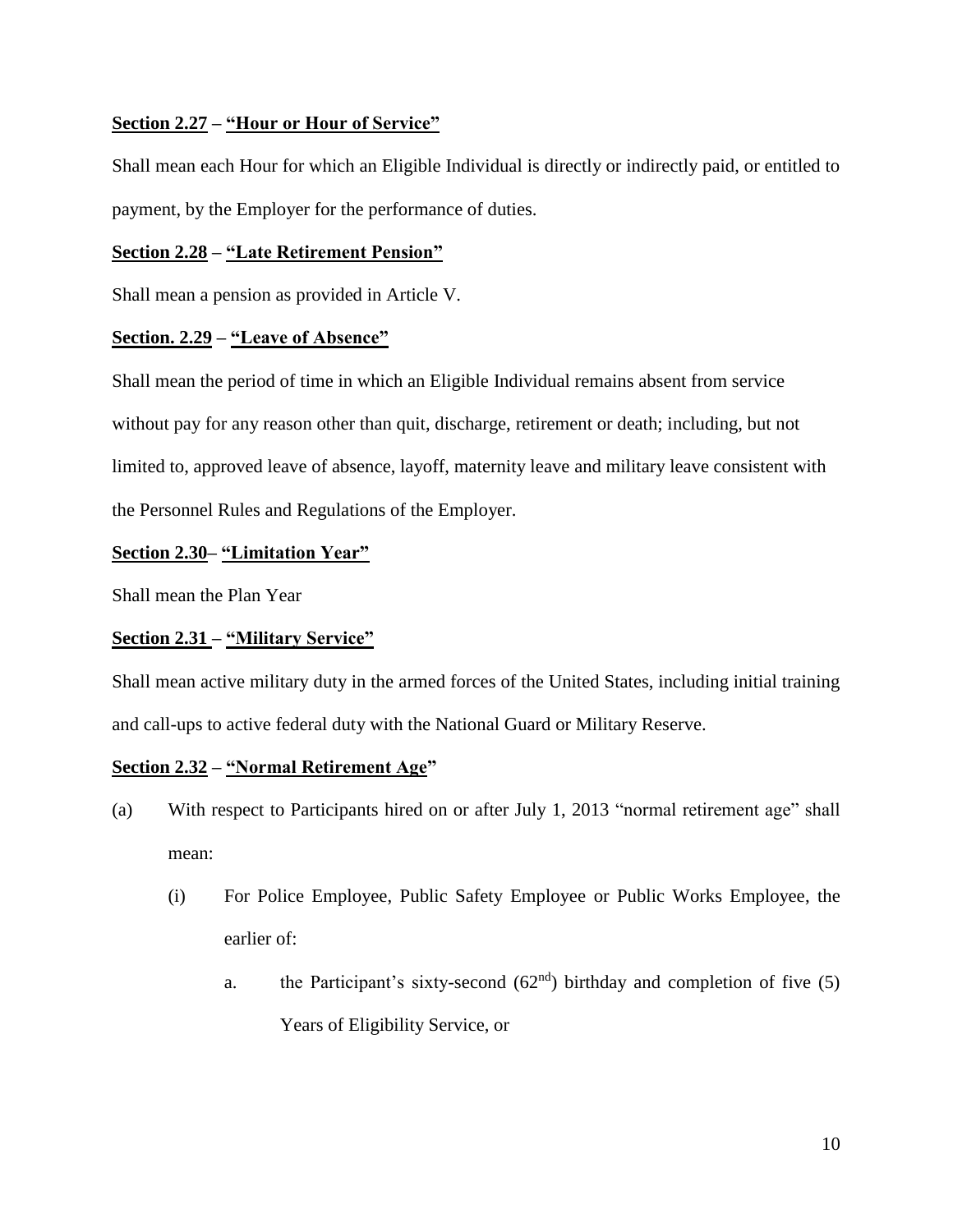- b. the Participant's fifty-fifth (55th) birthday and completion of twenty-five (25) Years of Eligibility Service.
- (ii) For Orphans' Court Judges, Age 65
- (iii) For other Eligible Individuals the earlier of:
	- a. a Participant's sixty-fifth (65<sup>th</sup>) birthday and completion of five (5) Years of Eligibility Service, or
	- b. a Participant's sixtieth (60th) birthday and completion of thirty (30) Years of Eligibility Service.
- (b) With respect to Participants hired before July, 1, 2013, "normal retirement age" shall mean
	- (i) For Police Employee, Public Safety Employee or Public Works Employee, the earlier of:
		- a. the Participant's sixty-second  $(62<sup>nd</sup>)$  birthday and completion of five (5) Years of Eligibility Service, or
		- b. the completion of twenty-five (25) Years of Eligibility Service.
	- (ii) For Orphans' Court Judges, Age 65
	- (iii) For other Eligible Individuals the earlier of:
		- a. a Participant's sixty-second  $(62<sup>nd</sup>)$  birthday and completion of five (5) Years of Eligibility Service, or
		- b. the completion of thirty (30) Years of Eligibility Service.

## **Section 2.33 – "Normal Retirement Date"**

Shall mean the first day of the calendar month coincident or next following the Participant's Normal Retirement Age.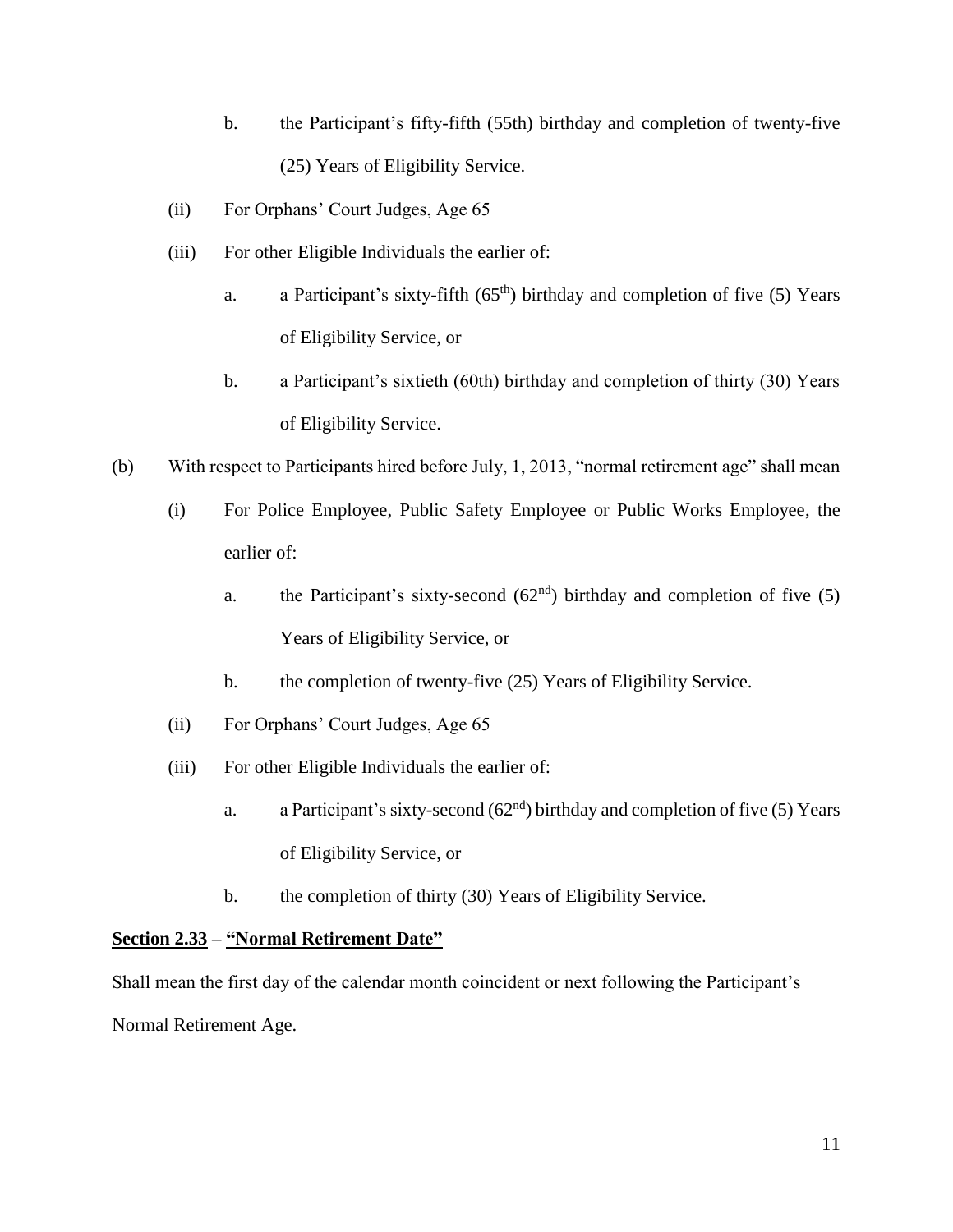## **Section 2.34 – "Normal Retirement Pension"**

Shall mean the pension as provided in Article IV.

## **Section 2.35 – "Orphans' Court Judge"**

Shall mean an elected or appointed judge of the Orphans' Court of Caroline County.

## **Section 2.36 – "Participant"**

Shall mean any Eligible Individual who becomes a participant of the Plan as provided in Article III. Effective July 1, 2007, Participant shall include any Eligible Individual on a Leave of Absence for Military Service.

## **Section 2.37 – "Per Pay Compensation**

Shall mean one-twenty-sixth  $(1/26<sup>th</sup>)$  of the Participant's base annual salary rate or wages for Participant's grade and step in effect for that pay period (adjusted as necessary for part-time employment). Per-pay Compensation is determined without regard to:

- (a) Overtime, bonuses, shift differentials, additional holiday pay, shoes allowances, field training allowances, plain clothes allowances and other extra remuneration;
- (b) Amounts in excess of 1/12th of the applicable dollar limit in effect as of the first day of the Plan Year under Section 401(a)(17) of the Code and regulations promulgated thereunder, as adjusted by the Commissioner of the Internal Revenue Service for increases in the cost of living in accordance with Section  $401(a)(17)(B)$  of the Code.
- (c) Contributions, credits or benefits under this Plan or under any other retirement, deferred compensation, fringe benefit or employee welfare benefit plan; or
- (d) Direct reimbursement for expenses; provided, however, that Compensation shall include any amount that would have qualified as Compensation but for the fact that it constitutes salary reduction under any plan described in Section 414(h)(2) or 125 of the Code.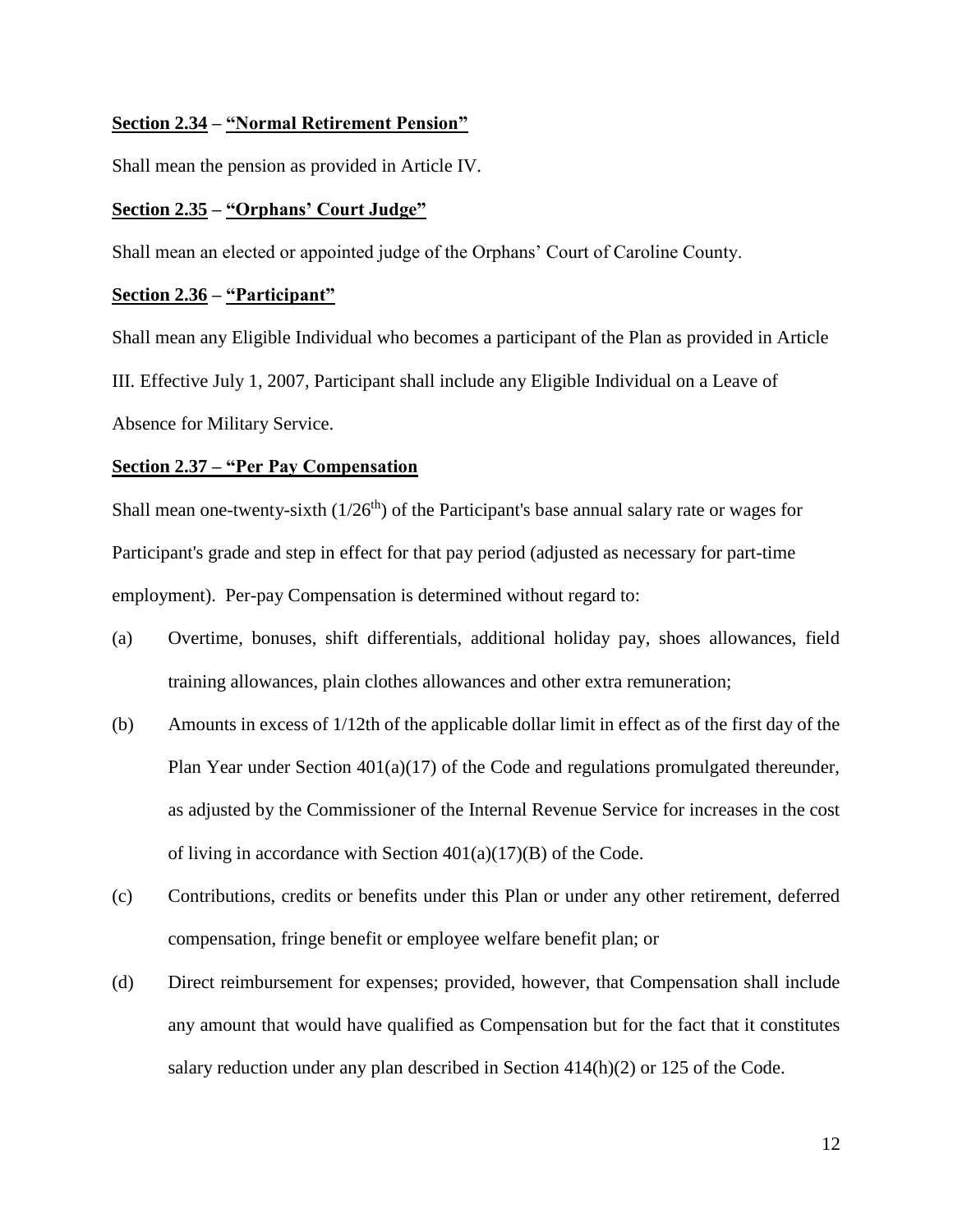## **Section 2.38 – "Plan Administrator"**

Shall mean the Committee designated in accordance with the provisions of Section 10.03 to administer and operate the Plan.

## **Section 2.39 – "Plan Year"**

Shall mean the twelve  $(12)$  month period commencing on a July  $1<sup>st</sup>$ .

## **Section 2.40 – "Police Employee"**

Shall mean an Eligible Individual in the position of a sworn police officer serving the Caroline County Sheriff's Department. An Eligible Individual who transfers to or from a sworn police officer position, must serve at least fifteen (15) years as a Caroline County, Maryland, sworn police officer to qualify as a Police Employee.

## **Section 2.41 – "Prior Plan"**

Shall mean the Plan as in effect on June 30, 2013.

## **Section 2.42 – "Public Safety Employee"**

Shall mean an Eligible Individual who is one of the following:

- (a) Correctional officer
- (b) Emergency medical technician, cardiac rescue technician, or paramedic
- (c) 911 dispatcher.

An Eligible Individual who transfers to or from a Public Safety position, must serve at least fifteen (15) years in a Public Safety position (including service as a sworn police officer serving the Caroline County Sheriff's Department) to qualify as a Public Safety Employee.

## **Section 2.43– "Public Works Employee"**

Shall mean an Eligible Individual who is one of the following: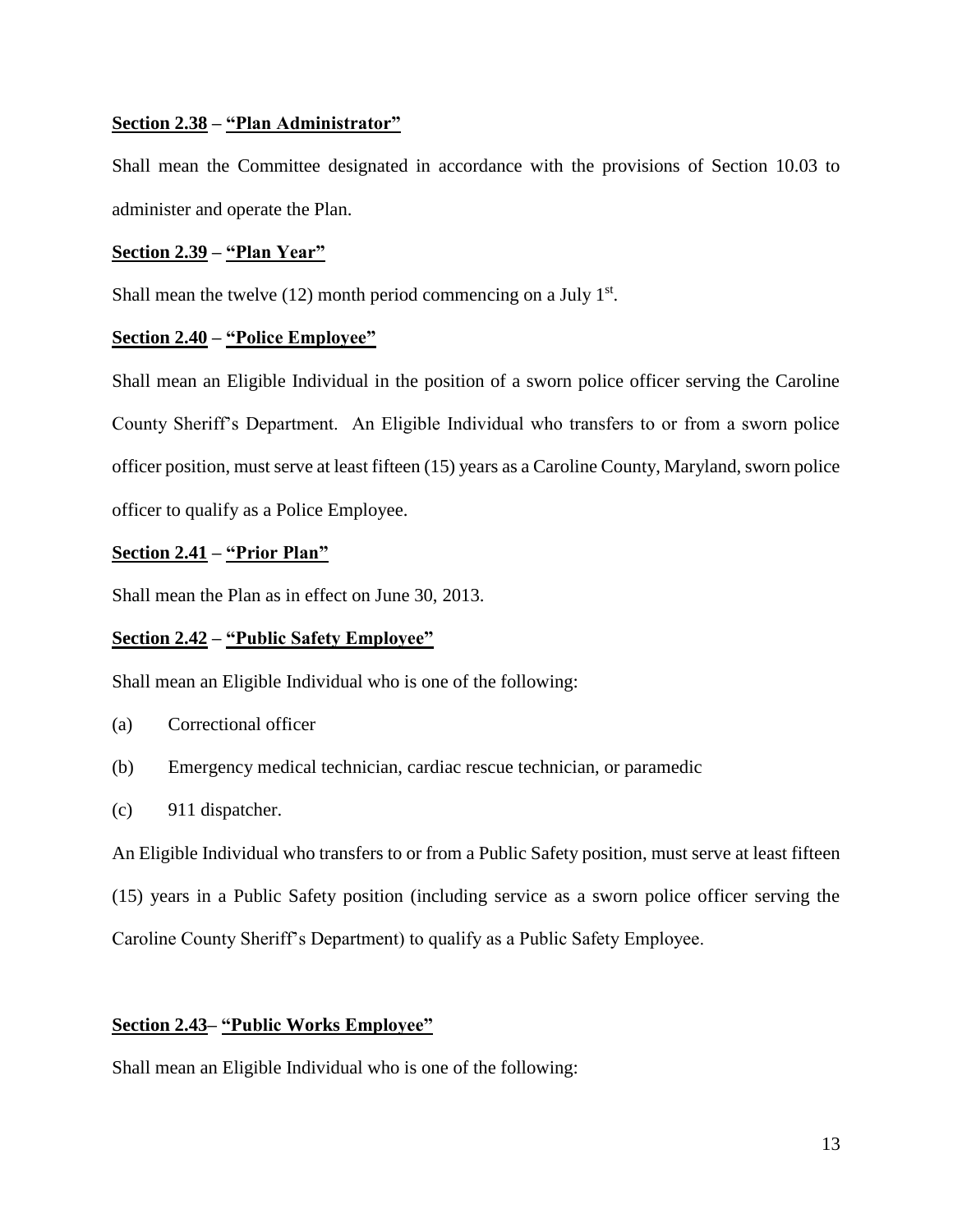- (a) An employee that works in Roads, Facilities, Central Shop, Solid Waste or Weed Control.
- (b) An employee that works in an administrative capacity and was promoted from a position in Roads, Facilities, Central Shop, Solid Waste or Weed Control.

An Eligible Individual who transfers to or from a Public Works position, must serve at least fifteen (15) years in a Public Works position to qualify as a Public Works Employee.

## **Section 2.44 – "Reinstated Service"**

Shall mean, for a former Eligible Individual who terminated employment with the Employer in "good standing" as defined in the Personnel Rules and Regulations of the Employer and who again becomes an Eligible Individual, all Credited Service and Years of Eligibility Service credited to the Eligible Individual at the time of the Eligible Individual's earlier termination of employment.

#### **Section 2.45 – "Survivor's Pension"**

Shall mean the pension as provided in Article VIII.

#### **Section 2.46 – "Trust"**

Shall mean the legal entity resulting from the trust agreement between the Employer and the Trustees who receive the contributions of the Employer and hold, invest and disburse funds to or for the benefit of Participants and their Beneficiaries.

## **Section 2.47 – "Trust Fund"**

Shall mean the total of contributions made by the Employer to the Trust pursuant to the Plan, increased by profits, gains, income and recoveries received and decreased by losses, depreciation, benefits paid and expenses incurred in the administration of the Trust and the Plan. Trust Fund includes all assets acquired by investment and reinvestment which are held in the

Trust by the Trustees.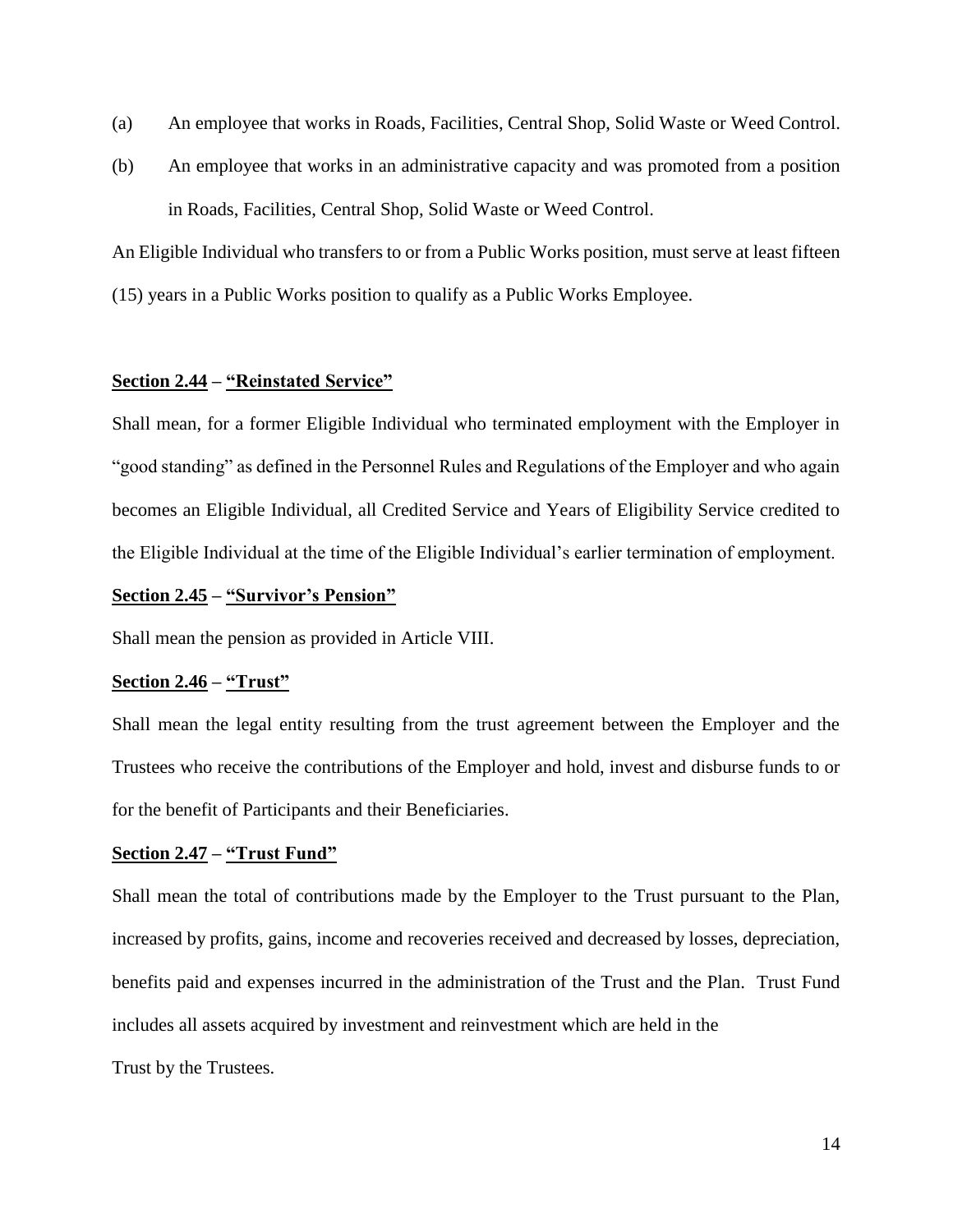## **Section 2.48 – "Trustees"**

Shall mean the party or parties, individual or corporate, named in the trust agreement executed by the Employer and the Trustees and any additional or successor Trustee or Trustees, duly appointed by the Employer, acting hereunder.

## **Section 2.49 – "USERRA"**

Shall mean the Federal Uniformed Services Employment and Reemployment Rights Act of 1994.

## **Section 2.50 – "Vesting Percentage"**

Shall mean the percentage computed based on Years of Eligibility Service in accordance with the following table:

| <b>Years of Eligibility Service</b> | <b>Vesting Percentage</b> |
|-------------------------------------|---------------------------|
| Less than 5 Years                   | 0%                        |
| 5 Years                             | 50%                       |
| 6 Years                             | 60%                       |
| 7 Years                             | 70%                       |
| 8 Years                             | 80%                       |
| 9 Years                             | 90%                       |
| 10 or more Years                    | 100%                      |

Provided, however, for Eligible Individuals hired prior to September 16, 1997, and all Orphans' Court Judges regardless of employment date, Vesting Percentage shall be 100% upon completing five (5) Years of Eligibility Service. A Participant shall be 100% vested in his/her Accrued Benefit upon attainment of Normal Retirement Age if employed with the Employer on that date. In no event shall the Vesting Percentage for an Eligible Individual who was employed by the Employer on June 30, 2013, be less than determined under the provision of the Prior Plan.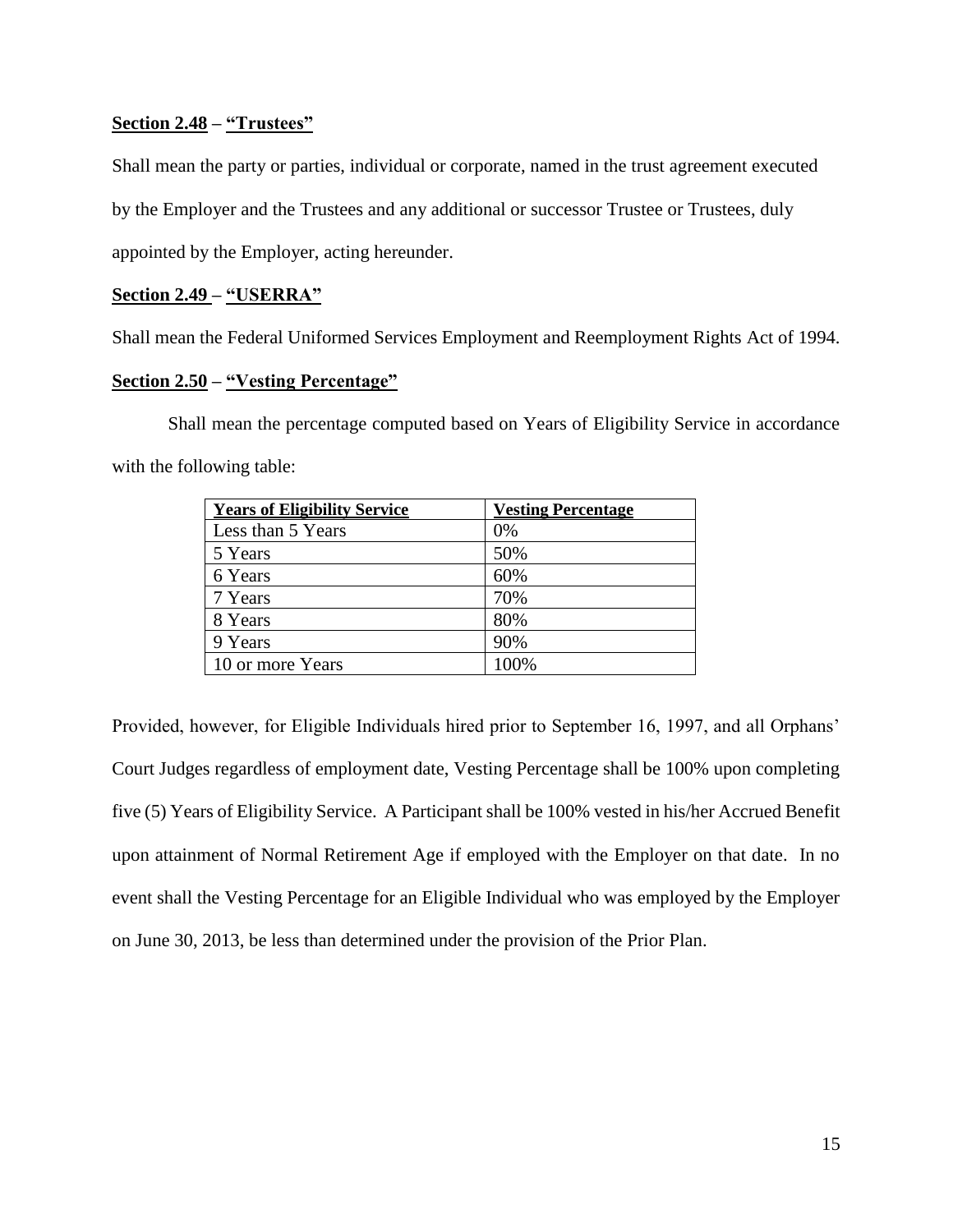## **Section 2.51 – "Years of Eligibility Service"**

Shall mean an Eligible Individual's years of Continuous Service and Reinstated Service, plus the number of years and months of Military Service, up to a maximum of three (3) years of preemployment Military Service.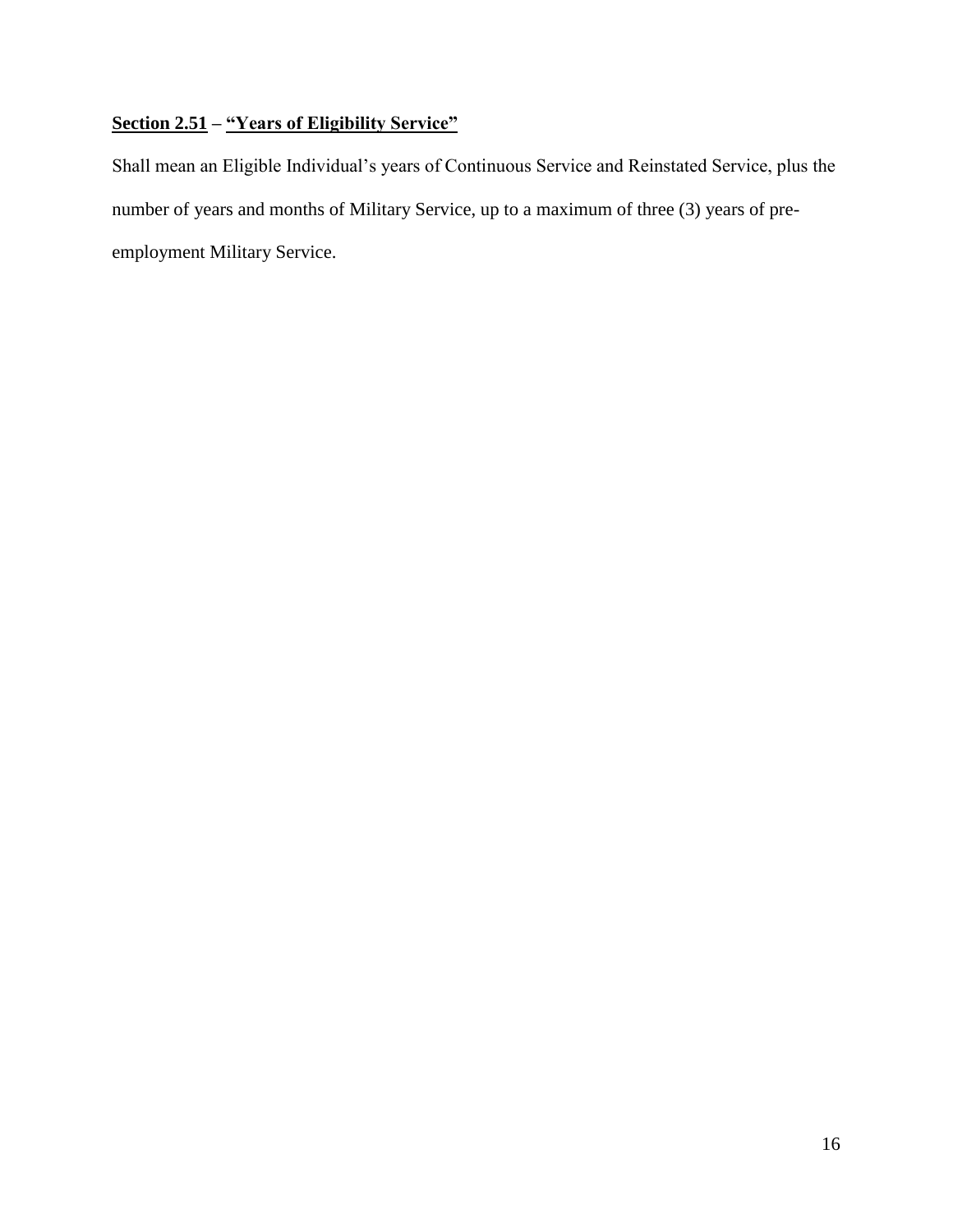## **ARTICLE III**

## **PARTICIPATION IN THE PLAN**

## **Section 3.01 - Eligibility**

- (a) Except as provided below, each Eligible Individual, automatically becomes a Participant of the Plan as of date of employment.
- (b) Appointed Officials who are appointed on or after July 1, 2013 and are not Participants prior to their appointment are not eligible to participate in the Plan.
- (c) Employees contracted by an Employer shall not participate in the Plan.
- (d) A Participant who is not eligible for an immediate or deferred pension under the Plan will cease to be a Participant on the date the Participant ceases to be an Eligible Individual.
- (e) A Participant eligible for an immediate or deferred pension will cease to be a Participant upon receiving all the benefits to which the Participant is entitled under the provisions of the Plan.

## **Section 3.02 - Notification - Description of Plan**

The Employer shall notify each Eligible Individual when he becomes a Participant and shall supply each such Eligible Individual with a description of this Plan, and, if requested, a copy of this Plan document.

## **Section 3.03 – Participant contributions.**

Under limited circumstances described below, Participant contributions may be accepted by the Plan.

(a) Participant contributions.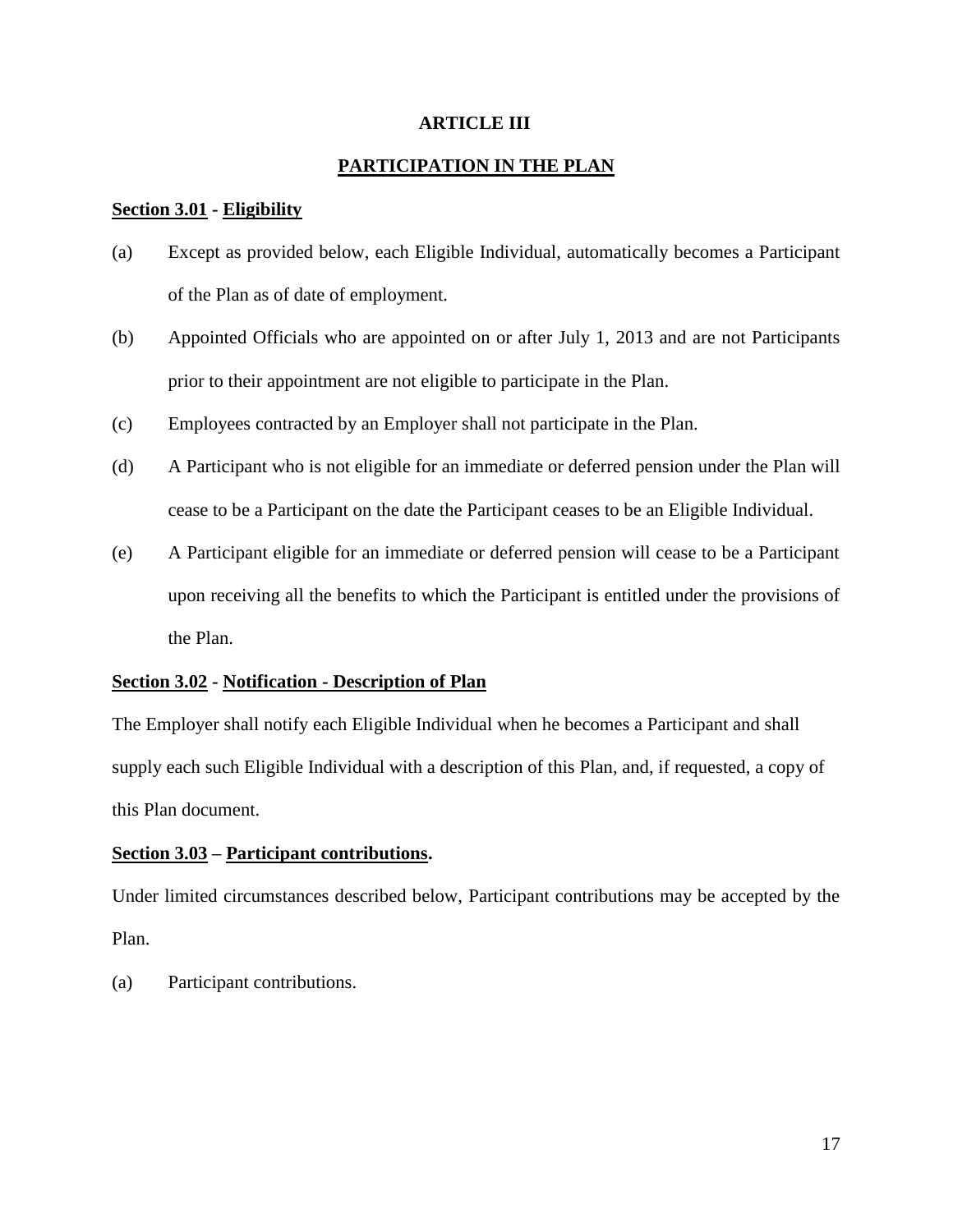- (i) Effective for the first pay period beginning on or after July 1, 2013, and for each pay period thereafter, each Participant (other than an Orphans' Court Judge) shall make contributions to the Plan in accordance with this section 3.03.
- (ii) The Participant contributions referred to in this Section 3.03 shall be (a) picked up by the Employer as described in Section  $414(h)(2)$  of the Code, (b) deducted from the pay of the contributing Participants as salary reduction contributions, and (c) paid by the Commissioners to the Trustees with reasonable promptness after the total of such contributions during any month has been determined, and in any event by the end of the succeeding month.
- (iii) The Participant contributions referred to in subsection (a)(i) of this Section 3.03 shall be separately accounted for, but shall be made a part of the Participant's Employee Contributions Benefit, which shall be part of the Accrued Benefit of the respective Participant.
- (iv) The Participant contributions referred to in subsection (a)(i) of this Section 3.03, although designated as Participant contributions, are being paid by the Commissioners in lieu of contributions by the Participant pursuant to Section  $414(h)(2)$  of the Code.
- (v) No Eligible Individual will have a right to elect to receive any portion of the participant contributions described in this subsection (a) in cash in lieu of participant contributions deducted from his or her pay and contributed to the Plan.
- (b) Amount of Participant Contributions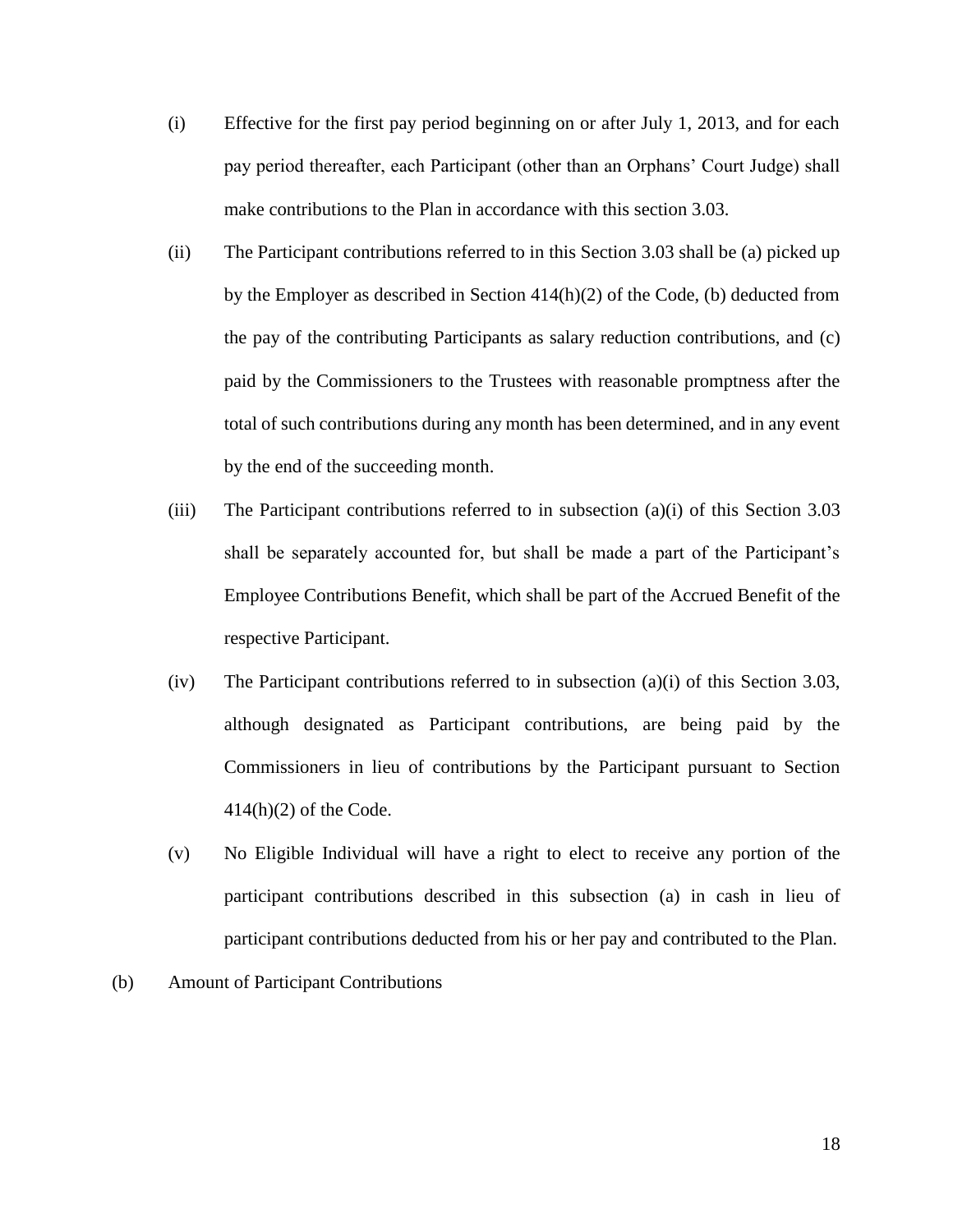- (i) New Participants. The amount of the participant contributions for Participants (other than Orphans' Court Judges) hired on or after July 1, 2013 will be 5% of (the Participant's Per-pay Compensation minus \$384.62).
- (ii) Current Participants- The amount of the participant contributions for Participants (other than Orphans' Court Judges) hired before July 1, 2013 will be determined under the following table:

| Plan Year Beginning | <b>Employee Contribution</b>                                       |
|---------------------|--------------------------------------------------------------------|
| July 1, 2013        | $0.5\%$<br>times (Per-pay Compensation<br>minus<br>\$384.62)       |
| July 1, 2014        | times (Per-pay Compensation minus<br>1.0%<br>\$384.62)             |
| July 1, 2015        | Compensation<br>minus<br>1.5%<br>(Per-pay<br>times<br>\$384.62)    |
| July 1, 2016        | minus<br>2.0%<br>Compensation<br>times<br>$(Per-pay)$<br>\$384.62) |
| July 1, 2017        | (Per-pay Compensation<br>2.5%<br>minus<br>times<br>\$384.62)       |
| July 1, 2018        | minus<br>Compensation<br>3.0%<br>times<br>$(Per-pay)$<br>\$384.62) |
| July 1, 2019        | Compensation<br>minus<br>$3.5\%$ times<br>$(Per-pay)$<br>\$384.62) |
| July 1, 2020        | minus<br>Compensation<br>4.0% times<br>$(Per-pay)$<br>\$384.62)    |
| July 1, 2021        | Compensation<br>minus<br>4.5%<br>times<br>$(Per-pay)$<br>\$384.62) |
| July 1, 2022        | Compensation<br>minus<br>5.0%<br>times<br>(Per-pay)<br>\$384.62)   |

(iii) The amount of the participant contributions for Orphans' Court Judges will be zero. (c) *Suspension of contributions.* A Participant's salary reduction contributions shall be automatically suspended for any payroll period during which the Participant is not an Eligible Individual or during which he or she is on an unpaid Leave of Absence.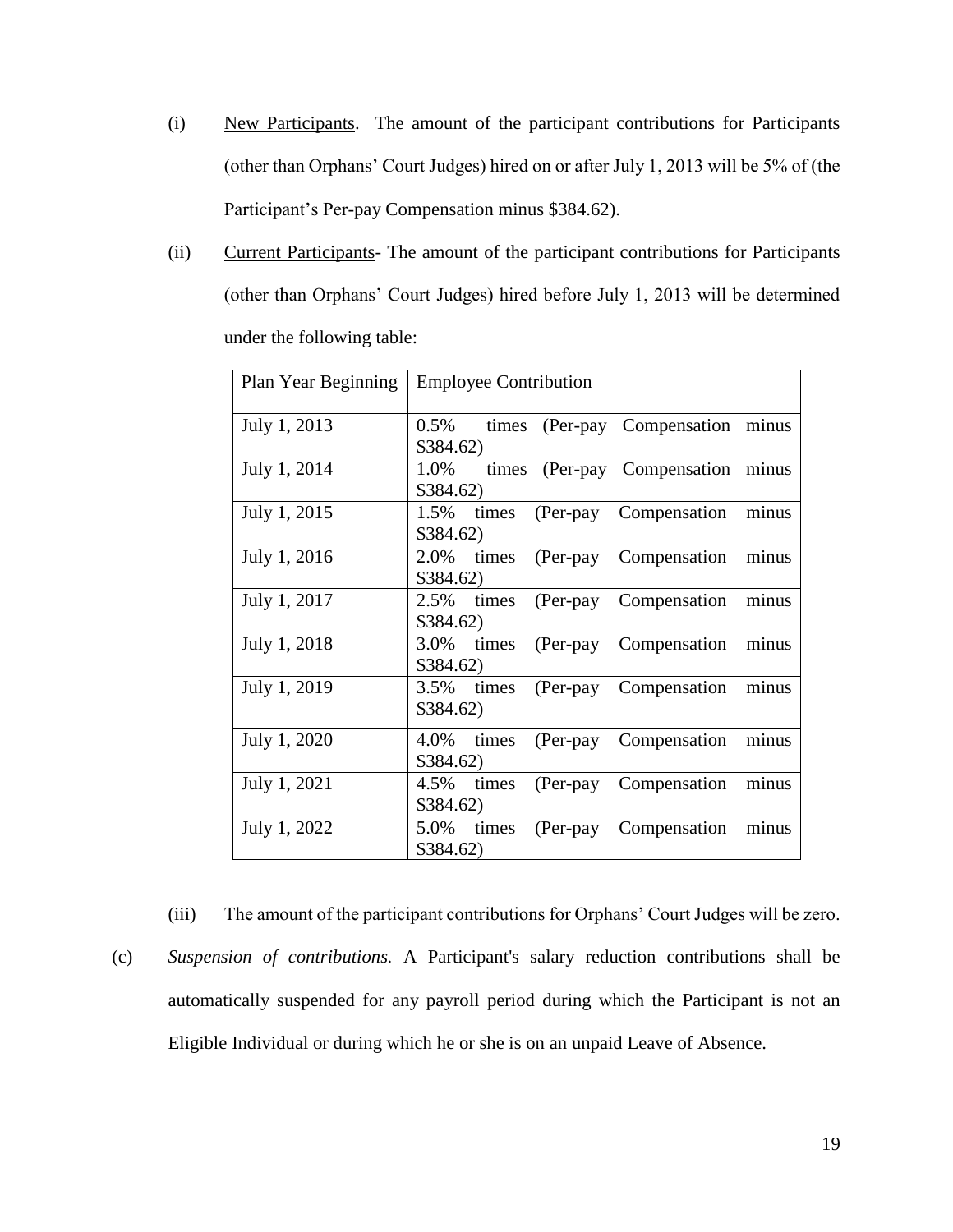- (d) *Withdrawals of pick-up contributions.* A Participant who has reached his or her termination of employment may elect, at any time, to receive a cash-out of the Employee Contributions Benefit by filing a written notice of such election with the County's Office of Human Resources. Such Cash-out shall constitute full payment of all benefits due to such Participant under the Plan.
- (e) *Forfeiture of remaining Accrued Benefit.* In the event of a Cash-out to a Participant pursuant to subsection (c), then, subject to the buy-back provisions of Section 10.08, the Participant shall forfeit the entire remaining portion of his or her Accrued Benefit.
- (f) *Vesting of pick-up contributions.* Notwithstanding any provisions of this Plan to the contrary, Participant contributions picked up by the Commissioners and made to the Plan shall be fully vested at all times.
- (g) *Payment of benefits.* Subject to the right of withdrawal described above, the benefits purchased from the Participant's contributions shall be payable at the same time, in the same manner, and, in the event of the Participant's death, to the same Beneficiary or Beneficiaries, as is the remainder of his or her Accrued Benefit.
- (h) *Plan termination.* In the event of a termination of the Plan, distribution to each Participant of the portion of the Participant's Accrued Benefit attributable to his or her contributions picked up by the Commissioners shall be treated as a priority distribution ahead of any other distribution to Participants based upon the remainder of the Trust.

#### **Section 3.04 Participation requirements.**

An Eligible Individual's participation in this Plan, and the agreement to make contributions hereunder, as described in Section 3.03, is mandatory as a condition of employment with the Employer.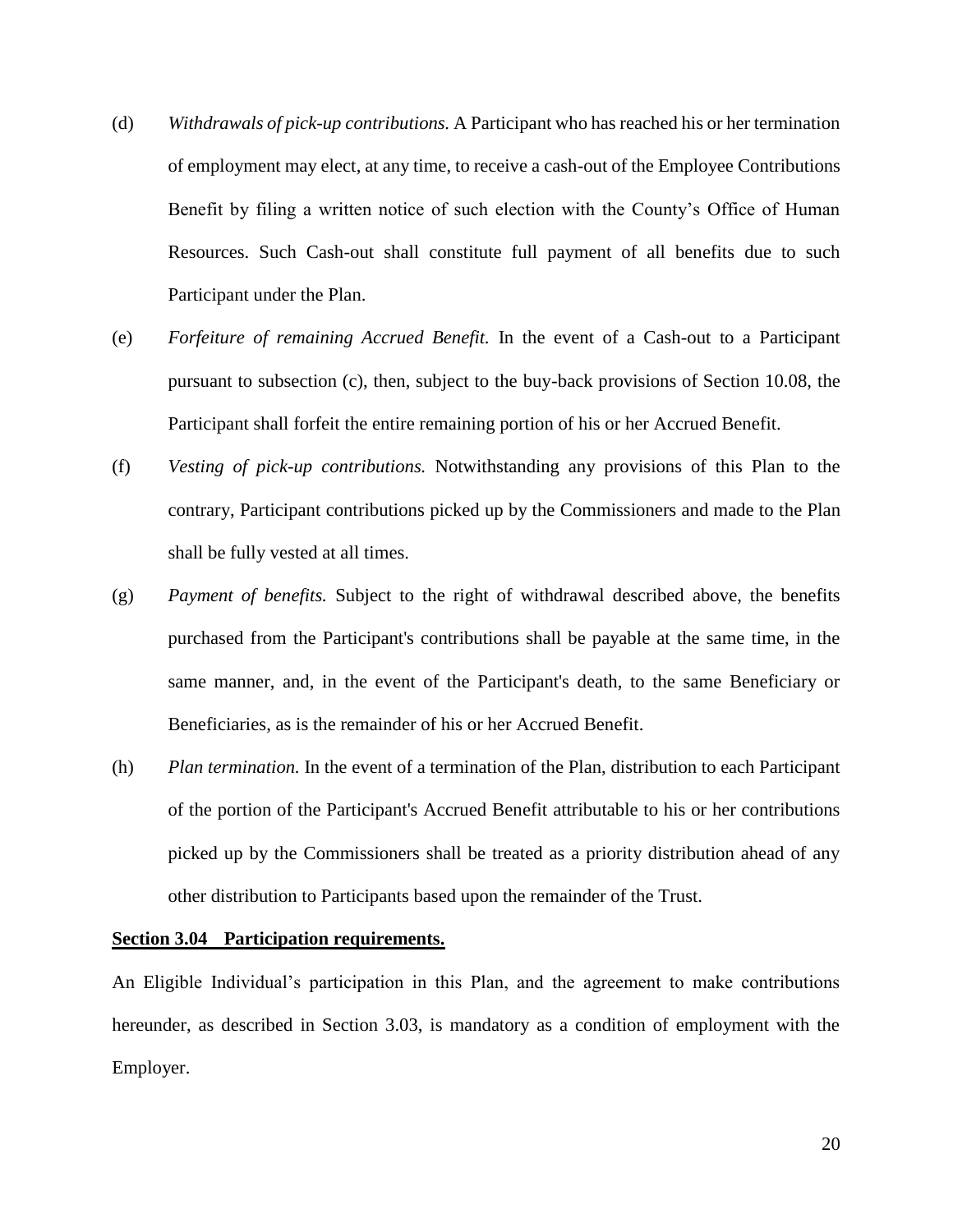## **Section 3.05 Reemployment.**

If an Eligible Individual or Participant who terminates employment is subsequently reemployed, his or her status with respect to the Plan shall be governed by the following:

- (a) Eligibility for participation*.* If the reemployed Eligible Individual was not a Participant prior to his or her termination of employment, the Eligible Individual shall become a Participant in accordance with the provisions of Section 3.03 If the reemployed Eligible Individual was an active Participant prior to such termination, or the individual's Reemployment Commencement Date, his or her participation shall commence immediately upon the resumption of status as an Eligible Individual.
- (b) Effective July 1, 2017, if, at the time of his reemployment commencement date, the Participant is receiving benefits under the plan, such benefits shall cease until such time as they may be paid in conjunction with the benefits accrued with respect to the Participant's subsequent employment. In any event, any benefits payable with respect to subsequent employment shall be reduced or offset if and as necessary to avoid duplication of any benefits payable or paid with respect to the participant's prior employment.
- (c) Vesting. Subject to subsection (c). below, if the reemployed Eligible Individual was a Participant prior to his or her termination, that Eligible Individuals prior Years of Eligibility Service shall be aggregated with Years of Eligibility Service performed after his or her Reemployment Commencement Date for purposes of determining eligibility to receive his or her Accrued Benefit (with respect to the periods before and after the Period of Severance).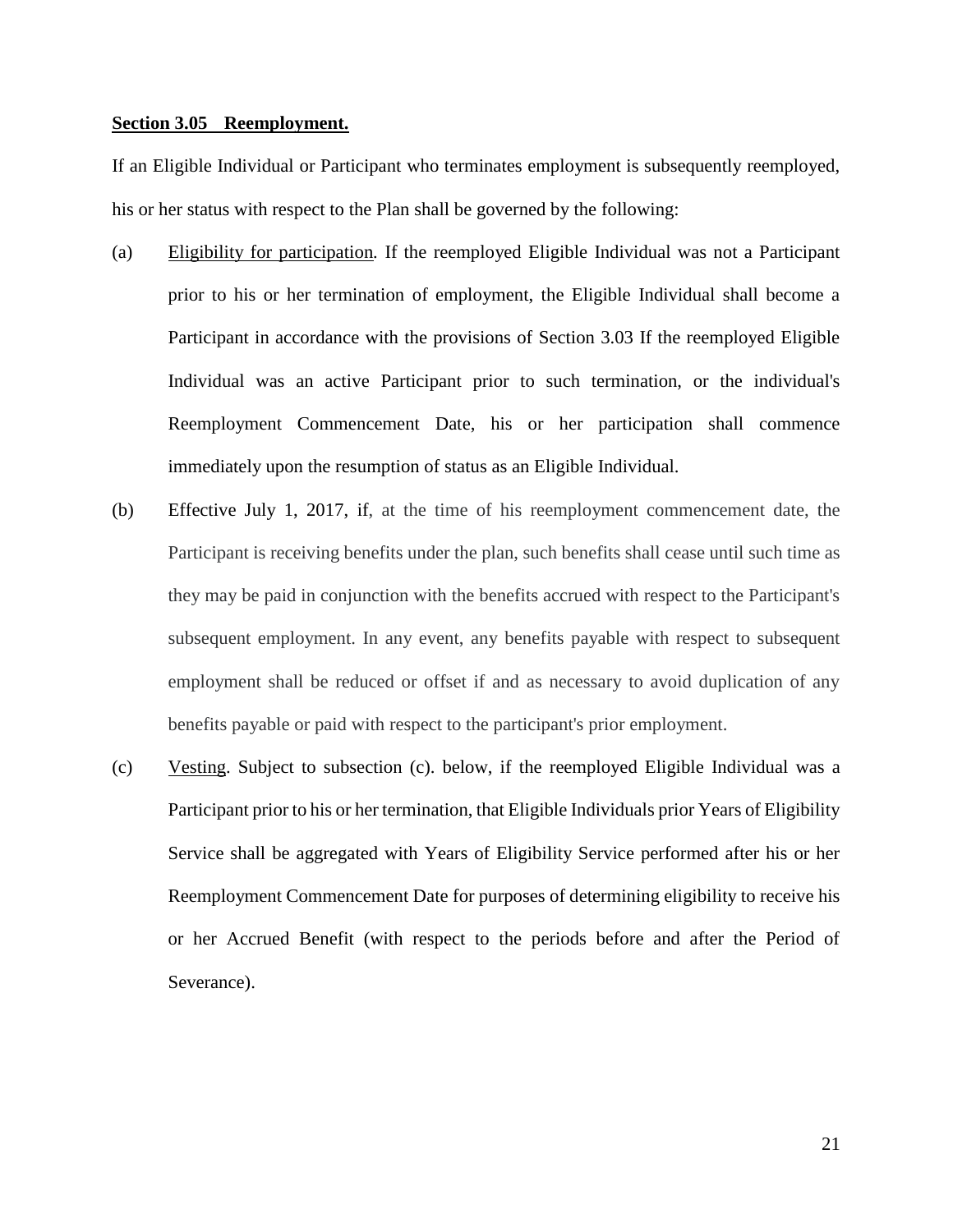- (d) Cash-out.
	- (i) If, after his or her termination of employment, (a) the Participant receives a cashout of his or her Employee Contributions Benefit or a lump sum in lieu of a Deferred Vested Retirement Pension (a "Cash Out"), and (2) the Participant resumes status as an Eligible Individual, then the Years of Eligibility Service with respect to which the distribution was received shall be disregarded in subsequent determinations of Participant's eligibility to receive his or her Accrued Benefit.
	- (ii) However, if the Participant resumes status as an Eligible Individual, and repays to the Trust the full amount of the Cash Out, plus interest from date of distribution to date of repayment at the rate of 5% per annum, compounded annually, in a single lump sum payment, within one year from the date of reemployment, his or her eligibility will be determined taking into account Credited Service and Years of Eligibility Service before as well as after the termination of employment.
	- (iv) If repayment is completed by the rehired Eligible Individual within 90 days of the original Cash Out, no interest will be charged.
	- (v) A rehired Eligible Individual continuing in service for an Employer who does not pay back a Cash Out as provided in this section will not receive credit for prior years of service and will be treated as a new employee.
	- (vi) The full amount of any repayment, including interest, shall be treated as an aftertax Employee contribution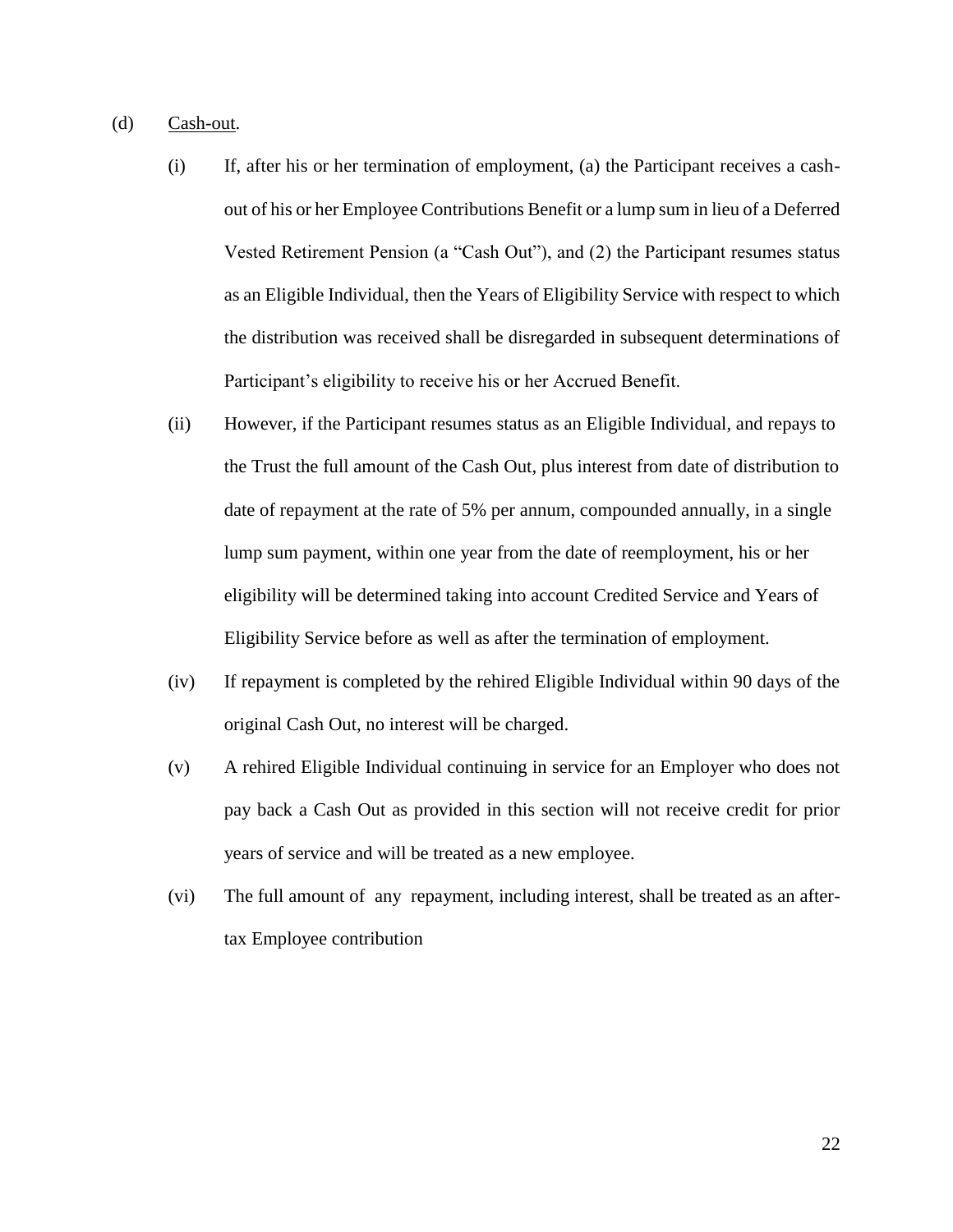## **ARTICLE IV**

## **NORMAL RETIREMENT PENSION**

#### **Section 4.01 - Eligibility**

A Normal Retirement Pension shall be granted to each Participant who retires upon attaining the Participant's Normal Retirement Date.

## **Section 4.02 - Amount**

- (a) Unless an optional method of payment is elected as described in Article IX, the annual Normal Retirement Pension benefit for a Participant whose Normal Retirement Date precedes July 1, 2016 shall be equal to 1.6% of the Participant's Final Average Earnings multiplied by the Participant's Credited Service.
- (b) Unless an optional method of payment is elected as described in Article IX, the annual Normal Retirement Pension benefit for a Participant whose Normal Retirement Date occurs on or after July 1, 2016 shall be equal to (i) 1.6% of the Participant's Final Average Earnings multiplied by the Participant's Credited Service up to 30 years, plus (ii) 1.0% of the Participant's Final Average Earnings multiplied by the Participant's Credited Service in excess of 30 years.
- (c) For an Orphans' Court Judge with twenty (20) or more years Credited Service, the monthly pension shall be \$100. If the Orphans' Court Judge has less than twenty (20) years Credited Service, the minimum monthly pension shall be \$5 multiplied by the Participant's Credited Service.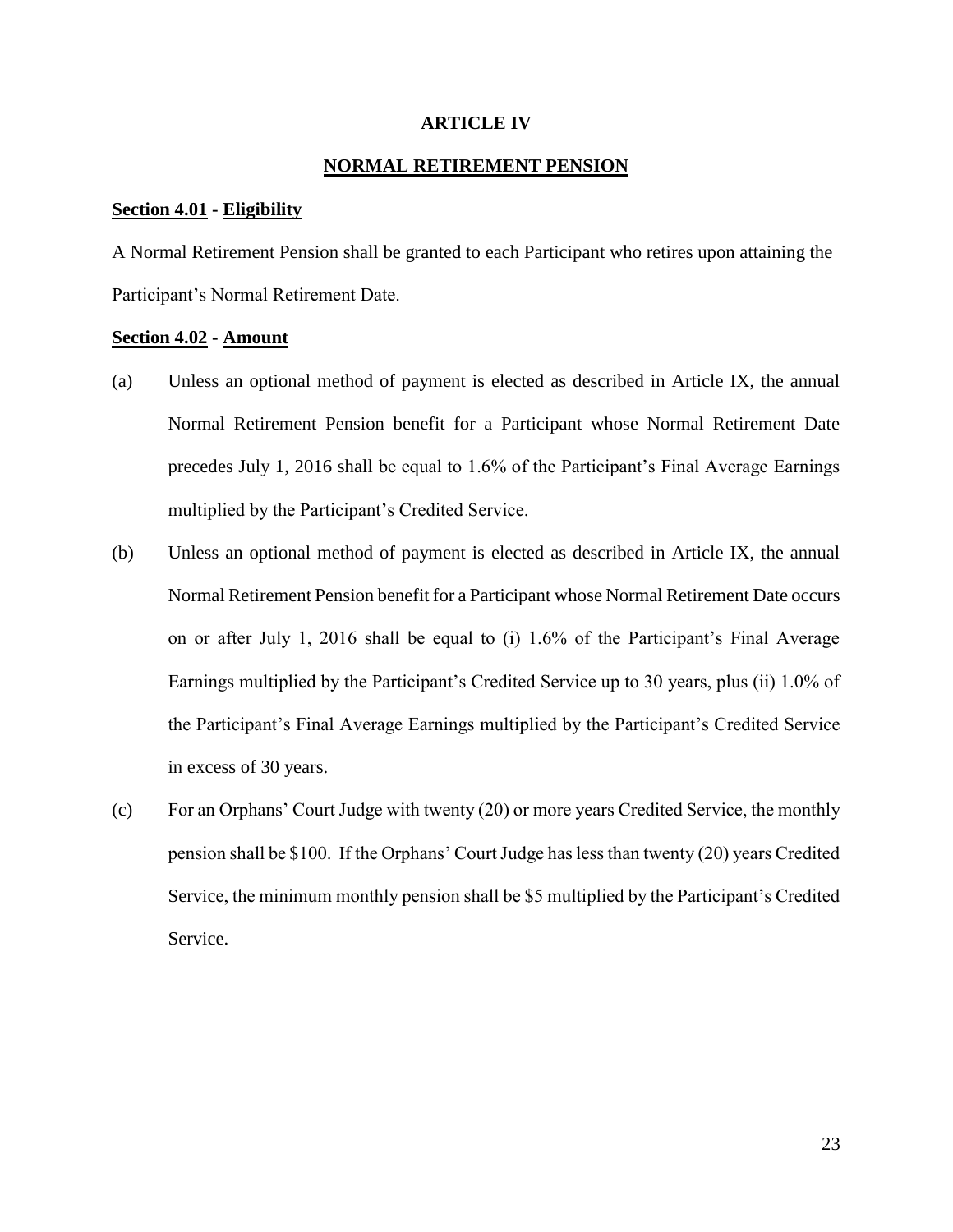## **Section 4.03 - Period of Payment**

The Normal Retirement Pension benefit shall commence on the first day of the month coinciding with or next following the Participant's Normal Retirement Date and shall continue in equal monthly installments as provided in Article IX.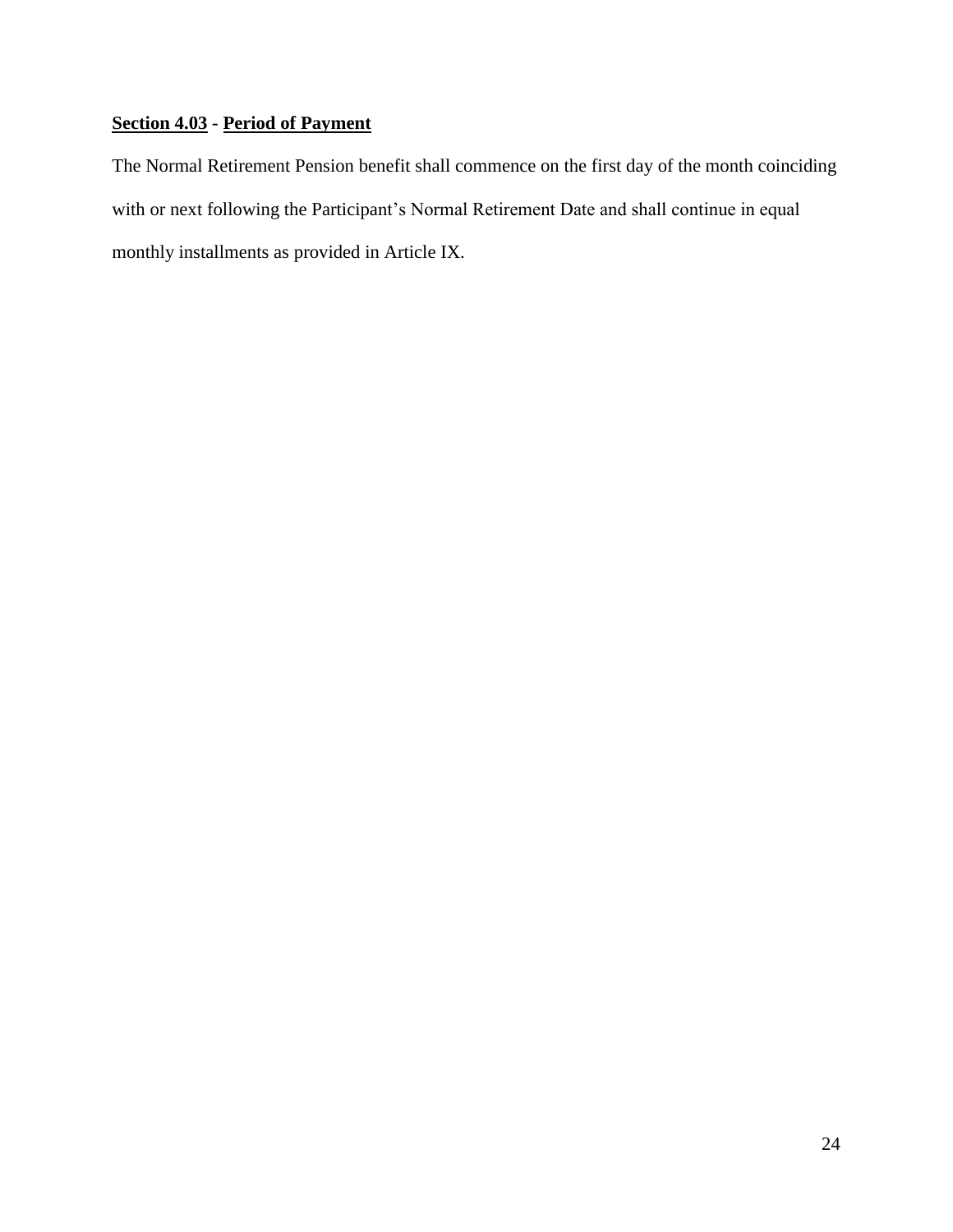## **ARTICLE V**

## **LATE RETIREMENT PENSION**

## **Section 5.01 - Eligibility**

A Participant of the Plan who has attained Normal Retirement Date may retire on the first day of any month following Normal Retirement Date. In such event, the payment of benefits to which such Participant has earned entitlement shall be deferred to the Participant's Actual Retirement Date.

## **Section 5.02 - Amount**

Unless an optional method is effective as described in Article IX, the annual Late Retirement Pension shall be the Participant's Accrued Pension Benefit based on Credited Service and Final Average Earnings at the Participant's Actual Retirement Date.

## **Section 5.03 - Period of Payment**

The Late Retirement Pension benefit shall commence as of the first day of the month coinciding with or next following the Participant's Actual Retirement Date and shall continue in equal monthly installments as provided in Article IX.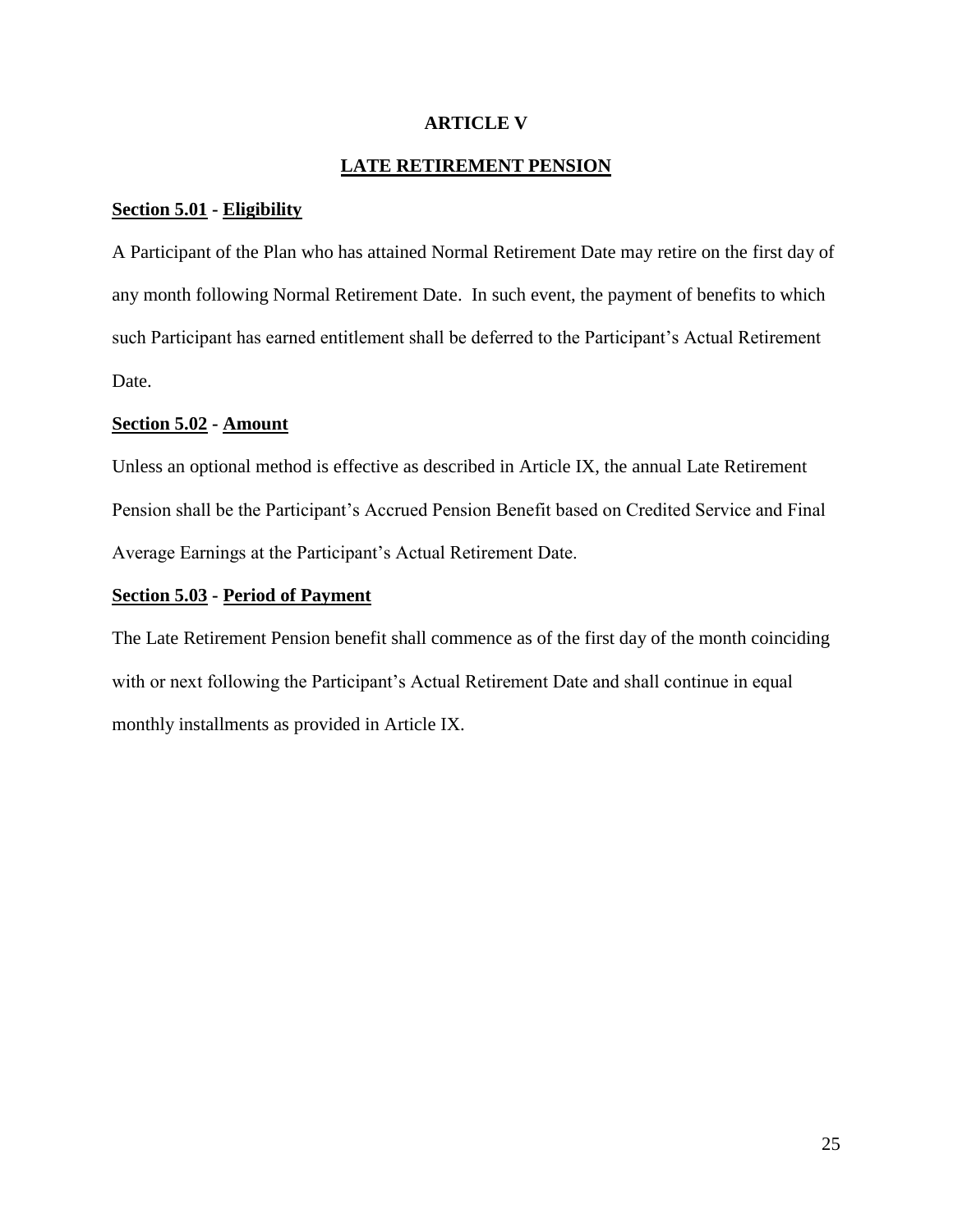#### **ARTICLE VI**

## **EARLY RETIREMENT PENSION**

#### **Section 6.01 - Eligibility**

- (a) An Early Retirement Pension shall be granted to each Participant of the Plan who retires prior to becoming eligible to receive a Normal Retirement Pension but on or after the Participant's Early Retirement Age.
- (b) Notwithstanding any other provision of this Plan, an Eligible Individual who terminated employment with the Commissioners during 2015 upon expiration of his leave under the Family Medical Leave Act will be eligible for an Early Retirement Pension as calculated under Section 6.02.

#### **Section 6.02 - Amount**

Unless an optional method of payment is effective, as described in Article IX, the annual Early Retirement Pension shall be the Participant's Accrued Pension Benefit at the date the Participant terminates employment with the Employer.

An eligible Participant may elect to have benefit payments commence on the first day of the month coinciding with or next following Normal Retirement Date or on the first of any month coinciding with or following attainment of eligibility for an Early Retirement Pension. A Participant who elects to have benefit payments commence prior to Normal Retirement Date shall have the amount determined above reduced one-thirtieth  $(1/30<sup>th</sup>)$  for each year the Participant's Benefit Commencement Date precedes Normal Retirement Date. The reduction for partial years shall be a straight line interpolation.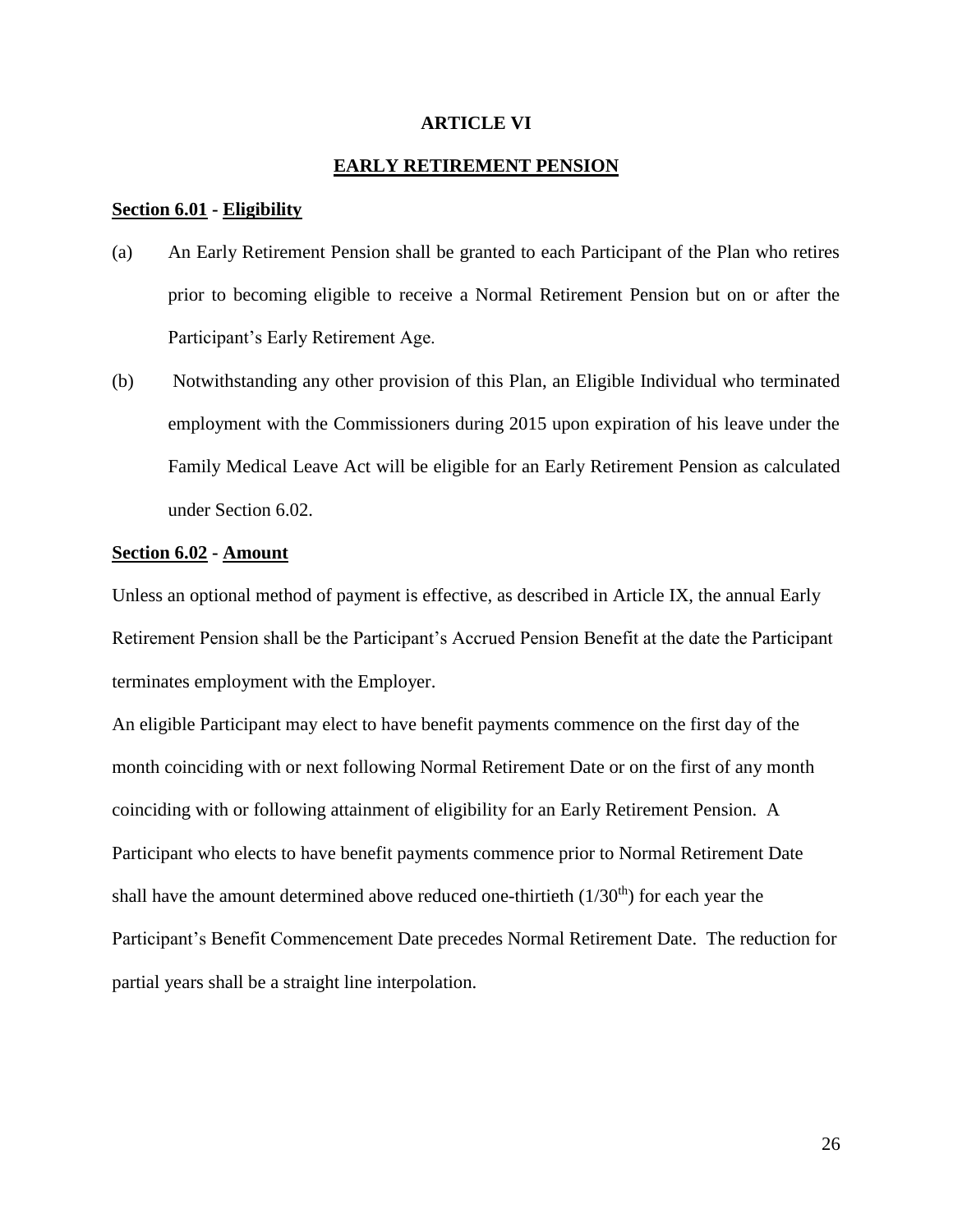## **Section 6.03 - Period of Payment**

- (a) Except as provided in subsection (b) below, an Early Retirement Pension shall commence as of the first day of the month coinciding with or next following the Participant's Normal Retirement Date or earlier Benefit Commencement Date elected by the Participant in accordance with Section 6.02 and shall continue in equal monthly installments as provided in Article IX.
- (b) Early Retirement Pension Benefits under Section 6.01(b) will commence December 1, 2016. [on the first day of the first month following approval by the Commissioners of an amendment to the Plan to include Section 6.01(b) and this Section 6.03(b).]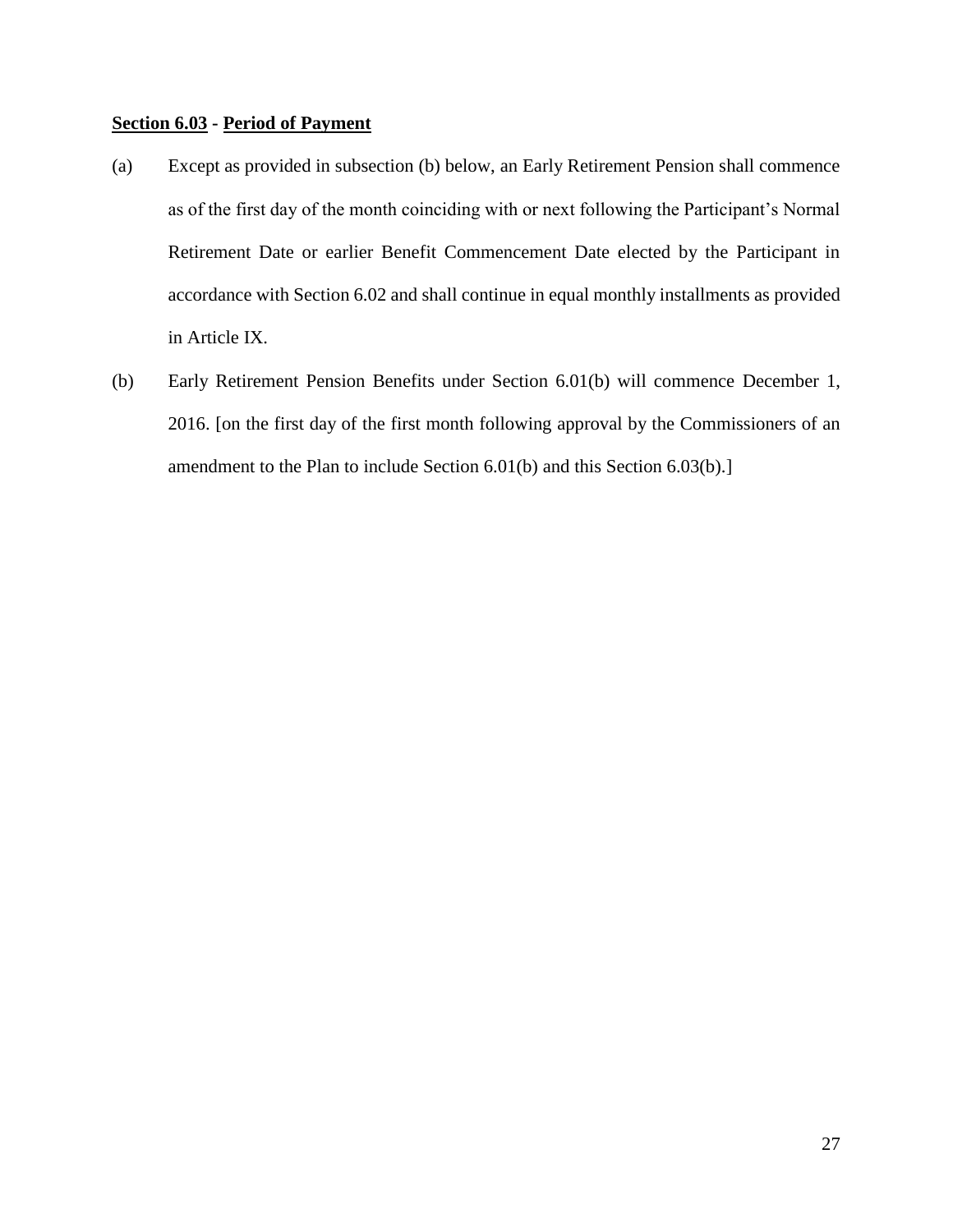## **ARTICLE VII**

## **DEFERRED VESTED RETIREMENT PENSION**

#### **Section 7.01**- **Eligibility**

A Participant who ceases to be an Eligible Individual for reasons other than death or disability, prior to becoming eligible for a Normal Retirement Pension or Early Retirement Pension but after completing five (5) or more Years of Eligibility Service shall be eligible to receive Deferred Vested Retirement Pension. Any Participant of the Plan who ceases to be an Eligible Individual for reasons other than death prior to becoming eligible for a Normal Retirement Pension or an Early Retirement Pension, and who is ineligible to receive a benefit under this Article VII shall be ineligible to receive a benefit from the Plan, other than a withdrawal of the Participant's Employee Contributions Benefit pursuant to Section 3.03(d).

#### **Section 7.02 - Amount**

Unless an optional method of payment is effective, as described in Article IX, the annual Deferred Vested Retirement Pension shall be the Participant's Accrued Benefit at the date the Participant terminates employment with the Employer multiplied by the Participant's Vesting Percentage.

An eligible Participant may elect to have benefit payments commence on the first day of the month coinciding with or next following the Participant's sixty-fifth (65<sup>th</sup>) birthday or the first day of any earlier month after the Participant's Normal Retirement Age or Early Retirement Age. A Participant who elects to have benefit payments commence prior to Age 65 shall have the amount determined above reduced one-thirtieth  $(1/30<sup>th</sup>)$  for each year the Participant's Benefit Commencement Date precedes Age 65. The reduction for partial years shall be a straight line interpolation.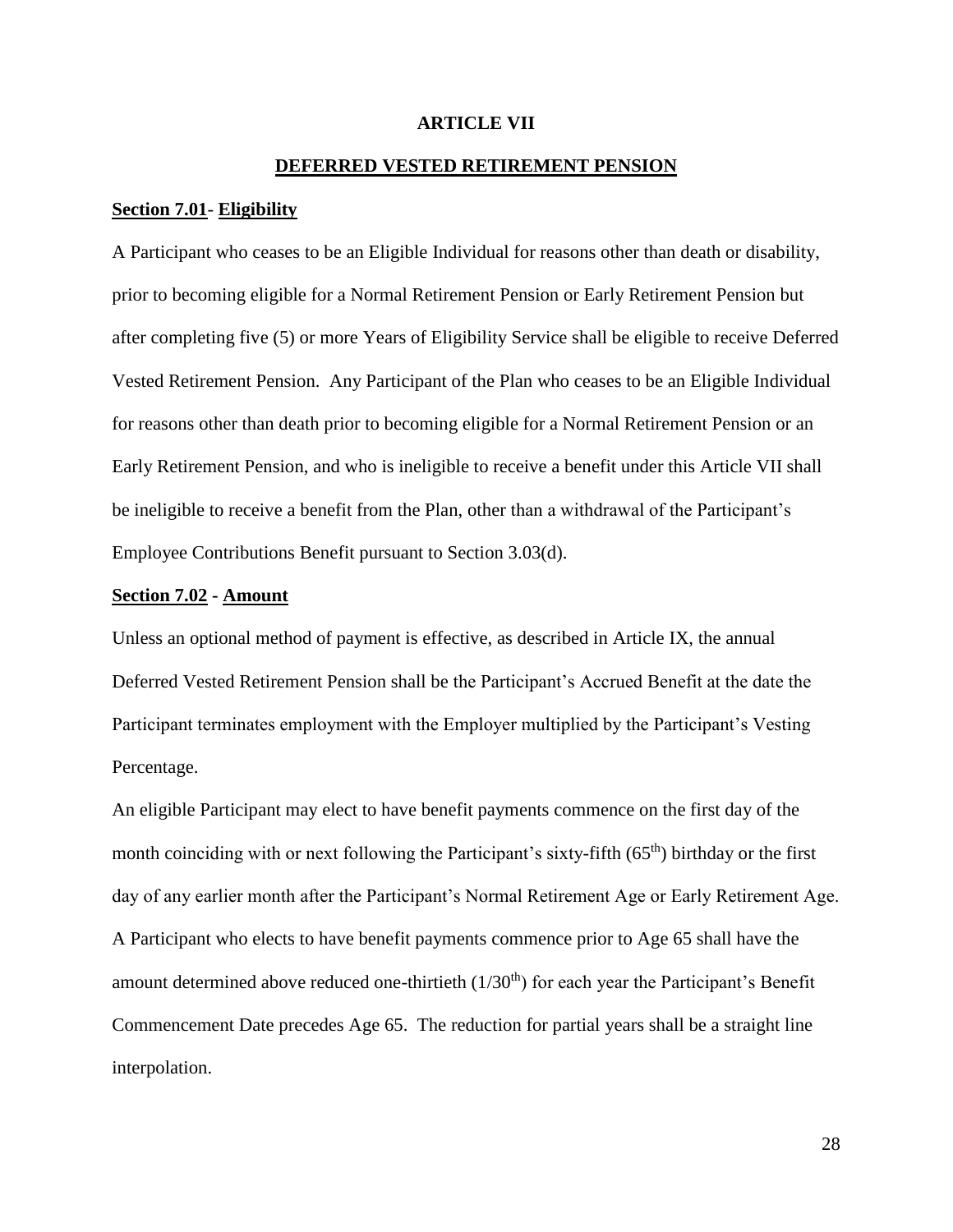In lieu of a deferred pension, an eligible Participant may elect a lump sum which is the Actuarial Equivalent of the Participant's Deferred Vested Retirement Pension payable as a defined annuity commencing at Age 65. A lump sum will only be payable under this Article VII if the lump sum benefit is less than \$50,000.

## **Section 7.03 - Period of Payment**

The Deferred Vested Retirement Pension shall commence on the first day of the month coinciding with or next following the sixty-fifth  $(65<sup>th</sup>)$  birthday or earlier Benefit Commencement Date elected by the Participant in accordance with Section 7.02, and shall continue in equal monthly installments as provided in Article IX.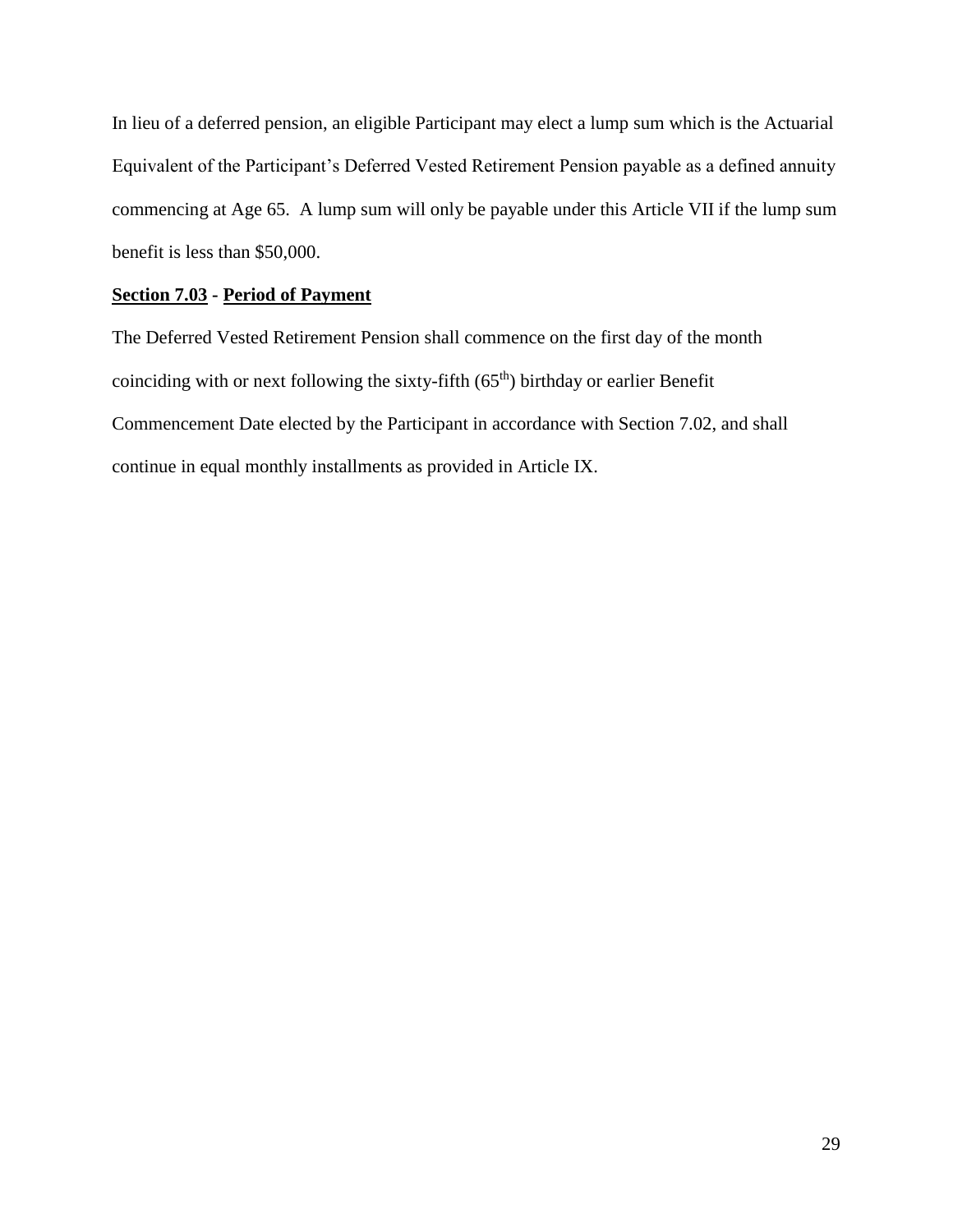## **ARTICLE VIII**

## **SURVIVOR'S PENSION**

## **Section 8.01 - Eligibility**

If a Participant dies prior to Benefit Commencement Date, the Beneficiary of the deceased Participant (including a Participant who is on a Leave of Absence for Military Service) shall be entitled to a death benefit in the form of a Survivor's Pension.

## **Section 8.02 - Amount**

The Survivor's Pension shall be equal to the present value of the Participant's Accrued Benefit. The Beneficiary of a Participant shall be eligible to elect any optional form of payment pursuant to Section 9.02 of the Plan.

## **Section 8.03 - Period of Payment**

The Survivor's Pension shall commence as of the first day of the month following the Participant's death. Benefits may commence at a later date selected by the Beneficiary, but no later than the Participant's Normal Retirement Date. Benefits shall continue in monthly installments, if applicable, pursuant to the election of the optional form of benefit.

## **Section 8.04 - Spousal Waiver of Survivor's Pension**

A Participant may, with written spousal consent, that a non-spouse Beneficiary receive the Survivor's Pension in lieu of the spouse. This election may be made at any time and the waiver may be revoked in favor of the spouse at any time prior to the Participant's death or retirement.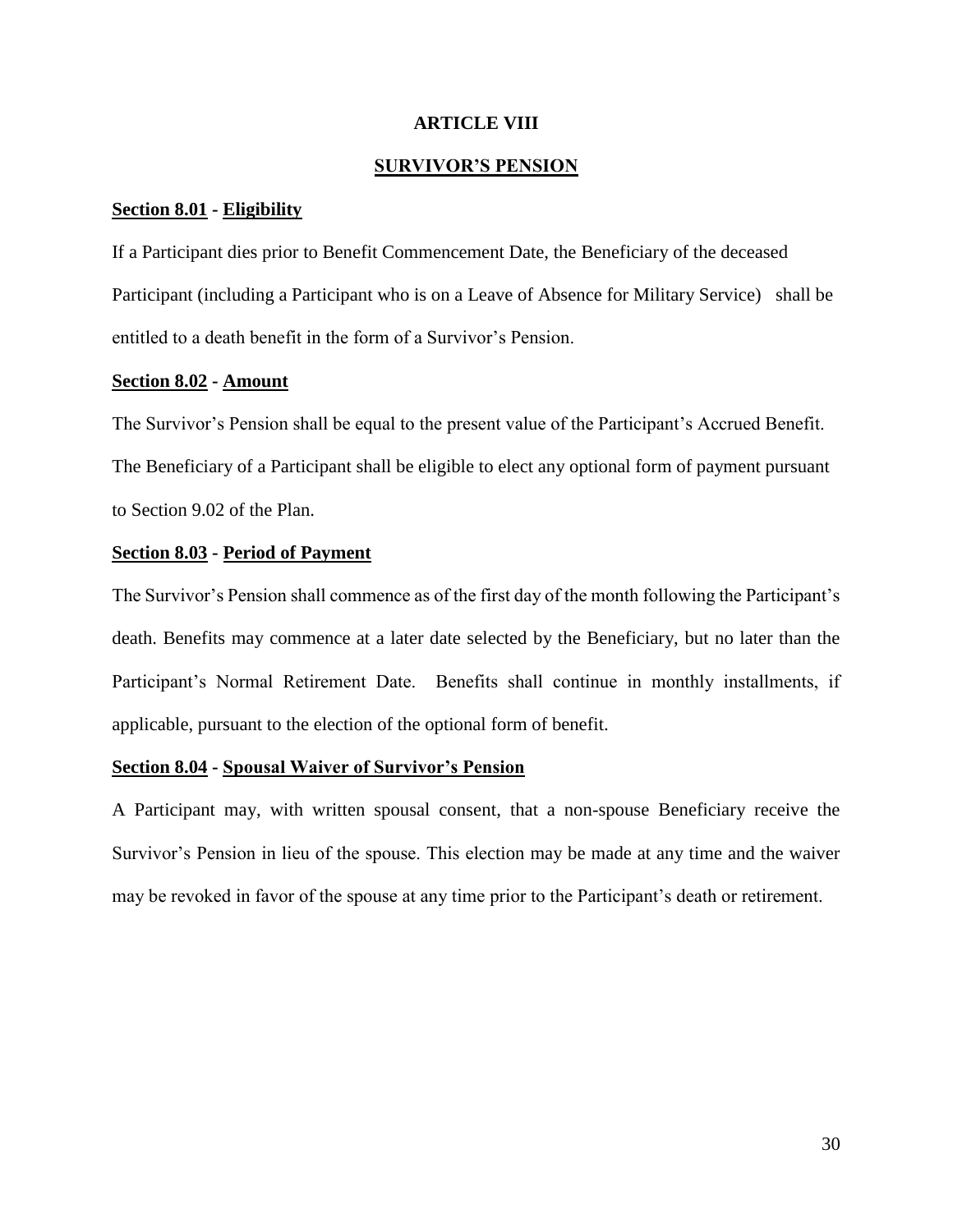## **ARTICLE IX**

## **NORMAL AND OPTIONAL FORMS OF PENSION**

#### **Section 9.01 - Normal Form of Pension**

The normal form of pension for a Participant, other than an Orphans' Court Judge, eligible for a Normal, Late, Early, or Deferred Vested Retirement Pension shall be a pension payable monthly for the life of the Participant continuing through the month in which the Participant dies except as provided in Section 9.03. For an Orphans' Court Judge, the normal form of Pension Benefit shall be a pension payable monthly for the life of the Participant and continuing through the month in which the Participant dies with the guarantee that no less than one hundred twenty (120) monthly payments shall be made, as described under Section 9.02(a)(iii).

#### **Section 9.02 - Optional Forms of Pension**

- (a) In lieu of any other form of pension, a Participant may elect to receive a pension of Actuarial Equivalent value in accordance with any of the following options:
	- (i) A lump sum benefit. This lump sum option shall not apply to Participants retiring with a Accrued Benefit with a lump sum value greater than \$50,000; or
	- (ii) A joint and contingent survivor pension providing for an actuarially adjusted pension payable to and during the lifetime of the retired Participant with the provision that following the Participant's death after the Participant's Benefit Commencement Date, such adjusted pension shall continue to be paid to and during the lifetime of the Participant's Beneficiary at the same rate or at the rate of twothirds (2/3rds) or one-half (1/2) of the Participant's adjusted pension; or
	- (iii) A joint and contingent survivor pension with one hundred percent (100%) of the Participant's pension continued to the spouse after the Participant's death, without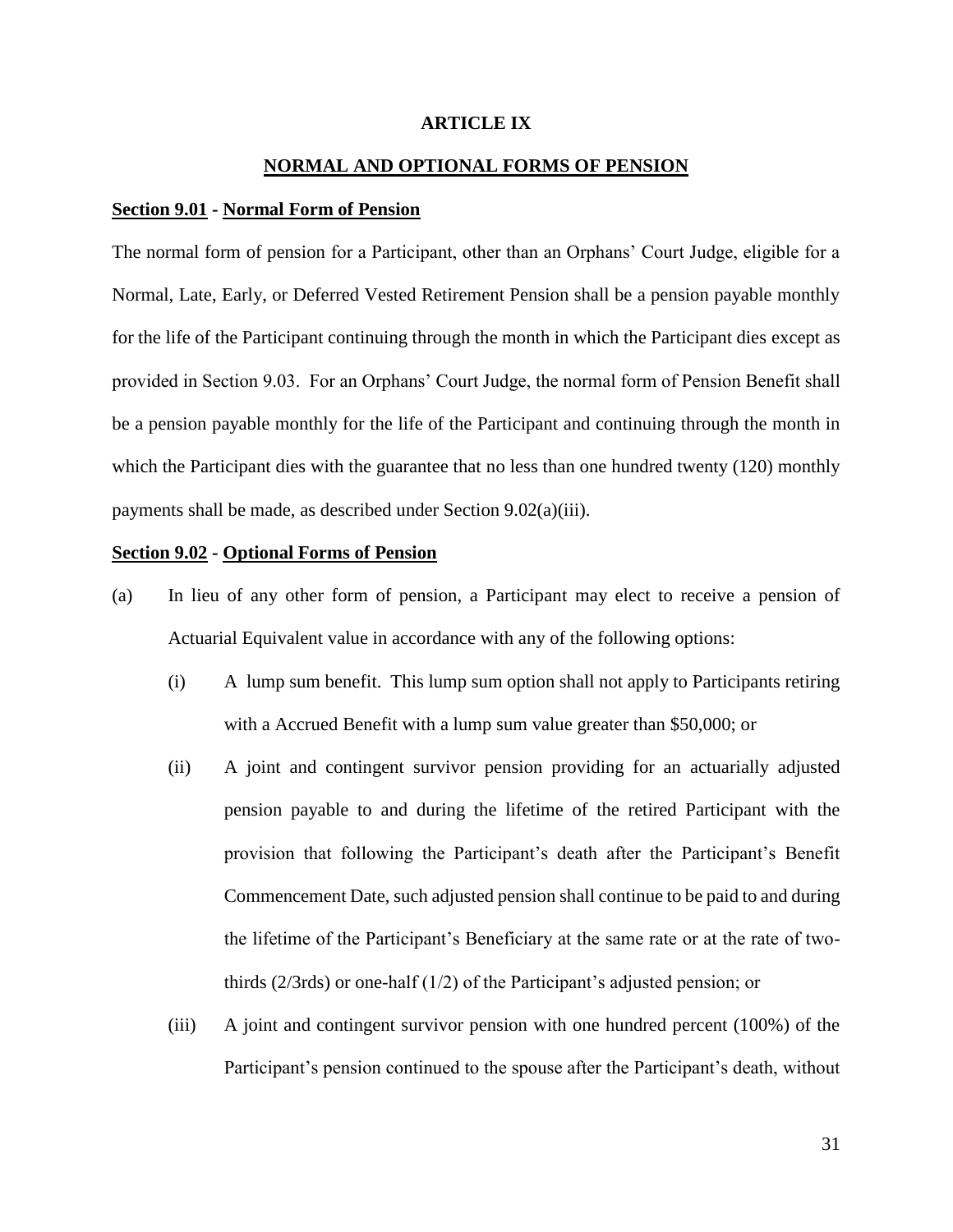actuarial reduction; provided, however, that his option is not available to a participant hired on or after July 1, 2013; or

- (iv) A life period certain pension providing for an actuarially adjusted pension payable to and during the lifetime of the retired Participant with the provision that, in the event the Participant shall die before receiving payment of such adjusted pension for a period of one hundred twenty (120) months ("Select Period") after the Participant's death such adjusted pension shall continue for the remainder of said Select Period to the Participant's Beneficiary as he shall nominate by written designation filed with the Plan Administrator. If the Participant's Beneficiary dies before payment of all payments provided in this option, payment will be made to the Participant's estate.
- (v) Withdrawal of the Participant's Employee Contributions Benefit in a single lump sum pursuant to Section 3.03(d).
- (b) If distribution of the Participant's entire interest is not made in a single lump sum, the distribution must be made in one or more of the following ways:
	- (i) over the lifetime of the Participant;
	- (ii) over the lifetime of the Participant and one or more designated beneficiaries;
	- (iii) over a period certain not extending beyond the life expectancy of the Participant; or
	- (iv) over a period certain not extending beyond the joint life and last survivor expectancy of the Participant and one or more designated beneficiaries.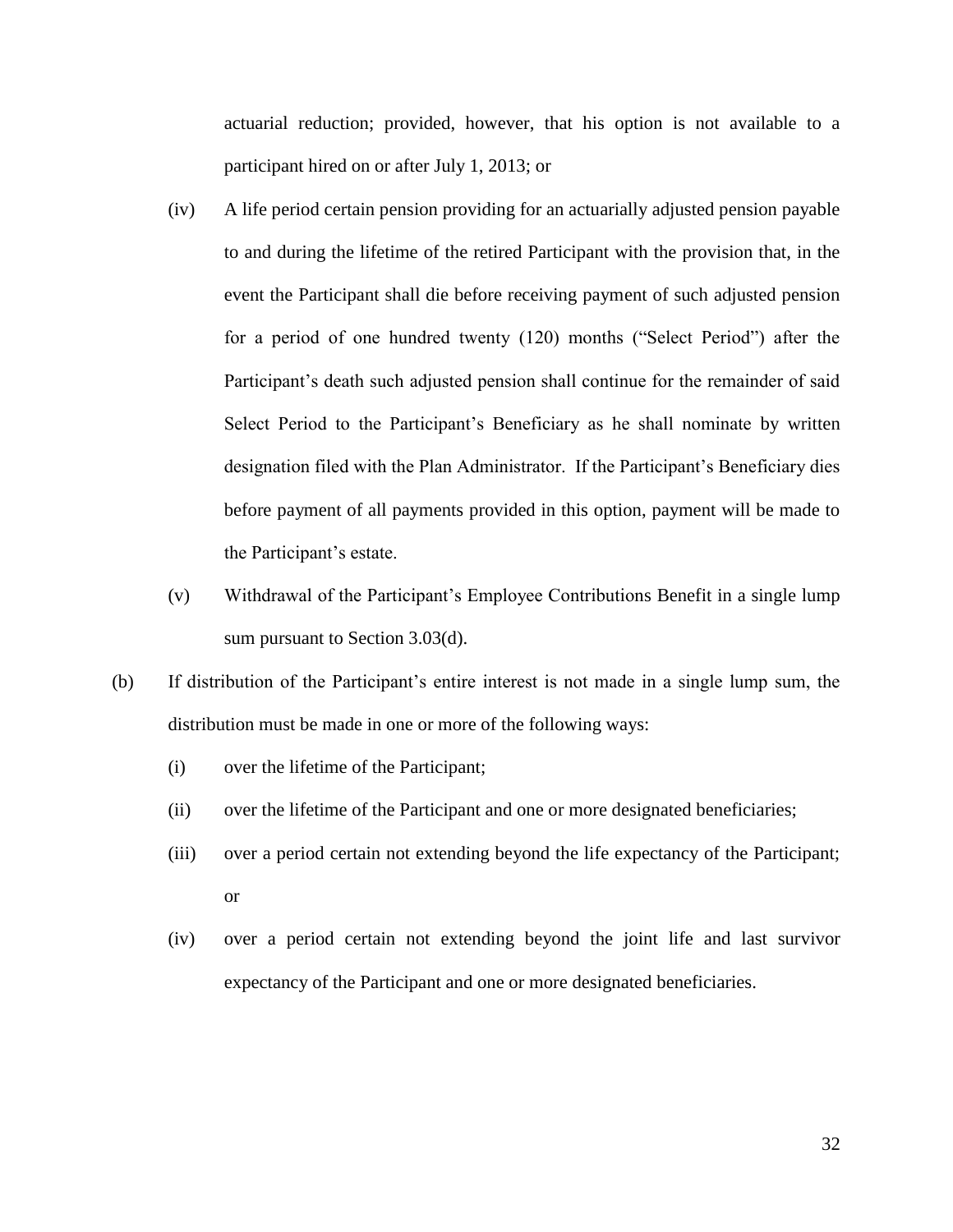#### **Section 9.03 - Commencement of Benefits**

- (a) The payment of all benefits under the Plan to the Participant shall begin on or before the sixtieth (60th) day after the close of the Plan Year in which the latest of following occurs:
	- (i) The Participant attains Normal Retirement Date;
	- (ii) Termination of the Participant's service with the Employer;
	- (iii) The date specified in the election made by the Participant; or
	- (vi) The date on which the Participant submits a written application for benefits to the Plan Administrator.
- (b) Required minimum distributions: In no event will distributions commence later than the later of April 1 of the calendar year following the calendar year in which the Participant attains Age seventy and one-half (70½) or April 1 of the calendar year following the calendar year in which the Participant retires (required beginning date). If payment is made as a lump sum payment, the participant will receive his entire interest on or before his required beginning date. If payment is not made as a lump sum, then the participant will commence receiving benefits in the form of periodic annuity payments with the first monthly payment commencing on the required beginning date and continuing monthly thereafter. Payments must meet the requirements of Section 9.02(B) and the incidental death benefit requirements of Code Section  $401(a)(9)(G)$ . If distributions commence to a participant prior to his required beginning date in a form that meets the requirements of this required minimum distributions subsection, then they annuity starting date shall be treated as the required beginning date. Once payments have begun, they may not be changed. Payments will be non-increasing or increase only as follows: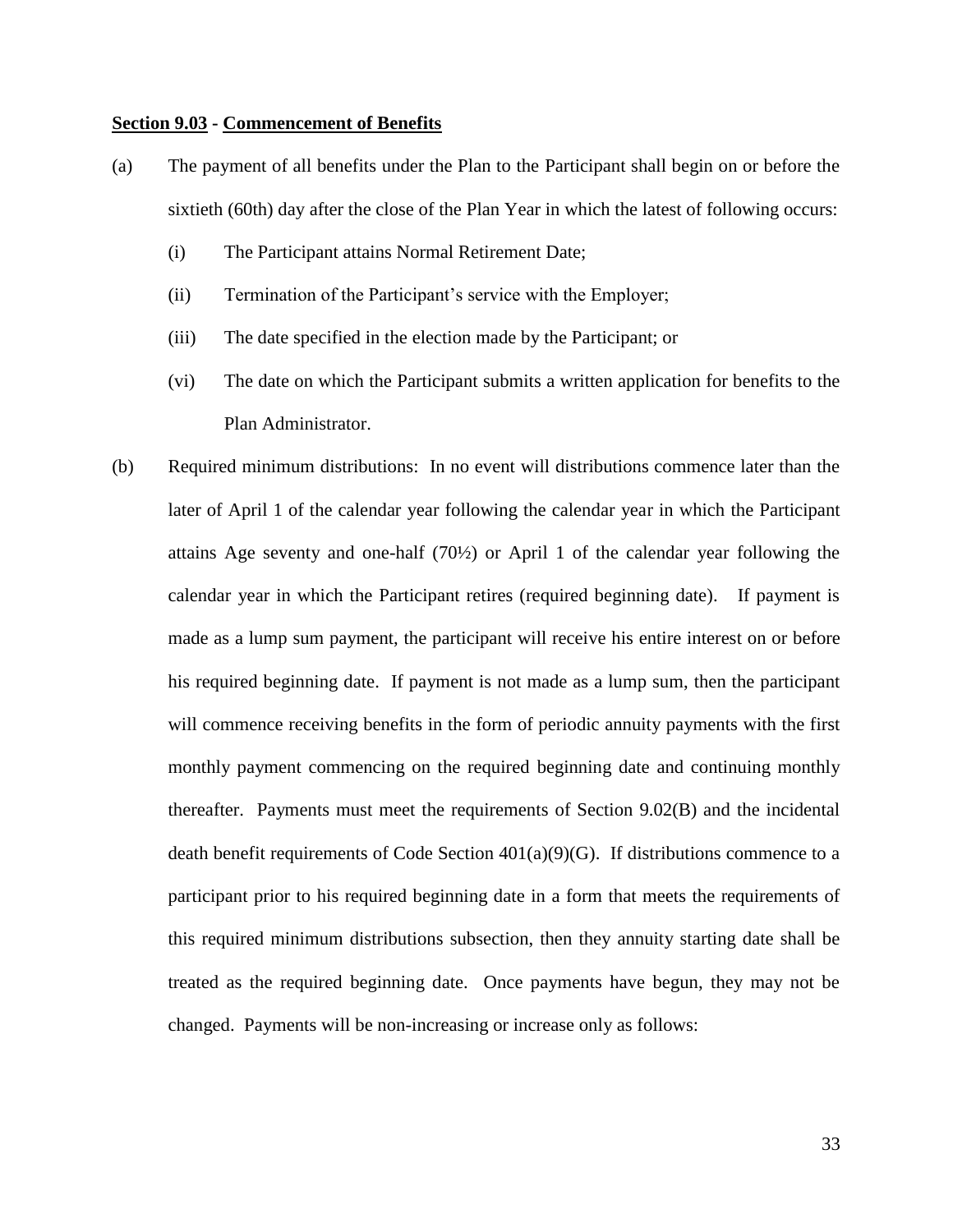- (i) By a percentage increase that occurs at specified times and does not exceed the cumulative total of annual percentage increases in an eligible cost-of-living index since the annuity starting date, or if later, the date of the most recent percentage increase.
- (ii) If additional benefits accrue after the participant's first distribution date, the increase that accrues during the calendar year shall be distributed beginning with the payment due on January following the end of the year in which such benefit accrues. Such increase will be distributed as soon as administratively practical and will be paid in the same form as when benefits commenced.

If the Plan Administrator is unable to effect commencement of benefits because they are unable to locate the Participant or beneficiary, the commencement of benefits may be delayed until sixty (60) days after the Participant or beneficiary is located. In the event that actual commencement of periodic benefits is later than the effective date of payments, retroactive payment will be made to such effective date.

#### **Section 9.04 - Distribution After Death**

- (a) If the distribution of a Participant's interest has begun in accordance with a method selected in Section 9.01 or Section 9.02 and the Participant dies before the entire interest has been distributed to the Participant, the remaining portion of such interest shall be distributed at least as rapidly as under the method of distribution selected pursuant to Section 9.01 or Section 9.02 as of the Participant's date of death.
- (b) If a Participant dies before receiving any distributions of interest under the Plan
	- (i) The Participant's entire death benefit shall be distributed to the Participant's beneficiaries no later than December 31 of the calendar year which contains the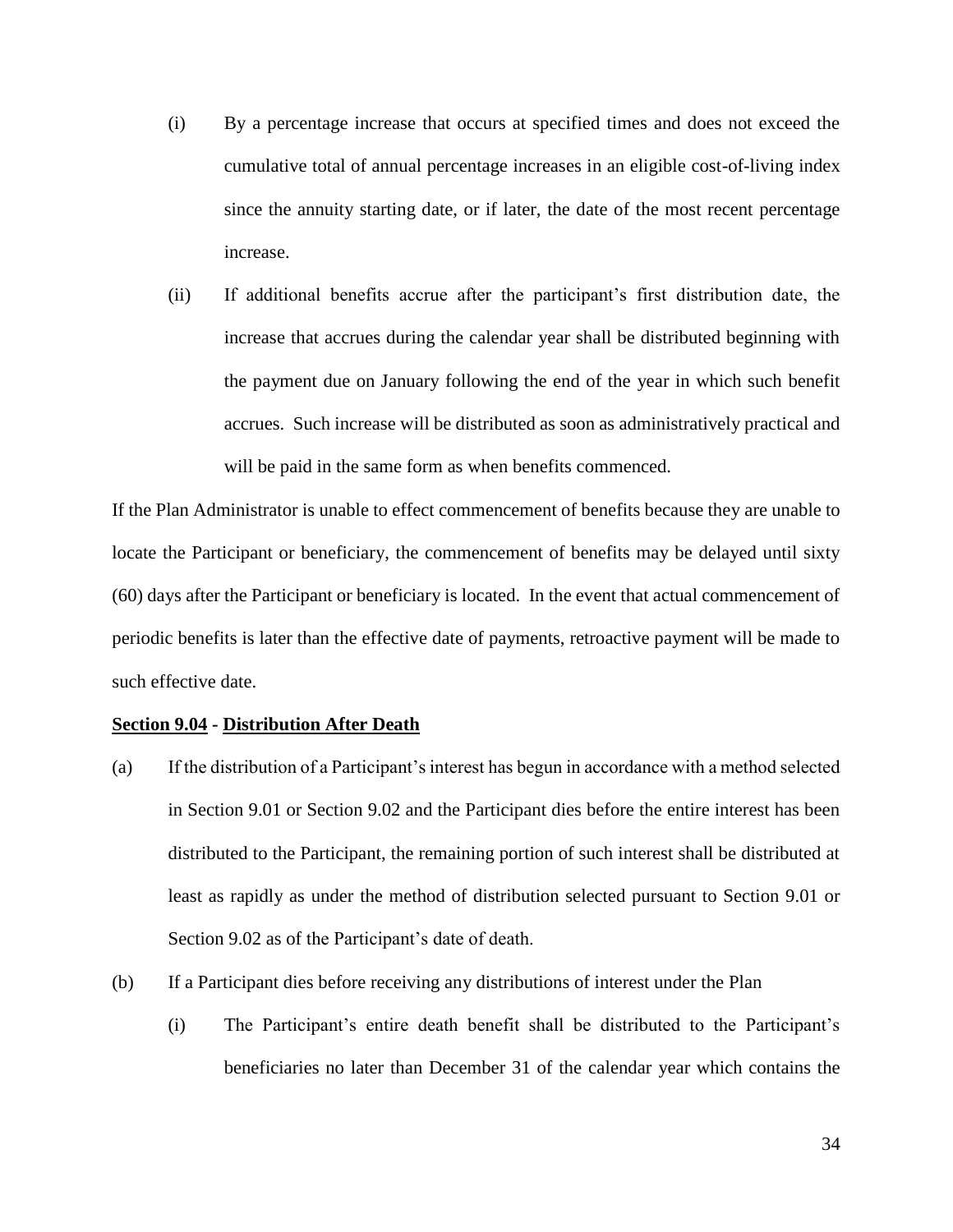fifth  $(5<sup>th</sup>)$  anniversary of the Eligible Individual's death. However, the five  $(5)$  year distribution requirement shall not apply to any portion of the deceased Participant's interest which is payable to or for the benefit of a designated beneficiary. In such event, such portion may be distributed over the life of such designated beneficiary (or over a period not extending beyond the life expectancy of such designated beneficiary) provided such distribution begins not later than the December 31 of the calendar year immediately following the calendar year in which the participant died.

- (ii) the beneficiary may elect whether the five (5) year or life expectancy rule shall apply. The election must be made no later than the earlier of the September 30 of the calendar year in which distribution would be required to begin, or the September 30 of the Calendar year which contains the fifth  $(5<sup>th</sup>)$  anniversary of the participant's (or if applicable, the surviving spouse's) death. If the participant's designated beneficiary does not make an election under this provision, distributions will be made in accordance with the life expectancy rule.
- c. In the event the Participant's spouse is the Sole Designated Beneficiary, the requirement that distributions commence within one year of a Participant's death shall not apply. In lieu thereof, such distribution must commence no later than the date on which the deceased Participant would have attained age sixty-five (65). If the surviving spouse is the participant's sole beneficiary and dies before the distributions to such spouse begin, then the required minimum distribution provisions of this subsection shall apply as if the spouse were the Participant.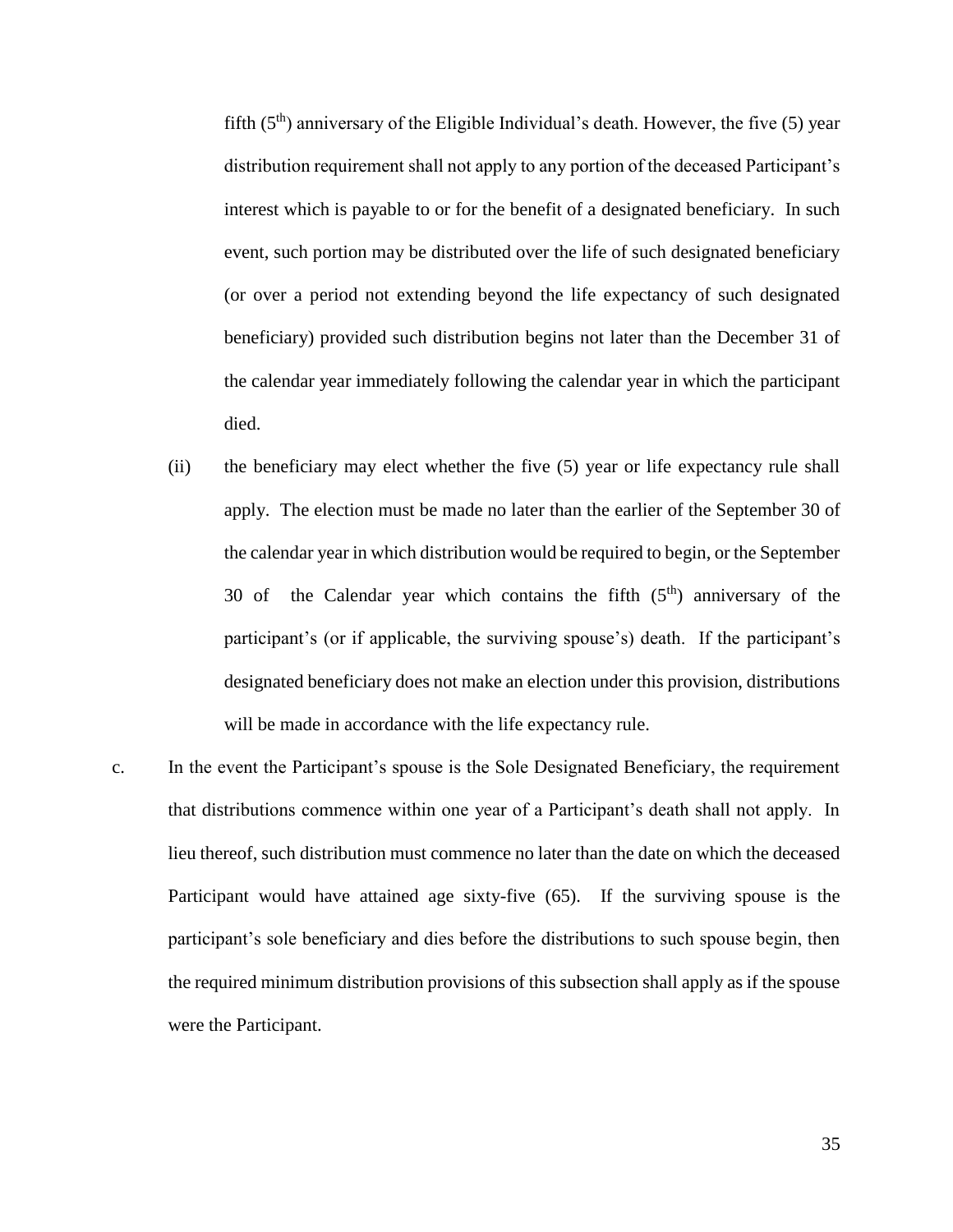d. This plan is intended to be a governmental plan as defined by the Code Section 414(d) and will rely on the special rule for governmental plans that comply with a reasonable and good faith interpretation of Section 401(a)(9) of the Code as described in Reg. 1.401(a)(9)-  $1Q&A-2(d)$ ..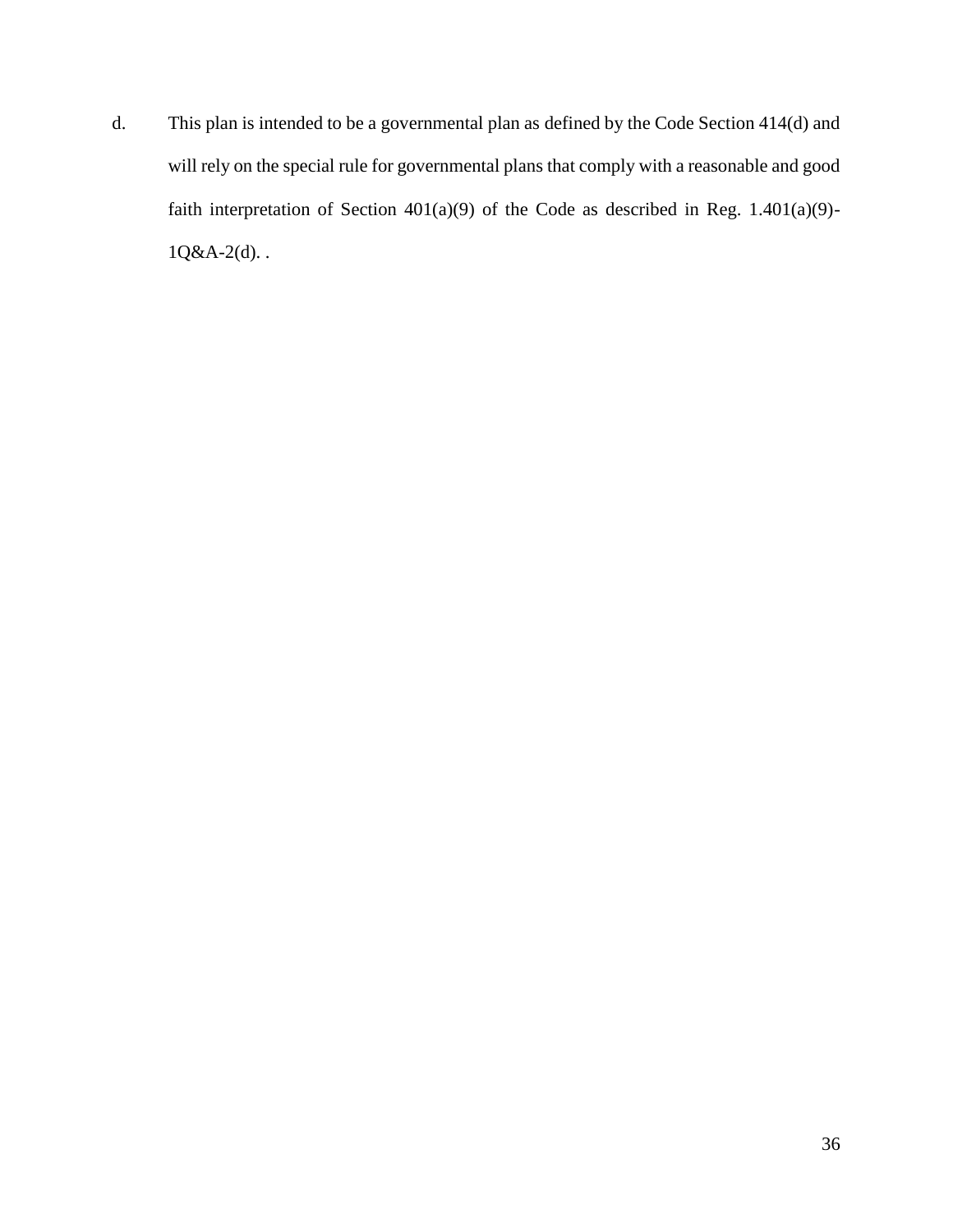## **ARTICLE X**

## **ADMINISTRATION OF THE PLAN**

#### **Section10.01 – Administrative Authority**

- (a) *Sole responsibility and control.* Except as otherwise specifically provided herein, the Commissioners shall have the sole responsibility for and the sole control of the operation and administration of the Plan.
- (b) *Powers, duties and responsibilities.* The Commissioners shall have the power and authority to take all action and to make all decisions and interpretations which may be necessary or appropriate in order to administer and operate the Plan, including, without limiting the generality of the foregoing, the power, duty and responsibility to:
	- (i) Resolve and determine all disputes or questions arising under the Plan, including the power to determine the rights of Eligible Individuals, Participants and Beneficiaries, and their respective benefits, and to remedy any ambiguities, inconsistencies or omissions;
	- (ii) Adopt such rules of procedure and regulations as in its opinion may be necessary for the proper and efficient administration of the Plan and as are consistent with the Plan;
	- (iii) Implement the Plan in accordance with its terms and such rules and regulations;
	- (iv) Direct the Trustees with respect to the eligibility of any Eligible Individual as a Participant and the crediting and distribution of the Trust, which are to be made only upon the basis of instructions from the Commissioners pursuant to the terms of the Plan; and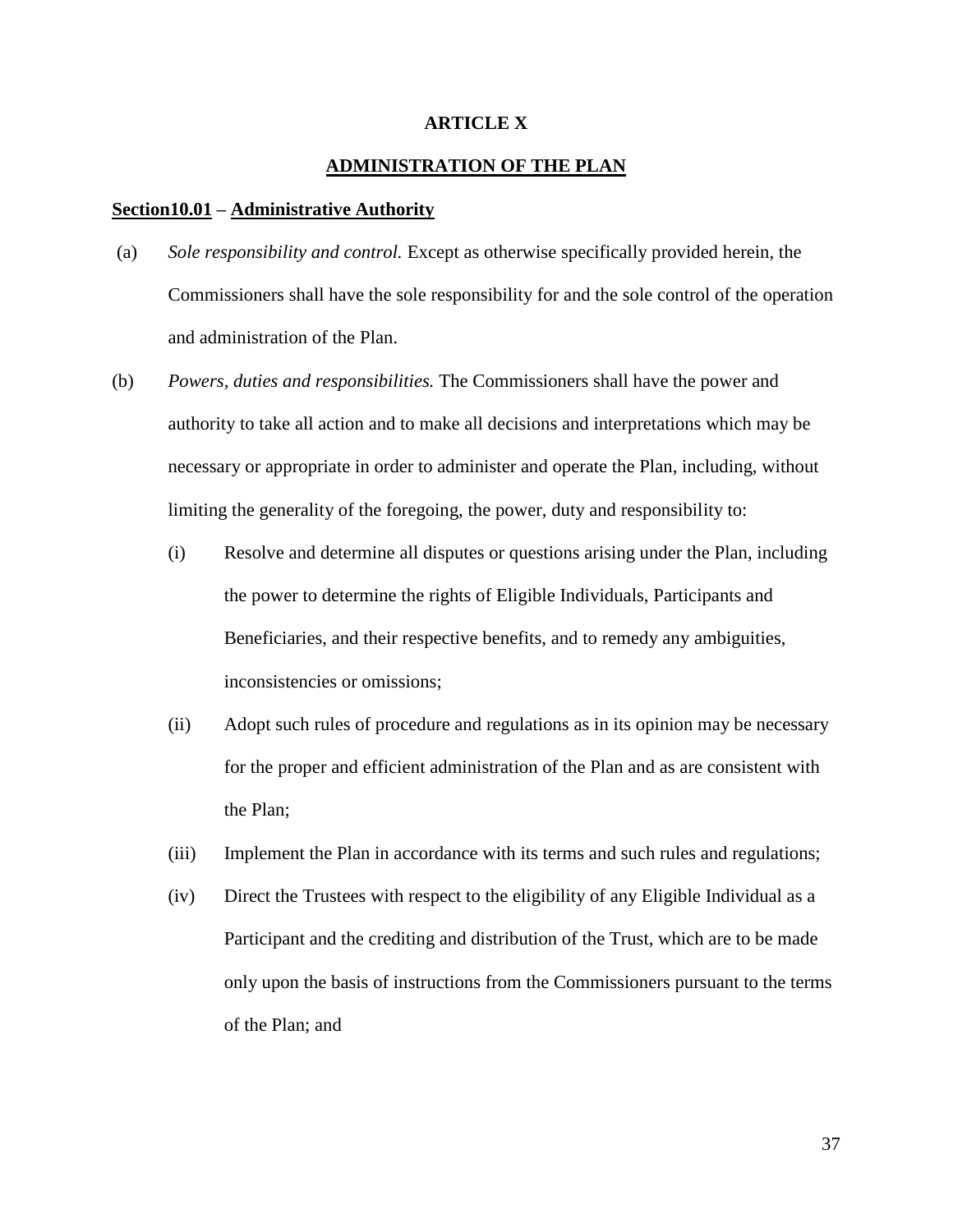- (v) Establish and carry out a funding policy and method consistent with the objectives of the Plan, pursuant to which the Commissioners shall determine the Plan's liquidity and financial needs and communicate them to the Trustees (or other fiduciaries who are charged with determining investment policy).
- (c) *Act through Commissioners.* Subject to the power to delegate in the manner described in Section 10.02, the Employer shall act through the Commissioner.

## **Section 10.02 -- Commissioners administration.**

The Plan shall be operated and administered on behalf of the Commissioners by the Committee which shall be governed by the following:

- (a) *Powers of the Committee.* Except as the Commissioners shall otherwise expressly determine, the Committee shall have the following powers:
	- (i) To make and enforce rules and regulations as it shall deem necessary or proper for the efficient administration of the Plan;
	- (ii) To make and enforce procedures to be followed by Eligible Individuals in filing applications for benefits and for furnishing the evidence necessary to establish the Eligible Individuals' right to benefits;
	- (iii) To make and enforce determinations concerning the rights of Eligible Individuals applying for or receiving benefits;
	- (iv) To make and enforce procedures which afford a mechanism for adjusting complaints of an Eligible Individual dissatisfied with determinations of the Committee;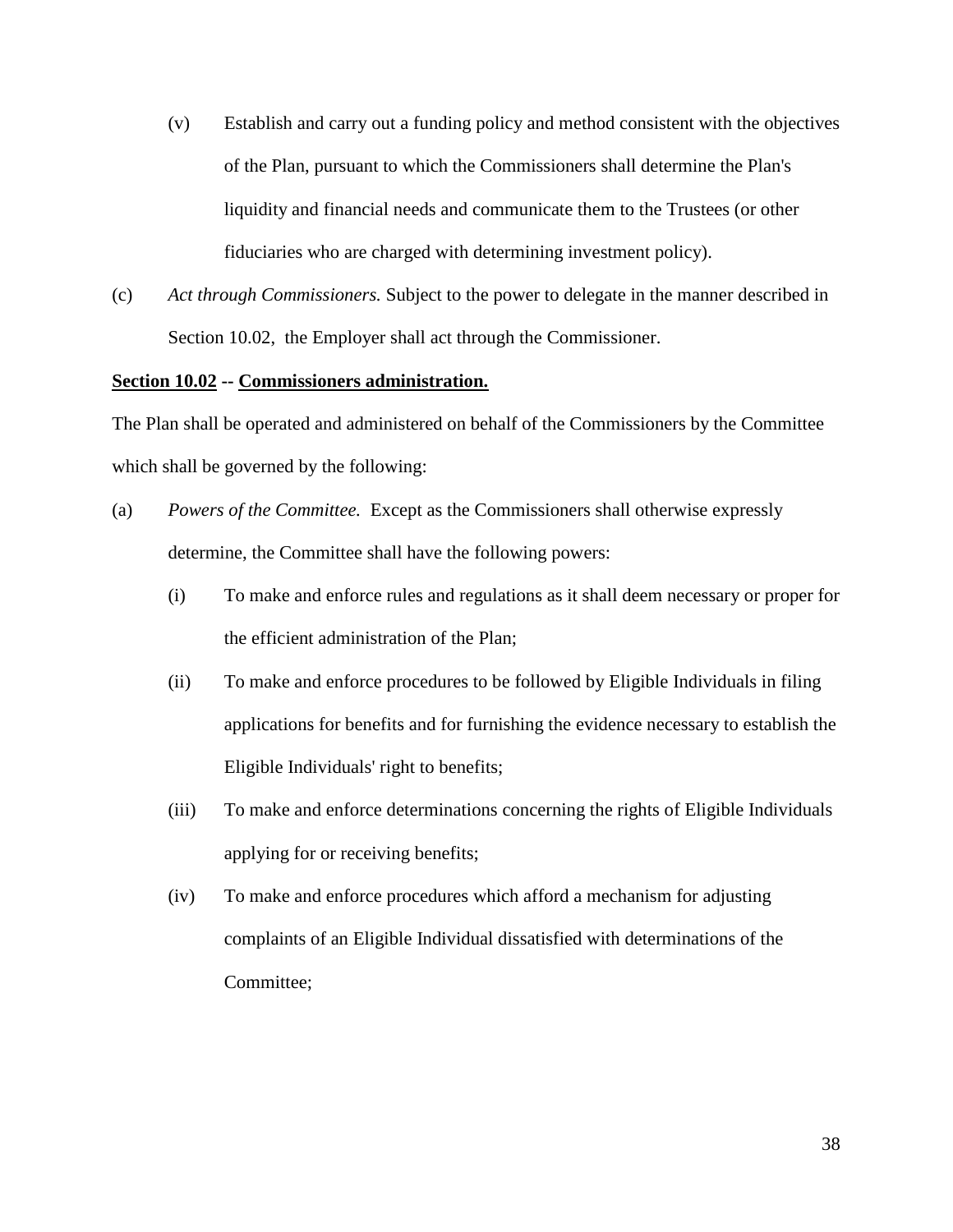- (v) To make and enforce procedures for determining the service credit of Eligible Individuals which affords Eligible Individuals an opportunity to object, in writing, and to establish service credit in advance of retirement;
- (vi) To make and enforce procedures for authorizing disbursements from the fund created under the Plan and to authorize disbursements from the Trustees of the fund in accordance with the Plan documents;
- (vii) To compute the amount of benefits that shall be payable to any person in accordance with the Plan documents;
- (viii) To interpret the Plan;
- (ix) To otherwise decide questions concerning the eligibility of any Eligible Individual to Participate in the Plan or to receive benefits from the Plan;
- (x) To employ or engage actuaries to make actuarial evaluations of the liabilities under the Plan, to recommend the mortality and other tables and interest rates to be used from time to time in actuarial and other computations for any purpose of the Plan, to recommend the amounts of contributions to be made by the Commissioners and to perform such other services as the Committee shall deem necessary or desirable in connection with the administration of the Plan;
- (xi) To employ or engage accountants as it shall deem necessary or desirable in connection with the administration of the Plan;
- (xii) To employ or engage legal counsel as it shall deem necessary or desirable in connection with the administration of the Plan;
- (xiii) To employ or engage any other experts as it shall deem necessary or desirable in connection with the administration of the Plan;

39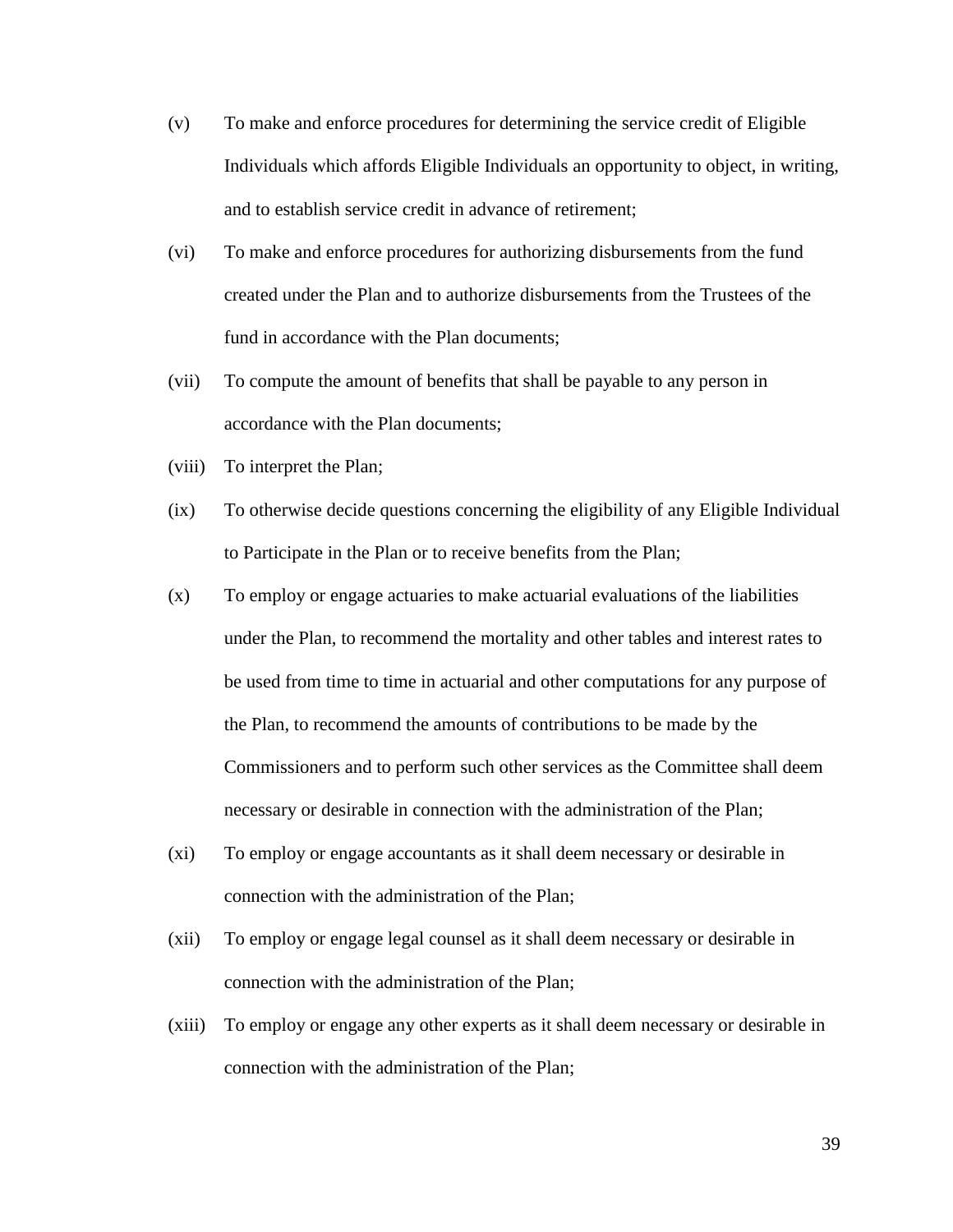- (xiv) To determine the mortality and other tables and interest rates to be used from time to time in actuarial or other computations for any purpose of the Plan;
- (xv) To recommend to the Commissioners the amounts of contributions to be made by the Commissioners, from time to time, under the provisions of the Plan; and
- (xvi) To act for the Commissioners before all persons in any matter directly pertaining to the Plan.
- (b) *Limits on power.* The Committee shall have no power to:
	- (i) Amend or terminate the Plan;
	- (ii) Determine Commissioners contributions; or
	- (iii) Affect the employer-employee relationship between the Commissioners and any Eligible Individual,

all of which powers are reserved to the Commissioners unless expressly granted to the Committee.

(c). *Fiduciary powers, duties and responsibilities.* Fiduciary duties, powers and responsibilities (including those reserved to the Trustees, with respect to management or control of trust assets) may be allocated among the fiduciaries (if there be more than one) to whom such duties, powers and responsibilities have been delegated, so long as such allocation is pursuant to action of the Committee or by written agreement executed by the involved fiduciaries and approved by the Committee in which case, such fiduciary shall have any liability, with respect to any duties, powers or responsibilities not allocated to him, for the acts or omissions of any other fiduciary. Any person may serve in more than one fiduciary capacity under the Plan, including those of Committee and Trustee.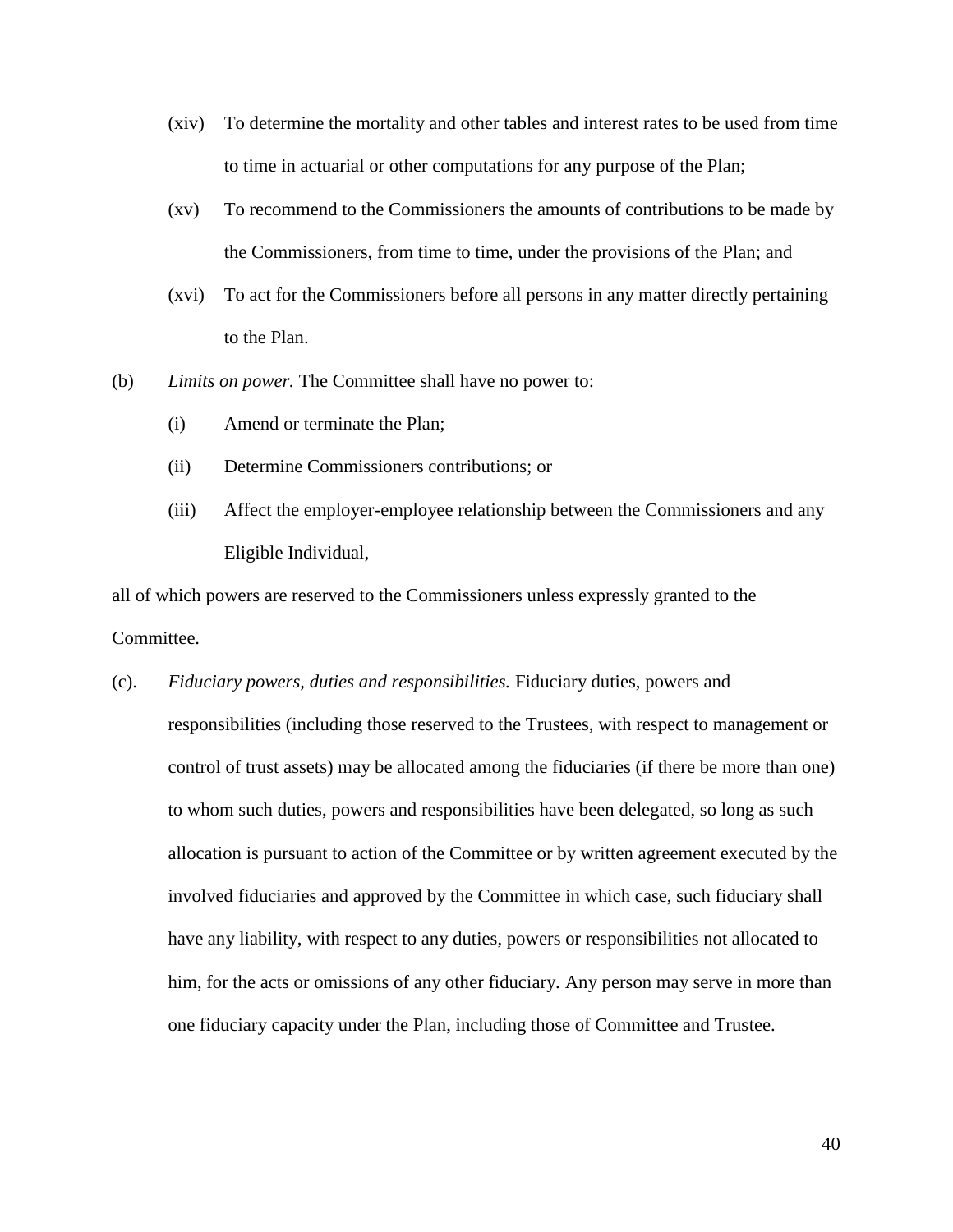- (d). *Specialized advice or assistance.*
	- (i) *Appoint persons or firms; rely upon advice.* The Committee may appoint any persons or firms, or otherwise act to secure specialized advice or assistance, as it deems necessary or desirable in connection with the administration and operation of the Plan. The Committee shall be entitled to rely conclusively upon, and shall be fully protected in any action or omission taken by it in good faith reliance upon, the advice or opinion of such firms or persons.
	- (ii) *Delegation to Coordinator.* The Committee shall have the power and authority to delegate from time to time by written instrument all or any part of its duties, powers or responsibilities under the Plan, both ministerial and discretionary, as it deems appropriate, to the Human Resources Manager of the Commissioners (the "Coordinator"), and in the same manner to revoke any such delegation of duties, powers or responsibilities. Any action of the Coordinator in the exercise of such delegated duties, powers or responsibilities shall have the same force and effect for all purposes hereunder as if such action had been taken by the Committee. Further, the Committee may authorize the Coordinator to execute any certificate or document on behalf of the Committee, in which event any person notified by the Committee of such authorization shall be entitled to accept and conclusively rely upon any such certificate or document executed by such person as representing action by the Committee until such third person shall have been notified of the revocation of such authority. The Committee shall not be liable for any act or omission of any person to whom the Committee's duties, powers or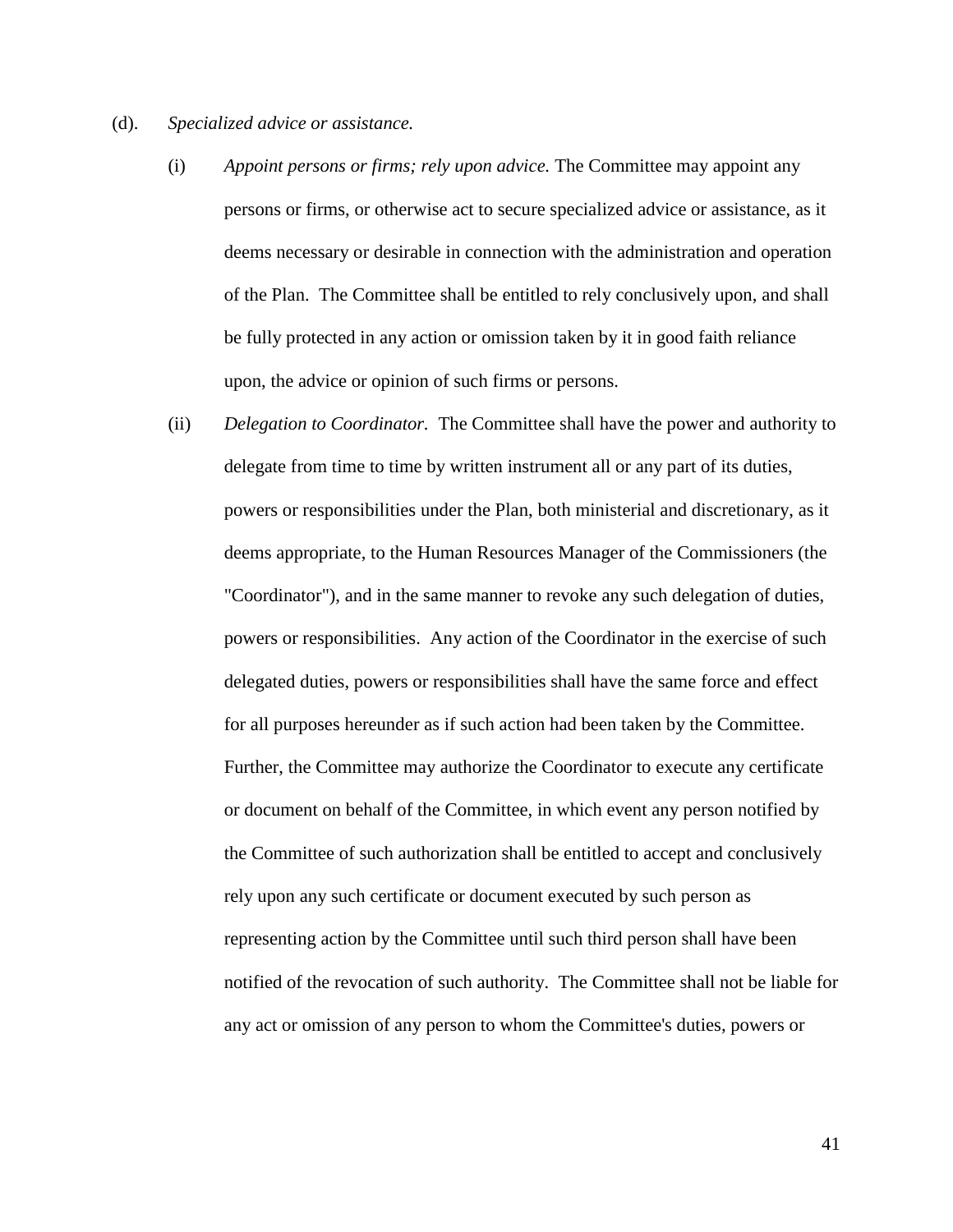responsibilities have been delegated, nor shall the Coordinator have any liabilities with respect to any duties, powers or responsibilities not delegated to him or her.

- (e) *Liability.* The Trustees and the Committee shall use ordinary care and diligence in the performance of their duties pertaining to the Plan, but no such individual shall incur any liability:
	- (i) By virtue of any contract, agreement, bond or other instrument made or executed by the individual or on his or her behalf in the individual's official capacity with respect to the Plan;
	- (ii) For any act or failure to act, or any mistake or judgment made, in his or her official capacity with respect to the Plan, unless resulting from the individual's gross negligence or willful misconduct; or
	- (iii) For the neglect, omission or wrongdoing of any other person involved with the Plan.
- (f) *Indemnity*. The Plan shall indemnify and hold harmless each such individual from the effects and consequences of the individual's acts, omissions and conduct in his or her official capacity with respect to the Plan, except to the extent that such effects and consequences shall result from the individual's own willful misconduct or gross negligence; provided, however, that any person who shall claim the right to any payment or damage as a result of the actions of any individual in connection with the performance of their duties pertaining to the Plan, shall be entitled to look only to the Trust fund created by the Plan for payment. Such individual shall have no other right, claim or demand therefor against the Commissioners.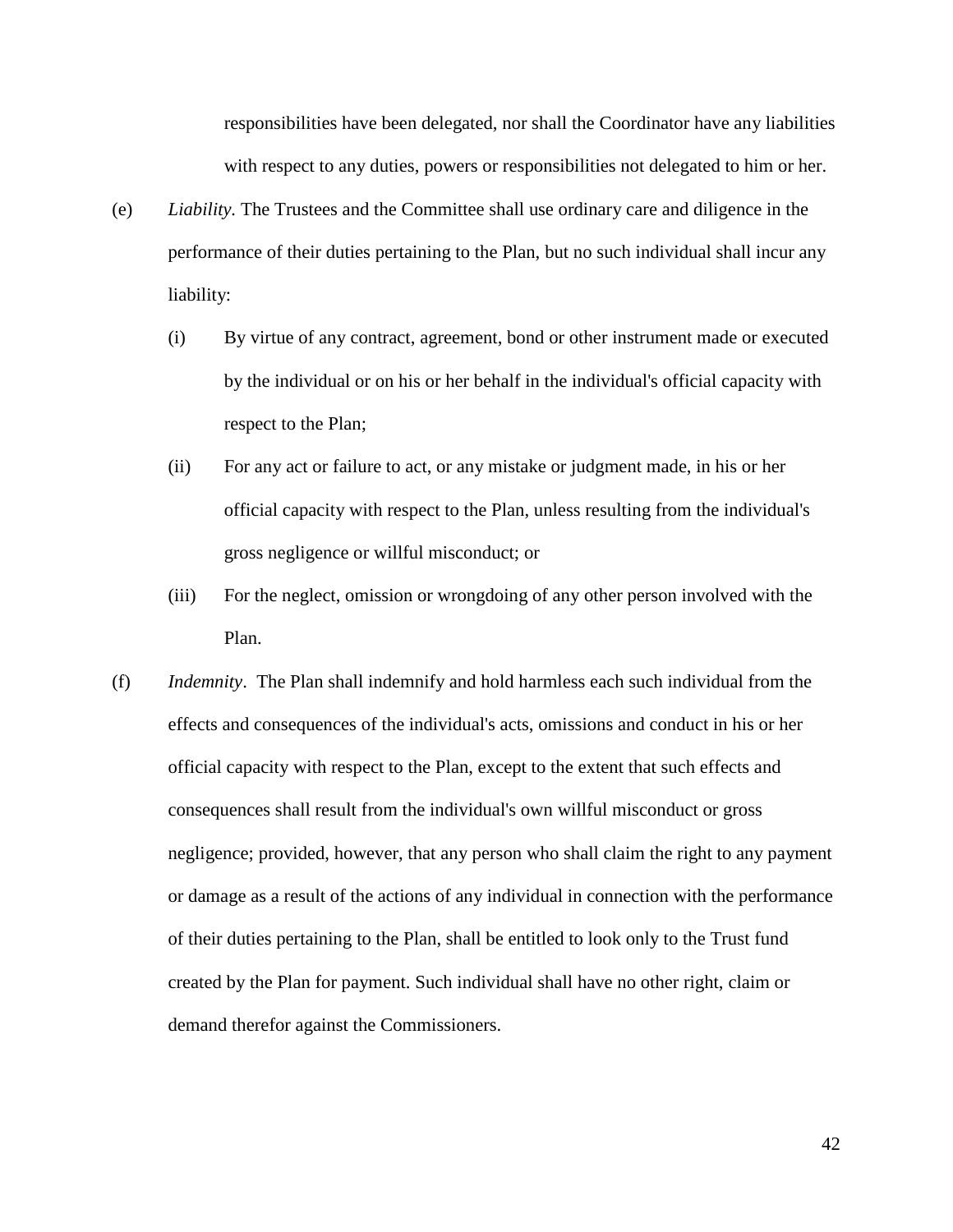- (g) *Liability insurance.* The Plan shall purchase, using Plan assets and as an expense of the Plan, liability insurance for the Plan and for its fiduciaries to cover liability or losses occurring by reason of an act or omission of a fiduciary.
- (h) *Fiduciary's benefits.* Nothing in the Plan shall be construed so as to prevent any fiduciary from:
	- (i) Receiving any benefit to which he or she may be entitled as a Participant or Beneficiary; or
	- (ii) Receiving any reasonable compensation for services rendered, or for the reimbursement of expenses properly incurred in the performance of his or her duties under the Plan (except that no person so serving who receives compensation as an Eligible Individual shall receive compensation from the Plan, except for reimbursement of expenses properly incurred); or
	- (iii) Serving as a fiduciary in addition to being an officer, employee, agent, or other representative of the Commissioners or any related entity.

However, the fiduciary shall not be entitled to vote or act upon, or execute on behalf of the Plan, documents specifically relating to, his or her own participation in the Plan.

## **Section 10.03 -- Retirement Plan Committee.**

Except to the extent that the Commissioners has retained any power or authority, or allocated duties and responsibilities to another fiduciary, the Committee shall have full power and authority to administer and operate the Plan in accordance with its terms and, in acting pursuant thereto, shall have full power and authority to deal with all persons in any matter directly connected with the Plan, including, but not limited to, the Trustees, other fiduciaries, insurance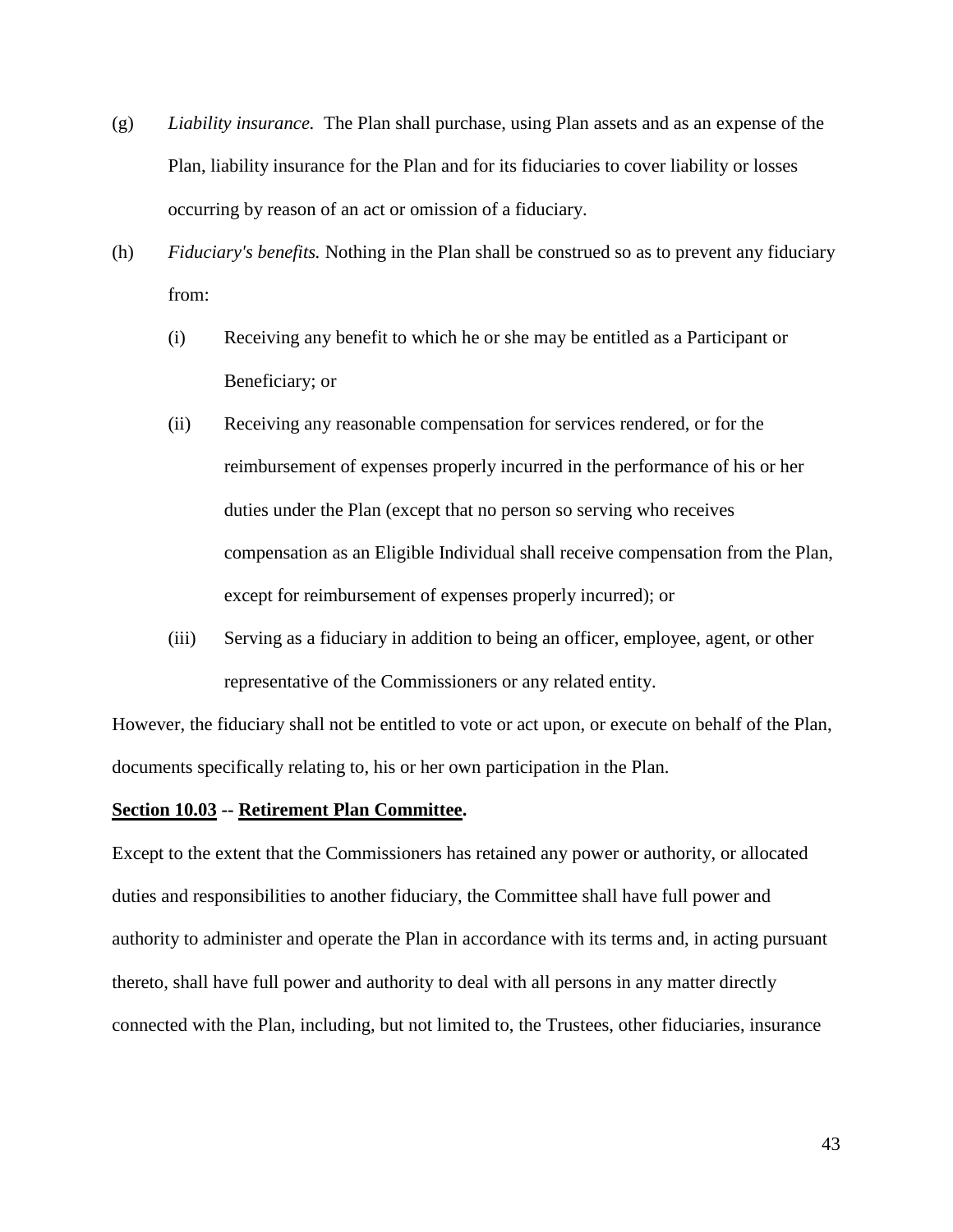companies, investment advisors, other advisors and specialists, Participants, Beneficiaries and their representatives, in accordance with the following provisions:

- (a) *Individuals serving on the Committee.* The Committee shall consist of those individuals who hold the following positions:
	- (i) County Administrator, as Chair of the Committee;
	- (ii) Director of Human Resources,
	- (iii) Comptroller,
	- (iv) Director of Finance
	- (v) A member of the Employee Advisory Board selected by the Employee Advisory Board.
- (b) *Compensation, acceptance of duties and responsibilities.* Subject to his or her right to resign at any time, each member of the Committee shall serve without compensation at the pleasure of the Commissioners, and the Commissioners may appoint, and may revoke the appointment of, additional members to serve with the Committee as may be determined to be necessary or desirable from time to time. Each member of the Committee, by accepting appointment to the Committee, shall thereby be deemed to have accepted all of the duties and responsibilities of such appointment, and to have agreed to the faithful performance of his or her duties thereunder.
- (c) *Organization; voting.*
	- (i) The Committee shall adopt such formal organization and method of operation as it shall deem desirable for the conduct of its affairs.
	- (ii) The Committee shall act as a body, and the individual members of the Committee shall have no powers and duties as such, except as provided herein.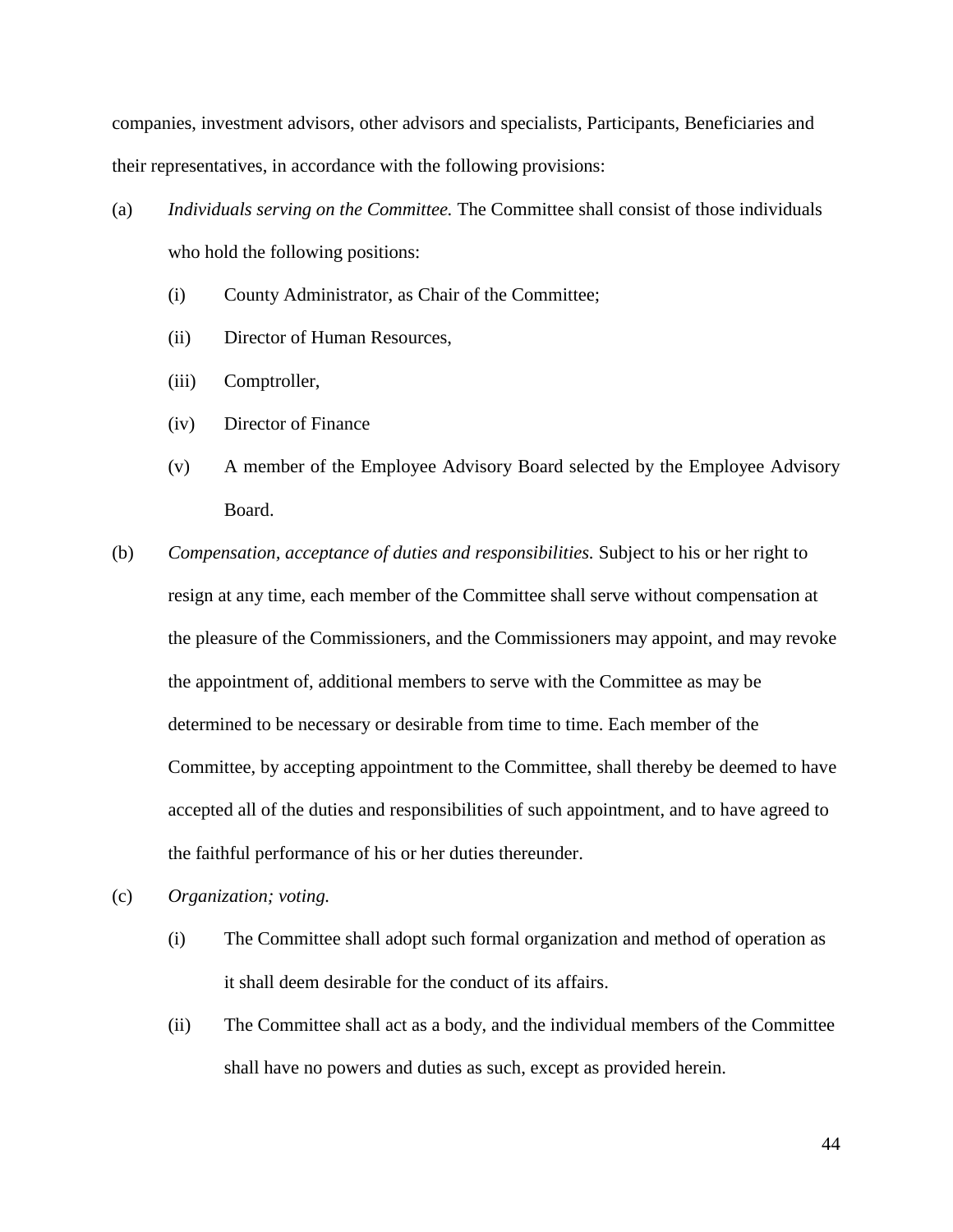- (iii) The Committee shall act by vote of a majority of its members at the time in office (other than those disqualified from voting pursuant to subsection (h) of Section 10.05, either at a meeting or in writing without a meeting.
- (d). *Decisions final.* Except as set forth review in Section 10.06, the determination of the Committee on any matter pertaining to the Plan within the powers and discretion granted to it shall be final and conclusive on the Commissioners, the Trustees, all Participants and beneficiaries and all those persons dealing in any way or capacity with the Plan.

## **Section 10.04 -- Uniformity of discretionary acts.**

Whenever in the administration or operation of the Plan discretionary actions by the Commissioners, the Committee or the Trustees are required or permitted, such action shall be consistently and uniformly applied to all persons similarly situated, and no such action shall be taken which shall discriminate in favor of highly-compensated employees as defined in Section 414(q) of the Code.

## **Section 10.05 -- Fiduciary standards.**

The Committee and all other persons in any fiduciary capacity with respect to the Plan shall discharge their duties with respect to the Plan:

- (a) Solely in the interest of the Participants and Beneficiaries and for the exclusive purposes of providing benefits to Participants and their Beneficiaries and defraying reasonable expenses of administering and operating the Plan;
- (b) With the care, skill, prudence and diligence under the circumstances then prevailing that a prudent individual acting in a like capacity and familiar with such matters would use in the conduct of an enterprise of a like character and with like aims; and
- (c) In accordance with the documents and instruments governing the Plan.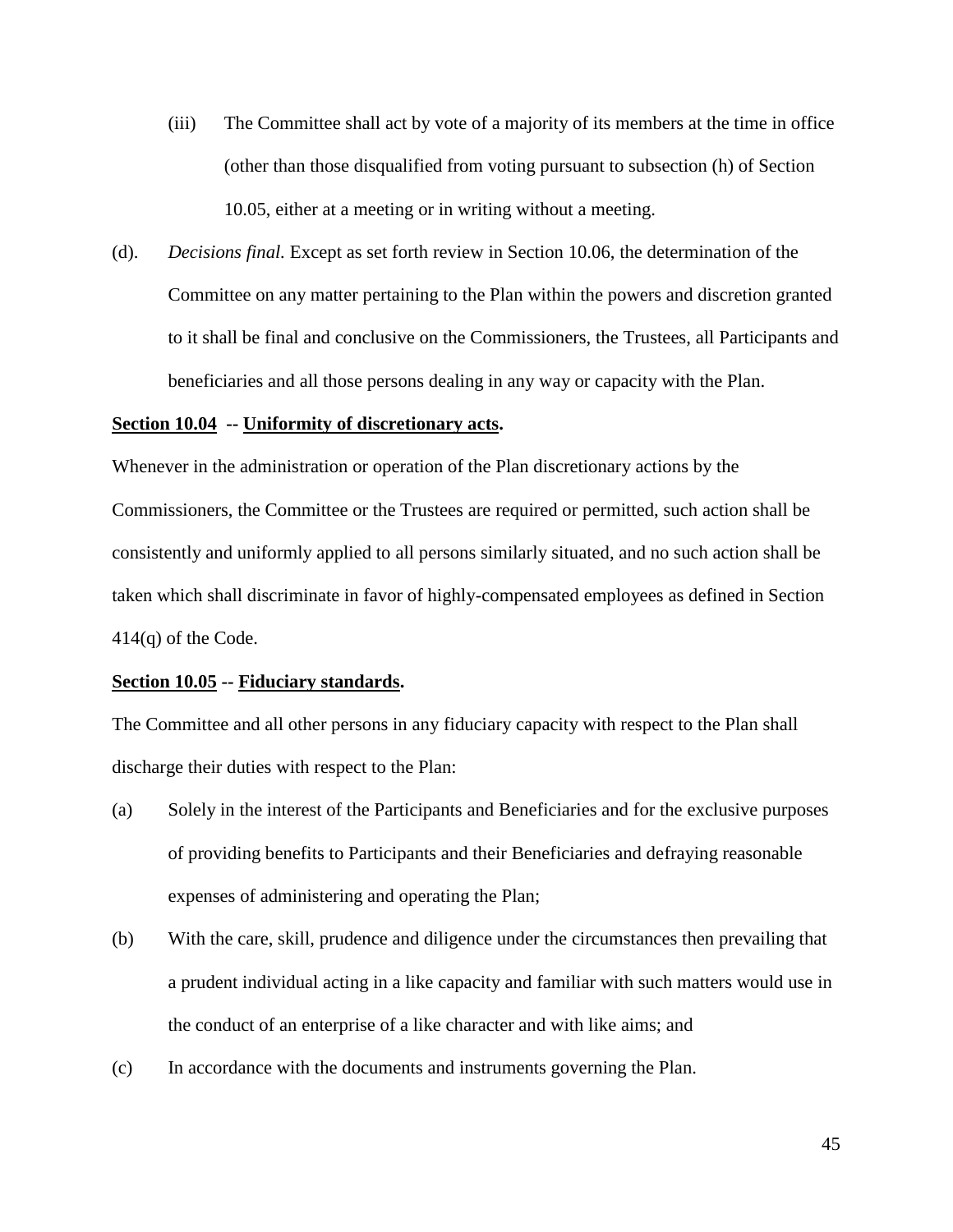## **Section 10.06 - Review Procedure**

An Eligible Individual aggrieved by a decision of the Committee may request that the Committee review its decision, and the Committee shall then review its decision. The decision of the Committee following such review upon request of an Eligible Individual shall be final and conclusive.

## **Section 10.07 - Trust Fund**

All assets of the Plan shall be held in a Trust Fund. The Trustees, subject to the Trust Agreement between the Trustees and the Employer, shall have the responsibility for investment management of the assets of the Plan. The Trustees will be permitted to commingle the assets of the Trust Fund with its general account or one or more of its separate accounts or one or more of its commingled accounts designed for the investment of the assets of pension plans qualified under the Code. The Trustees shall cause to be prepared, at least annually, a report with respect to the value of the assets accumulated under the Plan and the transactions of the Trust Fund. Copies of this report shall be promptly furnished to the Employer and the Actuary.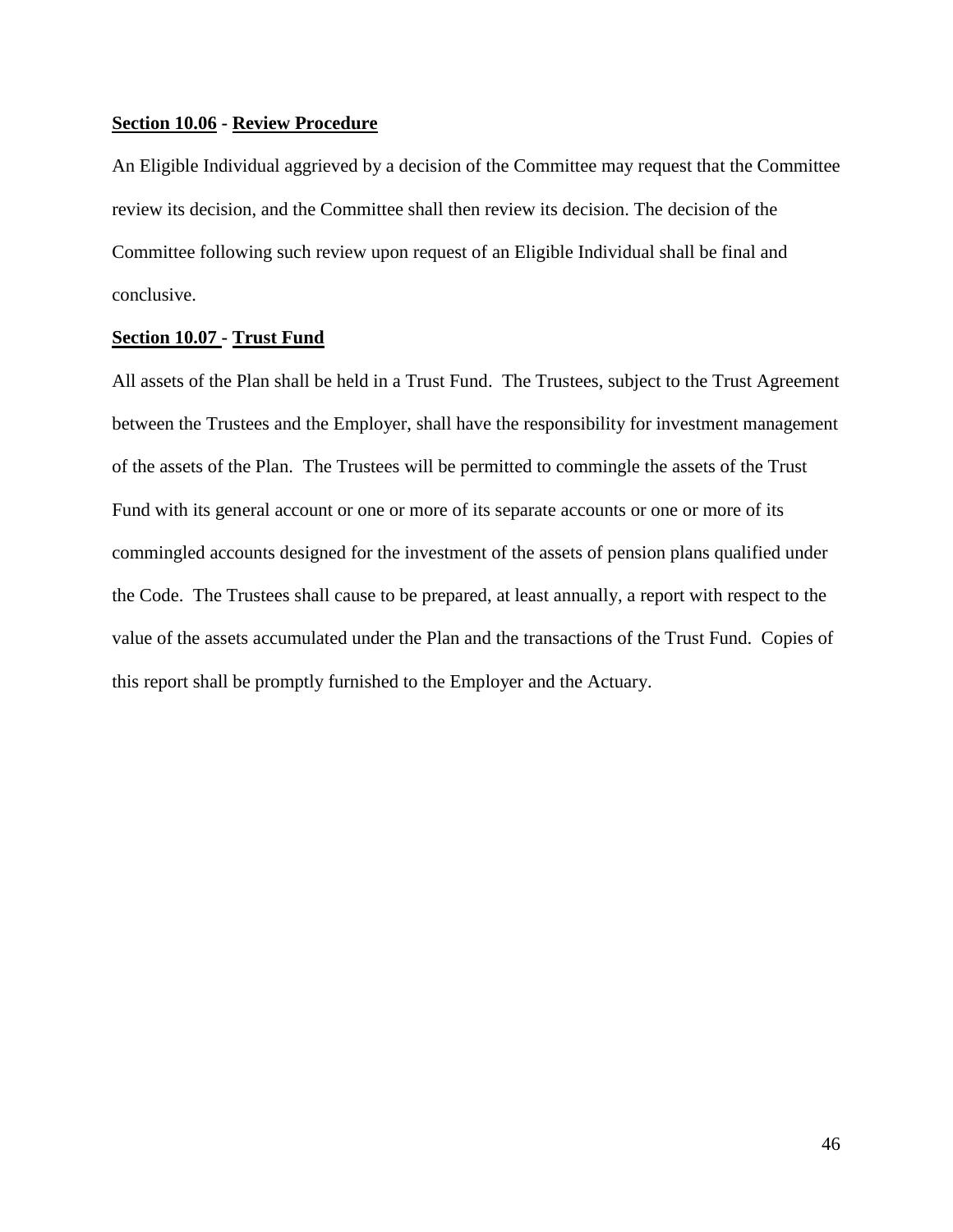## **ARTICLE XI**

## **AMENDMENT AND TERMINATION OF PLAN**

## **Section 11.01 - Amendments of Plan**

The Employer shall have the right to amend this Plan in any and all respects at any time and from time to time provided, however, that: (a) no amendment shall increase the duties or liabilities of the Trustees without their written consent, (b) no amendment shall deprive any Participant of any of the accrued vested benefits to which the Participant is entitled under this Plan; (c) no amendment shall provide for the use of funds or assets held by the Trust other than for the benefit of Participants and no funds held by the Trust shall ever revert to or be used or enjoyed by the Employer prior to the satisfaction of all liabilities hereunder to its Participants and their beneficiaries; (d) no amendment may change the vesting schedule with respect to the future accrual of benefits for any Participant unless each Participant with three (3) or more Years of Vesting Service is permitted to elect to have the vesting schedule which was in effect before the amendment used to determine the Participant's vested benefit; and (e) any merger or consolidation with, or transfer of assets or liabilities to, any other plan will be valid only if each Participant in the Plan would (if the Plan then terminated) receive a benefit immediately after the merger, consolidation or transfer which is equal to or greater than the benefit the Participant would have been entitled to receive immediately before the merger, consolidation or transfer (if the Plan had then terminated).

Any such amendment shall be by resolution duly adopted by the Employer and a certified copy of such amendment shall be filed with the Trustees. The Eligible Individuals shall be promptly notified if any provision of this Plan is substantially changed by amendment.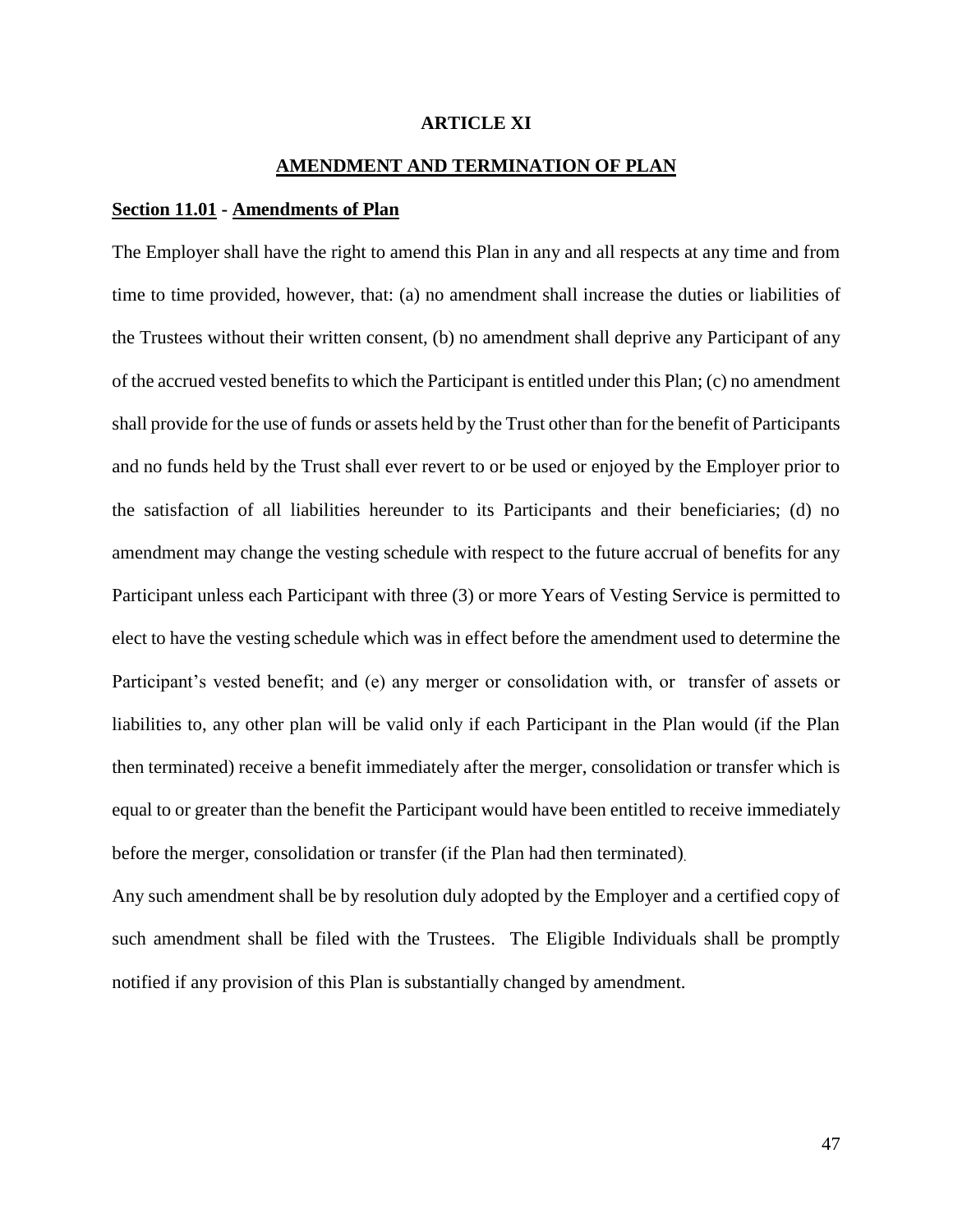## **Section 11.02 - Termination of Plan**

The Employer reserves the right to terminate its participation in this Plan at any time. Such termination shall be by a resolution duly adopted by the Commissioners, a certified copy of this resolution shall be delivered to the Trustees and the Commissioners shall promptly notify all Eligible Individuals.

## **Section 11.03 - Action to be Taken on Termination of Plan**

Upon the termination, or partial termination, of the Plan by the Employer, the rights of all affected Participants to benefits accrued to the date of such termination or partial termination, to the extent funded as of such date, shall be fully vested and non-forfeitable. If the Plan is terminated in full, the Employer shall instruct the Trustee to apply the funds to pay the expenses, fees, and other charges under the Plan either outstanding or incurred as part of administration or liquidation of the Plan. .

If, after following the order of allocations set forth above, there is any amount remaining, then such amount shall be deemed to have occurred as the result of actuarial error and shall be returned to the Employer. The Actuary to the Plan shall certify that the amount that is being returned to the Employer is not needed to satisfy all of the liabilities under the Plan as to the Participants, their beneficiaries and any alternate payees.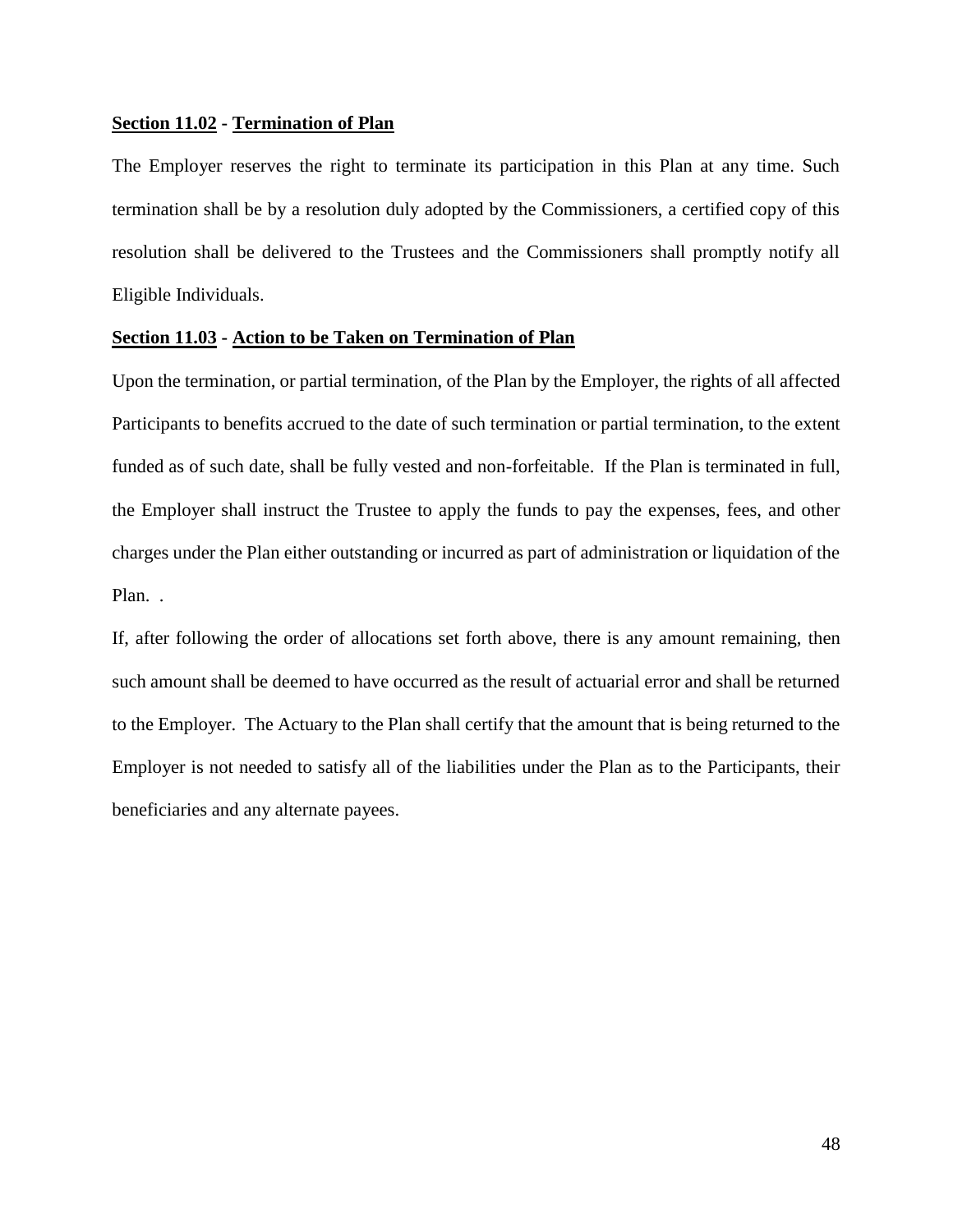## **ARTICLE XII**

## **LIMITATION ON BENEFITS**

#### **Section 12.01 -- Maximum limitation on benefits.**

- (a) *Maximum benefit*. To the extent necessary to prevent disqualification under Section 415 of the Code, and subject to the remainder of this Section, the maximum monthly benefit to which any Participant may be entitled at any time (the "Maximum Benefit") shall be equal to one-twelfth (1/12) of the amount set forth in Section 415(b)(1)(A) of the Code**,** as adjusted by C/L Increases, (the "Monthly Dollar Limit"). The rate of benefit accrual shall be frozen or reduced accordingly to comply with the limitations.
- (b) *Actuarial adjustment of monthly dollar limit*. The Monthly Dollar Limit shall be subject to actuarial adjustment as follows:
	- (i) If the benefit is payable in any form other than a single life annuity or a qualified joint and survivor annuity (as defined for purposes of Section 415 of the Code), the Monthly Dollar Limit shall be reduced so that it is the actuarial equivalent of the single life annuity. For purposes of this paragraph (i), the Monthly Dollar Limit shall be the actuarial equivalent of the straight life annuity limit based on a 5% interest rate and the applicable mortality table under Treasury Regulation  $§1.417(e)-1(d)(2)$  that is effective for the annuity starting date.
	- (ii) With respect to a benefit beginning before age 62, the Monthly Dollar Limit shall be reduced to the actuarial equivalent of a monthly benefit in the amount of the Monthly Dollar Limit beginning at age 62. For purposes of this paragraph (ii), the Monthly Dollar Limit shall be the actuarial equivalent of the age 62 amount based on a 5% interest rate and the applicable mortality table under Treasury Regulation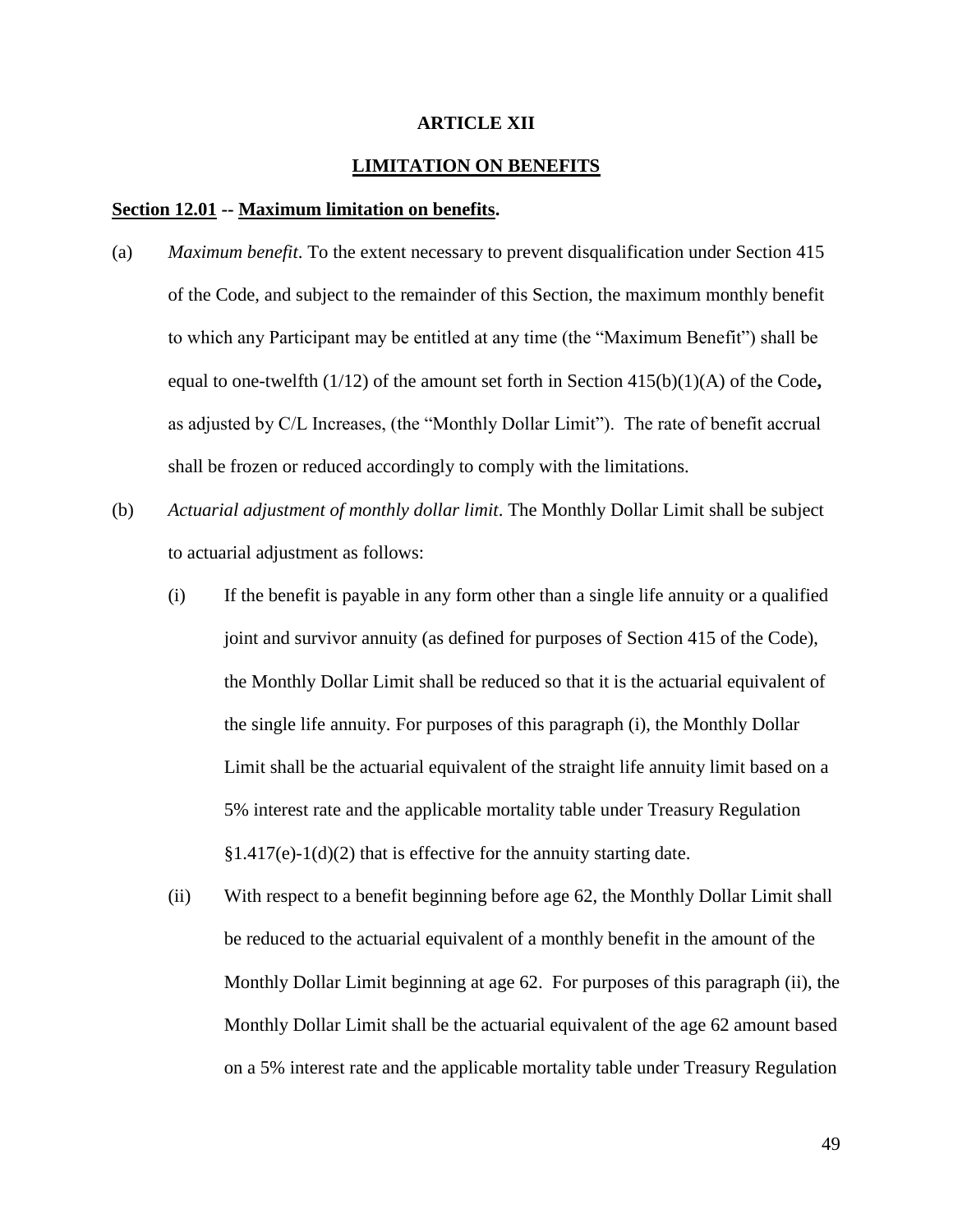$§1.417(e)-1(d)(2)$  that is effective for the annuity starting date and the age 62 dollar amount multiplied by the ratio of the annual amount of the immediately commencing straight life annuity under the Plan to the annual amount of the straight life annuity under the Plan commencing at age 62. Notwithstanding the foregoing, however, in no event shall the Monthly Dollar Limit applicable to benefits beginning before age 62 be reduced for Police Employees who have earned at least 15 Years of Service as a Police Employee, including Military Service.

- (iii) With respect to a benefit beginning after age 65, the dollar limit shall be increased so that it is the actuarial equivalent of the Monthly Dollar Limit applicable to a benefit beginning at age 65.
- (c) *Reducing dollar limit.* The dollar limit shall be reduced (but not by more than 90%) by 1/10th for each year of service less than 10, considering only those years of service during any part of which the Participant was participating in the Plan.
- (d) *Other reductions in maximum benefit*. In addition to the foregoing, the Maximum Benefit shall be reduced, and the rate of benefit accrual shall be frozen or reduced accordingly, to the extent necessary to prevent disqualification of the Plan under Section 415 of the Code, with respect to any Participant who is also a participant in:
	- (i) Any other tax-qualified pension plan maintained by the Commissioners, including a defined benefit plan in which an individual medical benefit account (as described in Section 415(l) of the Code) has been established for the Participant;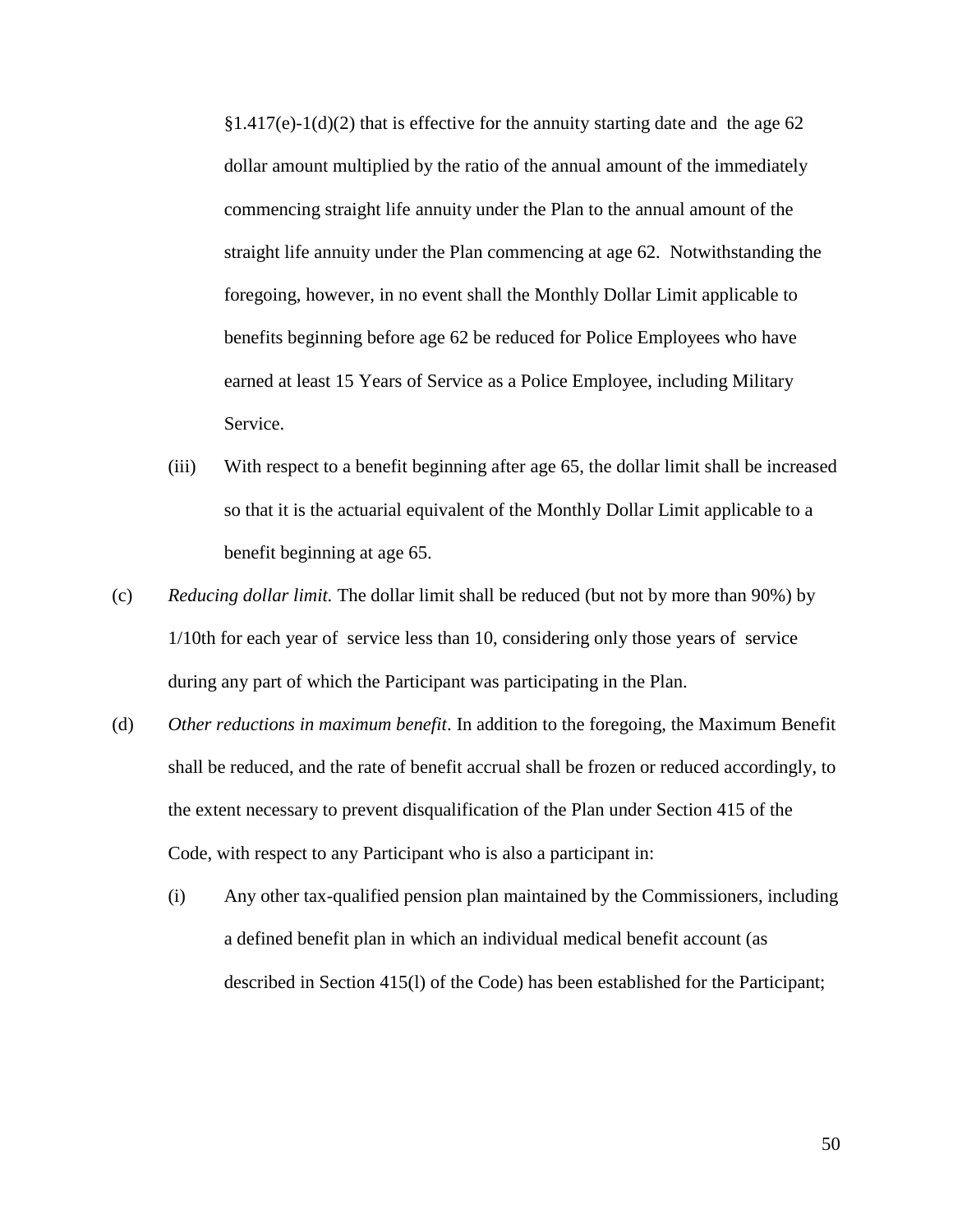- (ii) Any welfare plan maintained by the Commissioners in which a separate account (as described in Section 419A(d) of the Code) has been established to provide post-retirement medical benefits for the Participant; and/or
- (iii) Any retirement or welfare plan, as aforesaid, maintained by a related employer, as described in Section 414(b), (c), (m) or (o) of the Code.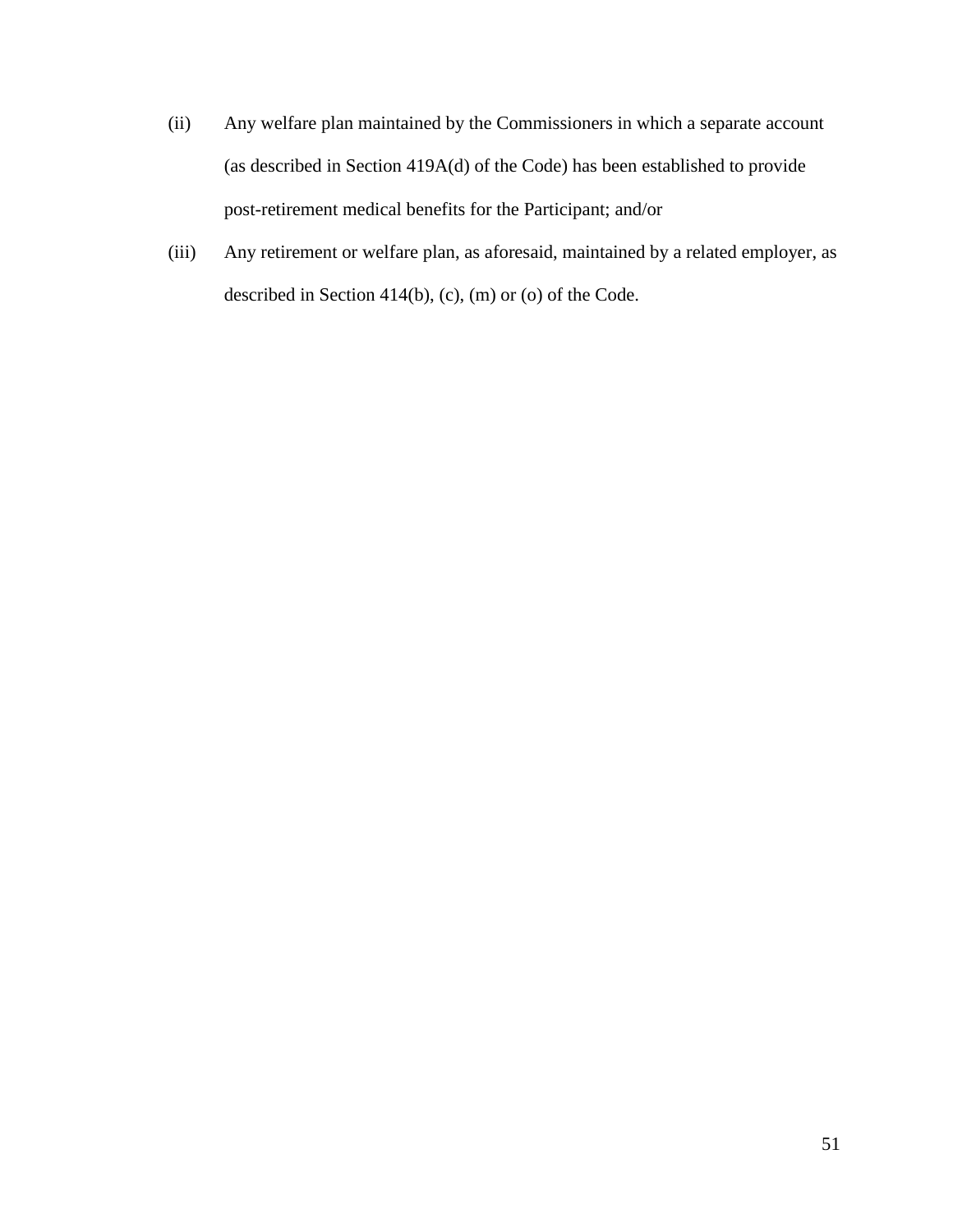## **ARTICLE XIII**

## **MISCELLANEOUS PROVISIONS**

#### **Section 13.01 - Employees' Trust**

This Plan is created for the exclusive benefit of the employees of the Employer and shall be interpreted in a manner consistent with its being an employees' trust, as defined in Section 401(a) of the Code. Therefore, under no circumstances shall any funds contributed to this Plan or any assets of this Plan or Trust ever revert to or be used or enjoyed by the Employer, nor shall any such funds or assets ever be used other than for the benefit of Eligible Individuals and their beneficiaries, prior to the satisfaction of all liabilities under this Plan to the Eligible Individuals and/or Beneficiaries.

Notwithstanding the above, an Employer contribution may be returned to the Employer upon the occurrence of the following event: In the case of an Employer contribution which in the sole opinion of the Plan Administrator is made by virtue of a mistake of fact, this section shall not prohibit the return of such contribution to the Employer within one (1) year after the payment of the contribution.

#### **Section 13.02 - Additional Limitations on Liability**

Neither the Employer, the Plan Administrator, nor the Trustees in any way guarantees this Plan against loss or depreciation, nor do they guarantee the payment from the Trust of any benefit which may become due hereunder to any present or former Participant.

#### **Section 13.03 - General Undertaking of All Parties**

All parties to this Plan and all persons claiming any interest whatsoever hereunder agree to perform any and all acts and execute any and all documents and papers which may be necessary or desirable for the carrying out of this Plan or any of its provisions.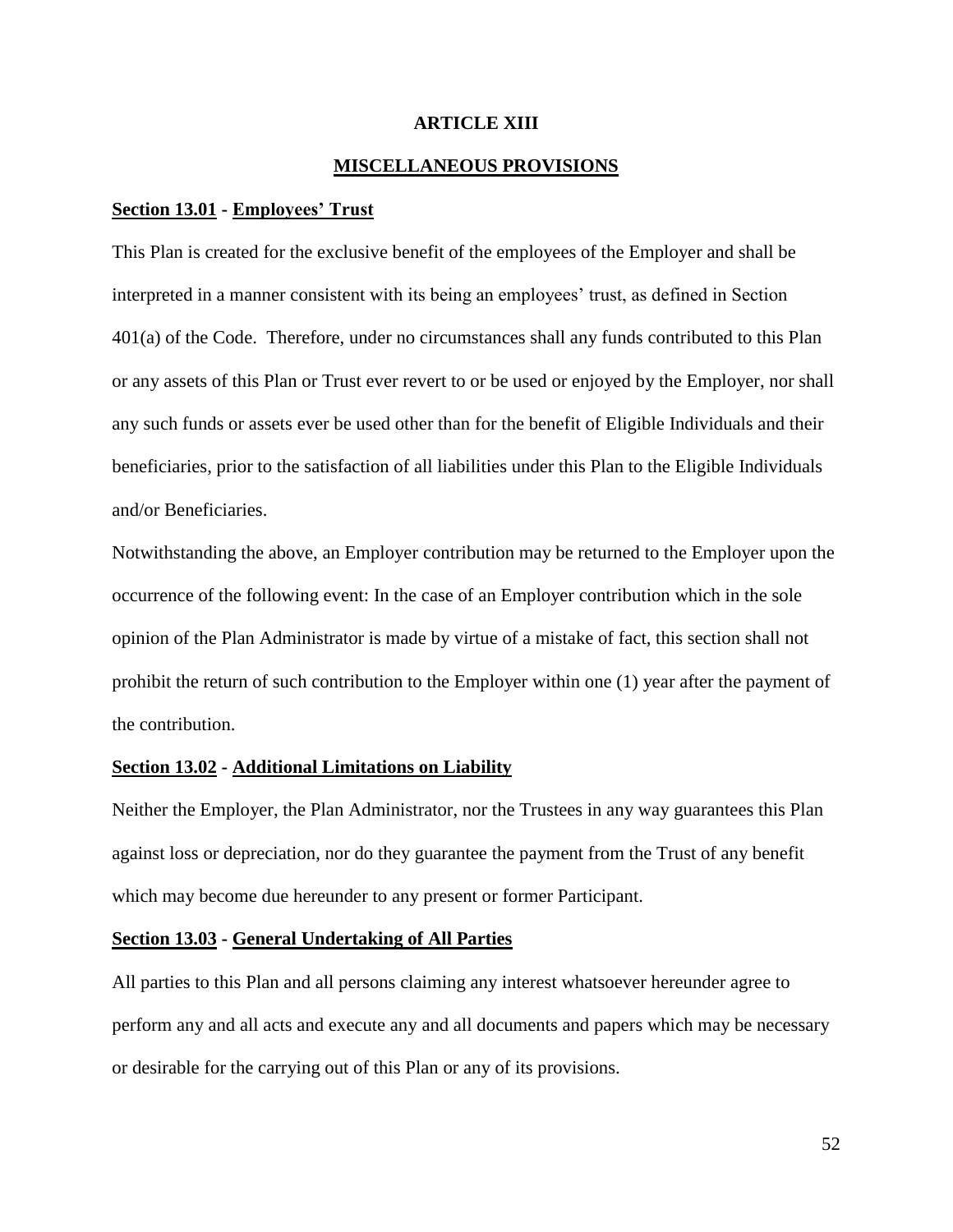## **Section 13.04 - Agreement to Bind Heirs, Etc.**

The terms and conditions of this Plan shall be binding upon the heirs, executors, administrators, successors and assigns, as such terms shall apply, of any and all parties hereto present and future.

#### **Section 13.05 - Spendthrift Clause**

No Eligible Individual shall have the right to assign, alienate, transfer, encumber, or otherwise subject to lien any of the benefits provided under the Plan, and the right of any Participant, former Participant, Eligible Individual, or beneficiary to any benefit or to any payment hereunder or to any separate account shall not be subject to alienation, transfer, assignment, or encumbrance or otherwise subject to lien, except to the extent provided for by a Qualified Domestic Relations Order as defined in Section 414(p) of the Code.

## **Section 13.06 - Invalidity of Certain Provisions**

If any provision of this Plan shall be held invalid or unenforceable, such invalidity or unenforceability shall not affect any other provision hereof and this Plan shall be construed and enforced as if such provision had not been included.

#### **Section 13.07 - Right to Employment**

Nothing contained in the Plan or the establishment of the Trust hereunder or any modification thereof, or the creation of any fund or account for the payment of any benefit, shall be construed to give any Eligible Individual, Participant or Beneficiary any right to employment or continued employment with the Employer which he or she would have had, if the Plan not been created.

#### **Section 13.08 - Incapacity**

In the event that any Participant is unable to care for his or her affairs because of illness or accident, any payment due under the Plan (unless, a duly qualified guardian or other legal representative had been appointed) may be paid to the Participant's spouse, parent, brother, sister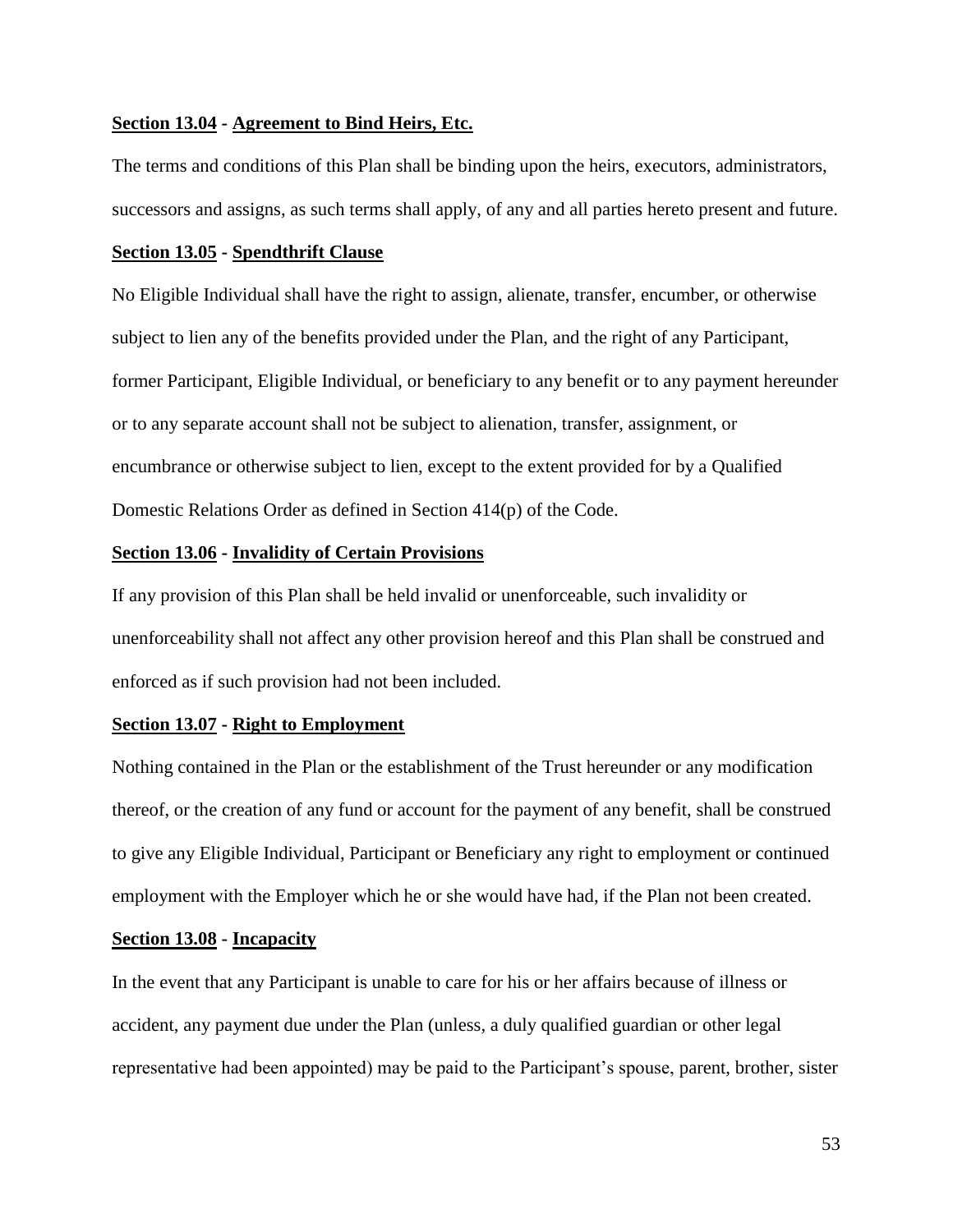or other person deemed by the Plan Administrator to have incurred expenses for the care of such Participant.

## **Section 13.09 - Return to Employment While In Receipt of Benefits**

A Participant who is receiving retirement benefits under the Plan who then returns to work shall continue to receive accruals for benefit purposes. However, any increase in accruals shall be offset by the Actuarial Equivalent value of retirement benefits received by the Participant but in no instance shall the additional accruals be reduced to an amount less than zero. Should a Participant elect a lump sum payment and then return to employment, the Actuarial Equivalent value of such lump sum shall offset any additional accruals, but in no instance shall the additional accruals be reduced to an amount less than zero.

#### **Section 13.10 - Settlement of Small Pensions**

In the event that the lump sum value of the pension provided for any Participant or beneficiary of the Plan is \$5,000 or less, the Trustees shall cause such pension to be satisfied by the payment to the Participant or beneficiary entitled thereto, of a lump sum which is the Actuarial Equivalent of the pension to which the Participant is entitled. The lump sum shall be calculated utilizing the interest rate specified for lump sums in Section 2.03.

#### **Section 13.11 - Forfeitures**

Forfeitures, if any, will not be applied to increase the pension benefits any Participant would otherwise receive under the Plan.

#### **Section 13.12 - Permissible Purchase of Annuity Contracts**

The Plan Administrator, in lieu of paying the pension to which a Participant is entitled directly from the funds of the Trust, may direct the Trustees to purchase from an insurance company, any type of annuity contract which will provide retirement benefits in an amount identical to that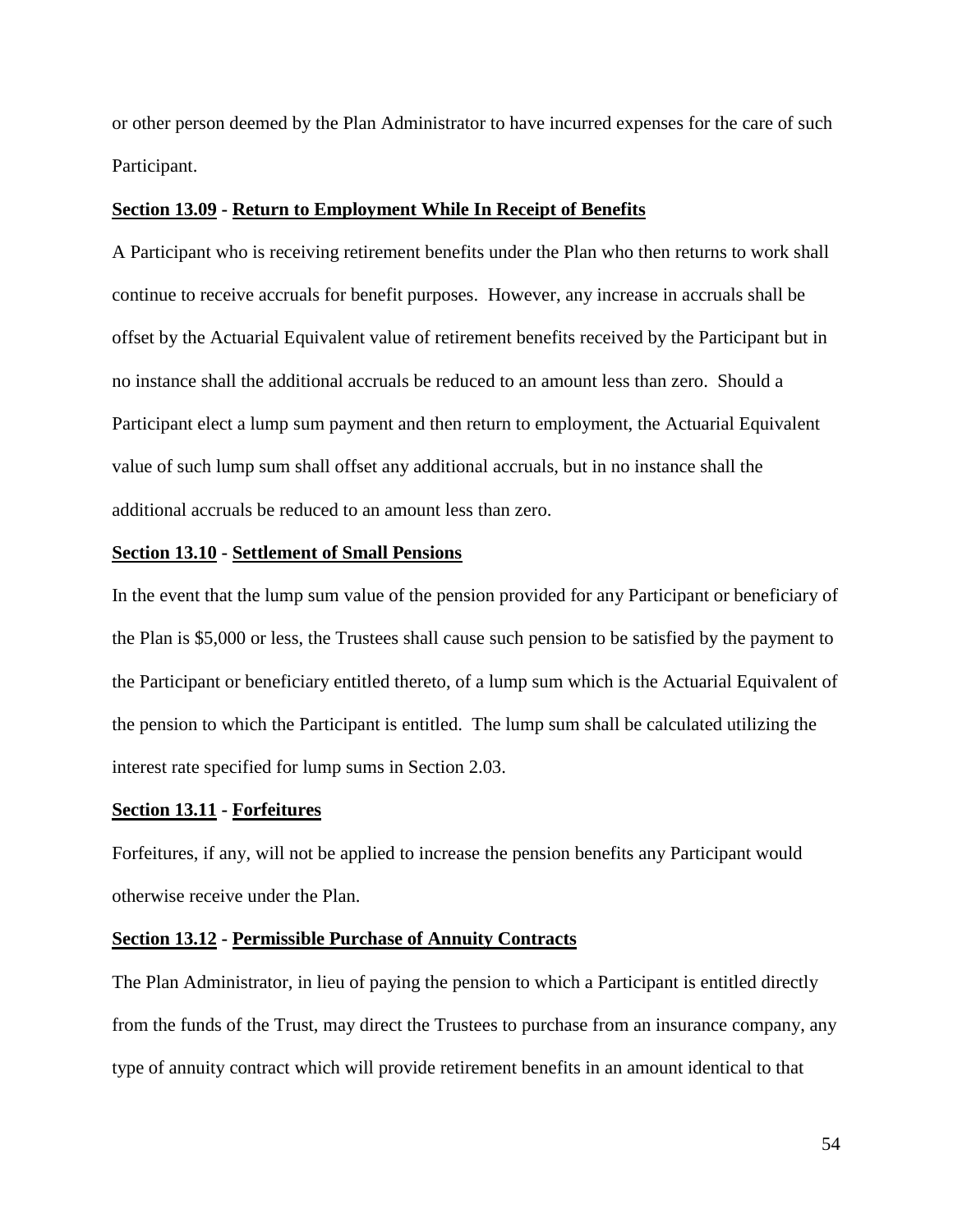which the retired Participant was entitled under this Plan. Upon the purchase of an annuity contract for the benefit of a retired Participant, such contract may either be assigned to the retired Participant or retained by the Trustees for the benefit of the retired Participant. In the event of delivery to the retired Participant, such annuity contract shall be endorsed as nontransferable. If necessary, due to subsequent insolvency of the insurance company, remaining pension benefits due the Participants shall be paid for from the Trust.

## **Section 13.13 - Governing Law**

Subject to Federal law, the Plan shall be construed, administered and enforced in accordance under the laws of the State of Maryland.

#### **Section 13.14 – Masculine, Feminine, Singular and Plural**

References to masculine gender shall include the feminine and the singular shall include the plural and the plural the singular wherever the person or entity or context shall plainly so require.

## **Section 13.15 - Withholding Taxes**

The Plan Administrator may make any appropriate arrangements to deduct from all amounts paid under the Plan any taxes required to be withheld by any government or government agency. The Participant and/or Beneficiary shall bear all taxes on amounts paid under the Plan to the extent that no taxes are withheld, irrespective of whether withholding is required.

#### **Section 13.16 - Prevention of Escheat**

If the Trustee is unable to make payment to any Participant or other person to whom a payment is due under the Plan because it cannot ascertain the identity or whereabouts of such Participant or other person after reasonable efforts have been made to identify or locate such person (including a notice of payment so due mailed to the last known address of such Participant or other person as shown on the records of the Employer), such payment and all subsequent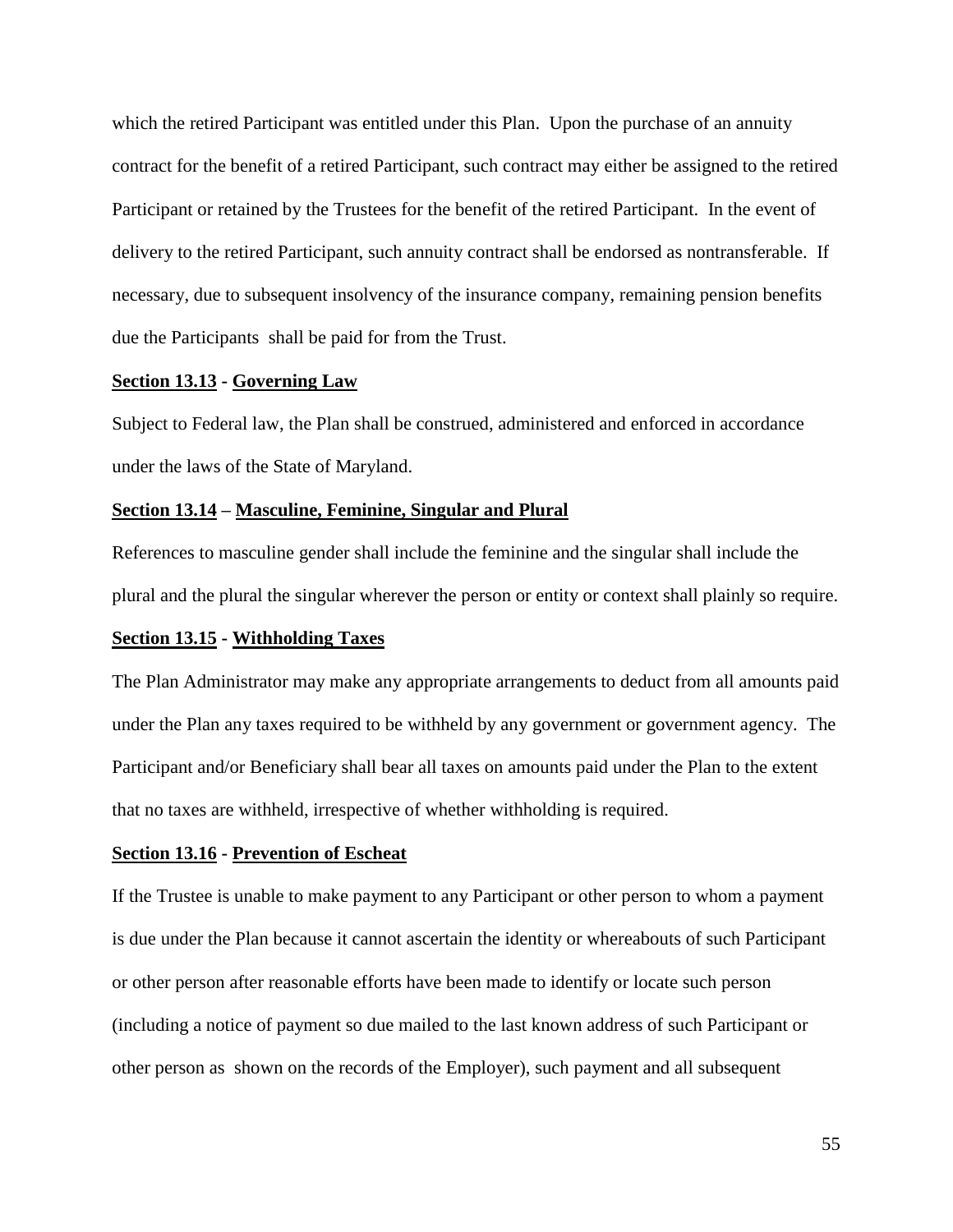payments otherwise due to such Participant or other person shall be forfeited three (3) years after the date such payment first became due; provided, however, that such payment and any subsequent payments shall be reinstated retroactively, no later than sixty (60) days after the date on which the Participant or person is identified or located.

#### **Section 13.17 - Direct Rol1over of Eligible Distributions**

- (a) This Section applies to distributions made on or after January 1, 1993. Notwithstanding any provision of the Plan to the contrary that would otherwise limit a Distributee's election under this Section, a Distributee may elect, at the time and in the manner prescribed by the Plan Administrator and that meet the requirements of Code Section 402(F), to have any portion of an Eligible Rollover Distribution paid directly to an Eligible Retirement Plan specified by the Distributee in a Direct Rollover.
- (b) For purposes of this Section, the following definitions apply:
	- (i) Eligible Rollover Distribution An Eligible Rollover Distribution is any distribution of all or any portion of the balance to the credit of the Distributee, except that an Eligible Rollover Distribution does not include any distribution that is one of a series of substantially equal periodic payments (not less frequently than annually) made for the life (or life expectancy) of the Distributee or the joint lives (or joint life expectancies) of the Distributee and the Distributee's designated beneficiary, or for a specified period of ten (10) years or more, any distribution to the extent such distribution is required under Section  $401(a)(9)$  of the Code, and the portion of any distribution that is not includable in gross income (determined without regard to the exclusion for net unrealized appreciation with respect to Employer securities). Notwithstanding the above, for taxable years beginning after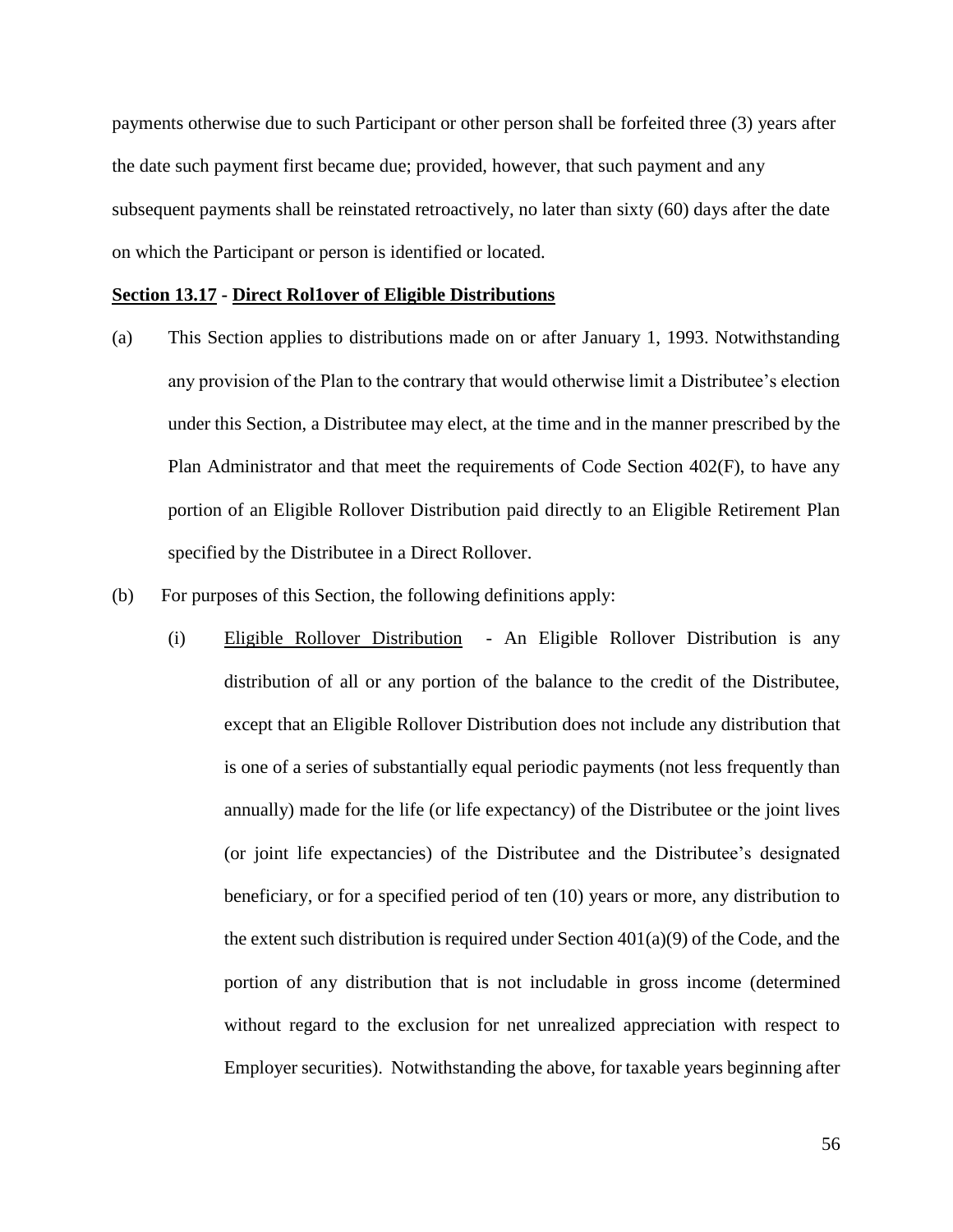December 31, 2006, eligible rollover distributions shall include after-tax employee contributions that are not includable in gross income provided that such amounts may only be transferred to an eligible retirement plan (excluding a 457(B) Plan) that agrees account separately for the portion of such distribution which is not includable in gross income.

- (ii) Eligible Retirement Plan An Eligible Retirement Plan is an individual retirement account described in Section 408(a) of the Code, an individual retirement annuity described in Section 408(b) of the Code, an annuity plan described in Section 403(a) of the Code, an eligible governmental deferred compensation plan as described in Section 457(B) (only if such plan accepts such rollovers and agrees to separately account for such rollover), or a qualified trust described in Section 401(a) of the Code, that accepts the Distributee's Eligible Rollover Distribution. However, in the case of an Eligible Rollover Distribution to a beneficiary who is not the surviving spouse, an eligible retirement plan is an individual retirement account as described in Code Section 408(A) or individual retirement annuity as described in Code Section 408(B) other than and endowment contract, provided that a direct transfer is made.
- (iii) Distributee A Distributee includes an Eligible Individual or former Eligible Individual. In addition, the Eligible Individuals or former Eligible Individuals surviving spouse and the Eligible Individuals or former Eligible Individuals spouse or former spouse who is the alternate payee under a Qualified Domestic Relations Order, as defined, in Section 414(p) of the Code, are Distributees with regard to the interest of the spouse or former spouse. Effective for distributions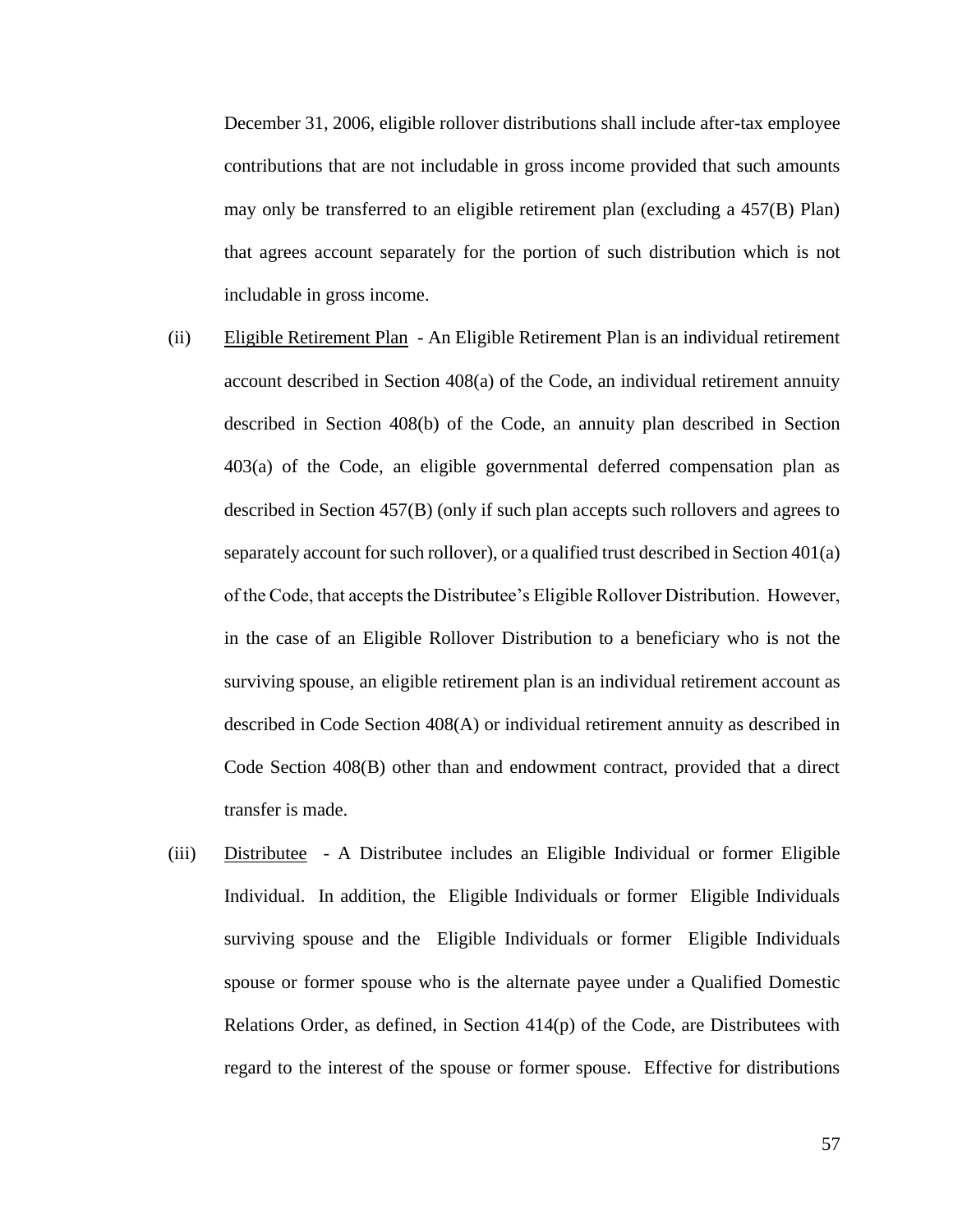after December 31, 2008, distribute also means the employee's designated beneficiary who is not the employee's spouse.

(iv) Direct rollover — A Direct rollover is a payment by the Plan to the Eligible Retirement Plan specified by the Distributee.

#### **Section 13.18 -- Distributions to non-spouse beneficiaries.**

Notwithstanding any provision of the Plan to the contrary that would otherwise limit the options of the Beneficiary of a deceased Participant who is not a Distributee (within the meaning of Section 13.17), the Committee shall, upon the request of such a Beneficiary transfer a lump sum distribution to the trustee of an individual retirement account established under Section 408 of the Code in accordance with the provisions of Section  $402(e)(11)$  of the Code.

## **Section 13.19 - USERRA**

Notwithstanding any provision of this Plan to the contrary, accrual of benefits and service credits with respect to qualified military service will be provided in accordance with Section 414(u) of the Code.

#### **Section 13.20 – Appointed Officials**

- (a) An Appointed Official who has attained age fifty-five (55) with twenty (20) Years of Credited Service shall be eligible to retire on the first of the month on or after meeting the above stated eligibility requirements with an immediate unreduced pension benefit.
- (b) An Appointed Official whose employment is terminated by the Employer for any reason other than good cause shall be eligible to retire on the first day of the month on or after termination of employment with an immediate unreduced early pension benefit.